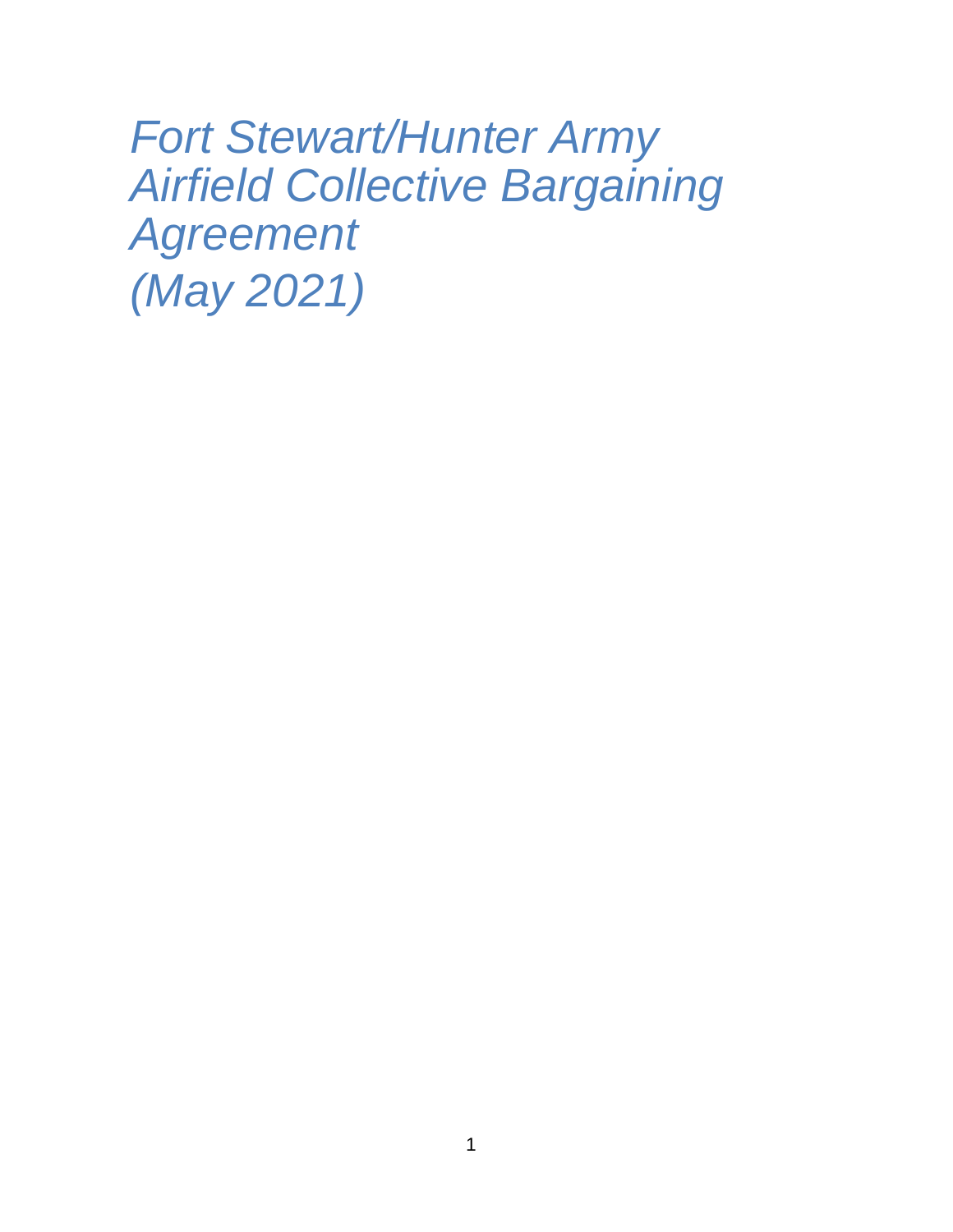# TABLE OF CONTENTS

| Article    | Subject                                                    | Page            |
|------------|------------------------------------------------------------|-----------------|
| Article 1  | Purpose                                                    | $\overline{2}$  |
| Article 2  | <b>Definitions</b>                                         | $\overline{2}$  |
| Article 3  | <b>Legal Authority</b>                                     | 5               |
| Article 4  | <b>Management Rights</b>                                   | 5               |
| Article 5  | <b>Employer Obligations</b>                                | $\overline{6}$  |
| Article 6  | Matters Appropriate for Consultation and/or Negotiations   | 7               |
| Article 7  | <b>Recognition and Coverage</b>                            | 8               |
| Article 8  | <b>Tax Payer Funded Union Time</b>                         | $\overline{9}$  |
| Article 9  | <b>Union Obligations</b>                                   | $\overline{12}$ |
| Article 10 | <b>Mutual Obligations</b>                                  | 13              |
| Article 11 | Use of Official Facilities (Deleted)                       | 13              |
| Article 12 | <b>Bulletin Boards</b>                                     | 14              |
| Article 13 | <b>Union-Civilian Personnel Office Meetings</b>            | 14              |
| Article 14 | Defense Personnel Management and Appraisal Program         | 15              |
| Article 15 | <b>Disciplinary Action</b>                                 | 17              |
| Article 16 | <b>Settlement of General Disputes</b>                      | 18              |
| Article 17 | <b>Grievance Procedure</b>                                 | 18              |
| Article 18 | Interpretation of Regulations                              | $\overline{22}$ |
| Article 19 | Arbitration                                                | 23              |
| Article 20 | Unfair Labor Practice (ULP) Charges                        | 25              |
| Article 21 | <b>Payroll Deduction of Union Dues</b>                     | 25              |
| Article 22 | <b>Contracting Out</b>                                     | 27              |
| Article 23 | Hours of Work                                              | 27              |
| Article 24 | <b>Alternate Work Schedules</b>                            | 28              |
| Article 25 | <b>Telework</b>                                            | 29              |
| Article 26 | Overtime                                                   | 31              |
| Article 27 | Leave and Absence                                          | 31              |
| Article 28 | Seniority                                                  | 39              |
| Article 29 | <b>Training and Employee Development</b>                   | 40              |
| Article 30 | Reduction in Force, Demotions, & Involuntary Reassignments | 41              |
| Article 31 | <b>Position Classification and Job Grading Standards</b>   | $\overline{42}$ |
| Article 32 | <b>Position Descriptions</b>                               | 43              |
| Article 33 | <b>Local Wage Surveys</b>                                  | 44              |
| Article 34 | <b>Equal Employment Opportunity</b>                        | 44              |
| Article 35 | Alcoholism and Drug Abuse                                  | 45              |
| Article 36 | Safety                                                     | 45              |
| Article 37 | <b>Environmental and Hazard Differential Pay</b>           | 47              |
| Article 38 | Special Tools, Clothing, and Equipment                     | 48              |
| Article 39 | Off-Duty Employment                                        | 48              |
| Article 40 | <b>Duration and Changes</b>                                | 49              |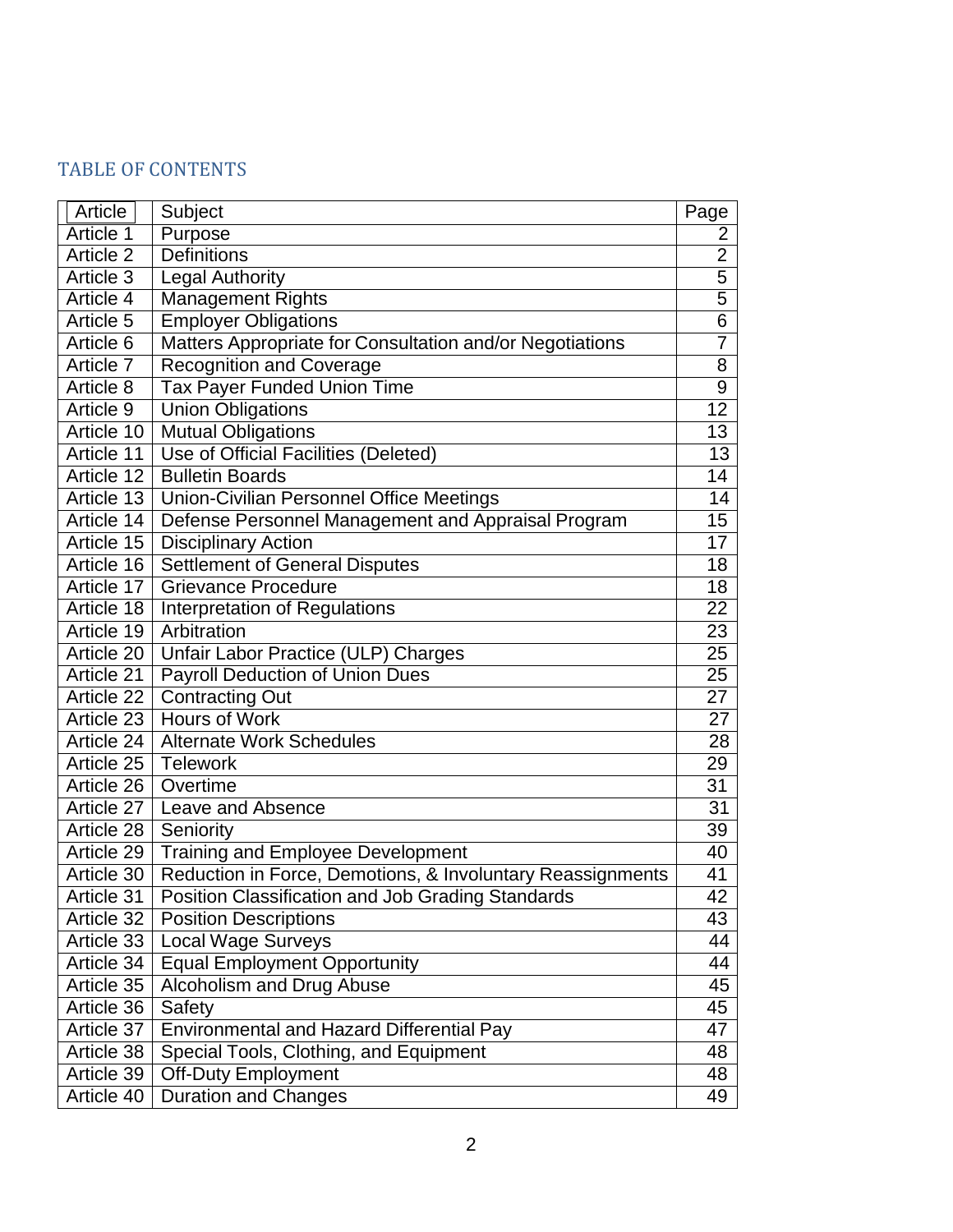#### Article 1 PURPOSE

Section 1. This Agreement is by and between Fort Stewart and Hunter Army Airfield elements of the 3rd Infantry Division; Installation Management Command; Forces Command (FORSCOM); US. Army Medical Department Activity; U.S. Army Dental Activity; Network Enterprise Center; Mission and Installation Contracting Command, Army Sustainment Command; the FORSCOM Mission Support Element; hereinafter referred to as Management or Employer; and Local No. 1922, American Federation of Government Employees (AFL-CIO), hereinafter referred to as the Union.

Section 2. It is the intent and purpose of the parties hereto to promote and improve the efficient administration of the federal service and the wellbeing of employees to promote an effective and efficient means of accomplishing agency missions; encourage the highest levels of employee performance and ethical conduct; ensure employees are accountable for their conduct and performance on the job; expand agency flexibility to address operational needs; reduce the cost of agency operations, including with respect to the use of taxpayer-funded Union time; are consistent with applicable laws, rules and regulations; do not cover matters that are not, by law, subject to bargaining; and preserve management rights under the law.

Section 3. The parties acknowledge that during the negotiations that resulted in this agreement the Union had the right and opportunity to make proposals with respect to personnel policies, practices, and general working conditions affecting members of the bargaining unit. The Union acknowledges that the Employer may make changes to such personnel policies, practices, and general working conditions, provided such changes are not inconsistent with the terms of this agreement and the Union is consulted and given the opportunity to negotiate the impact and implementation as provided in Article 4 of this agreement.

#### Article 2 **DEFINITIONS**

Section 1. The parties agree that the following definitions of terms will govern dealing between the parties and will be mutually agreed on definitions where they appear in this agreement.

## Section 2. Definitions.

a. Bargaining Unit — That group of individual employees occupying appropriated fund positions at Fort Stewart and Hunter Army Airfield represented by the Union as stated in the original grant of exclusive recognition, dated 30 September 1964, and subsequently amended. This unit description excludes all those employees occupying positions which are excluded by 5 USC 7112.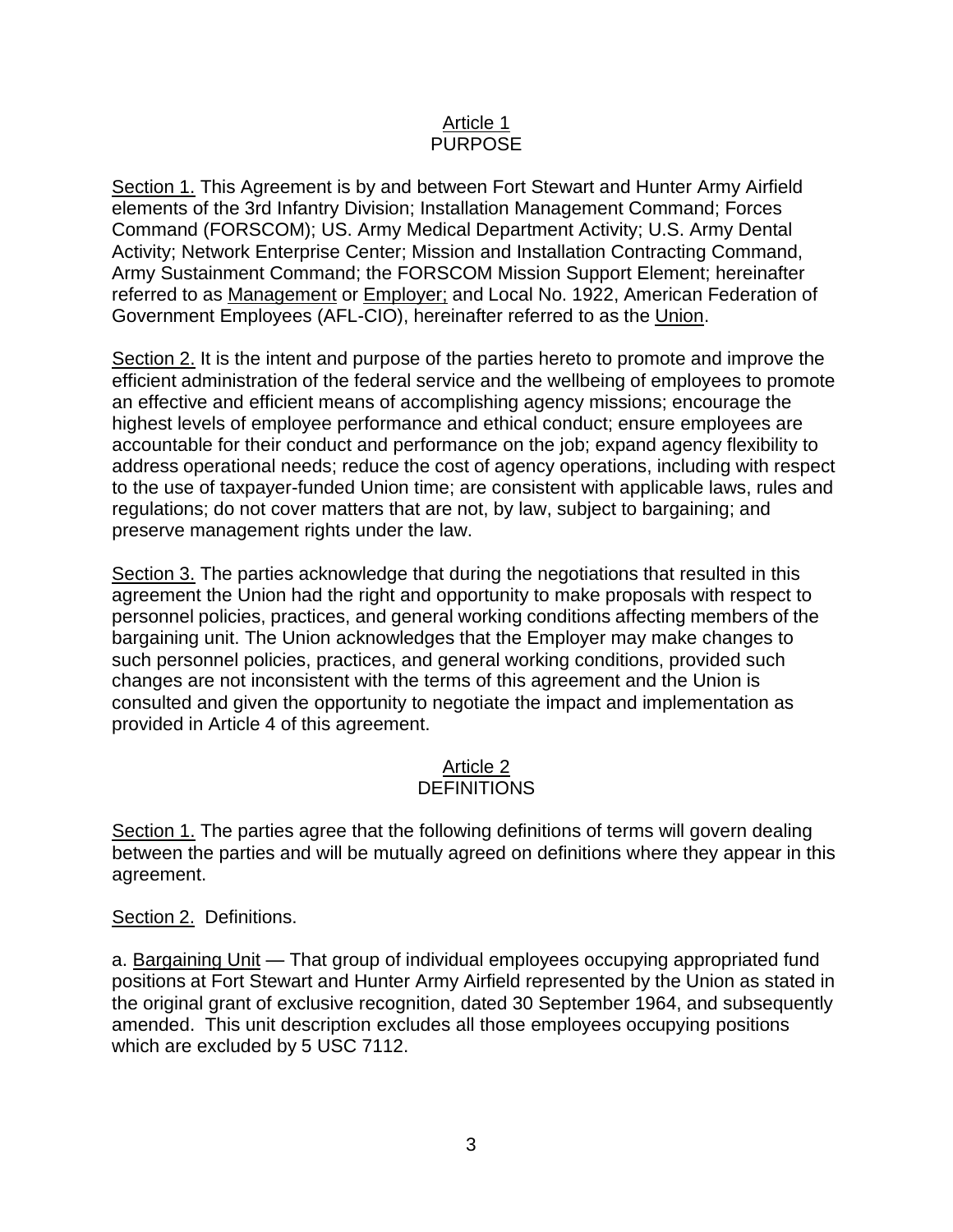b. Consult — Meaningful discussions and/or written communications between the parties for the purpose of reviewing impact and implementation of management plans or proposals on matters pertaining to working conditions of bargaining unit employees, with the opportunity to make suggestions prior to Management's final decision, and with no obligation to arrive at a mutually acceptable decision.

c. Supervisor — Any individual, as defined in 5 USC 7103, who has the authority to hire, direct, assign, promote, reward, transfer, furlough, layoff, recall, suspend, discipline or remove employees, to adjust their grievances or to effectively recommend such action, if the exercise is not merely routine or clerical in nature but requires consistent exercise of independent judgment.

d. Management Official — Any individual, as defined in 5 USC 7103, who is in a position the duties and responsibilities of which require or authorize the individual to formulate, determine, or influence the policies of the agency.

e. Union — Refers to Local 1922 of the American Federation of Government Employees which is affiliated with the American Federation of Labor-Congress of Industrial Organizations (AFL-CIO).

f. Steward — A representative appointed by the Union for the purpose of providing a vehicle for employees to utilize in the representation of matters to appropriate management officials.

g. Civil Service Reform Act (CSRA) — Refers to PL 95-434, the Civil Service Reform Act of 1978, as amended.

h. Union Officials — Elected officers of the Union in the positions of President; Executive Vice President; Vice President, Fort Stewart; Vice President, Hunter Army Airfield; Secretary-Treasurer; Chief Steward, Fort Stewart; and Chief Steward, Hunter Army Airfield.

i. Negotiate — Good-faith bargaining between the parties with the objective of arriving at a formal decision or agreement on matters pertaining to impact and implementation of working conditions of bargaining unit employees.

j. Taxpayer-funded Union Time (TFUT) – time granted to a Federal employee to perform non-agency business during duty hours pursuant to applicable laws, rules, or regulations.

k. Agency Business – work performed by Federal employees, including detailees or assignees, on behalf of an agency, but does not include work performed on TFUT.

l. Discounted Use of Government Property – charging less to use government property than the value of the use of such property, as determined by the General Services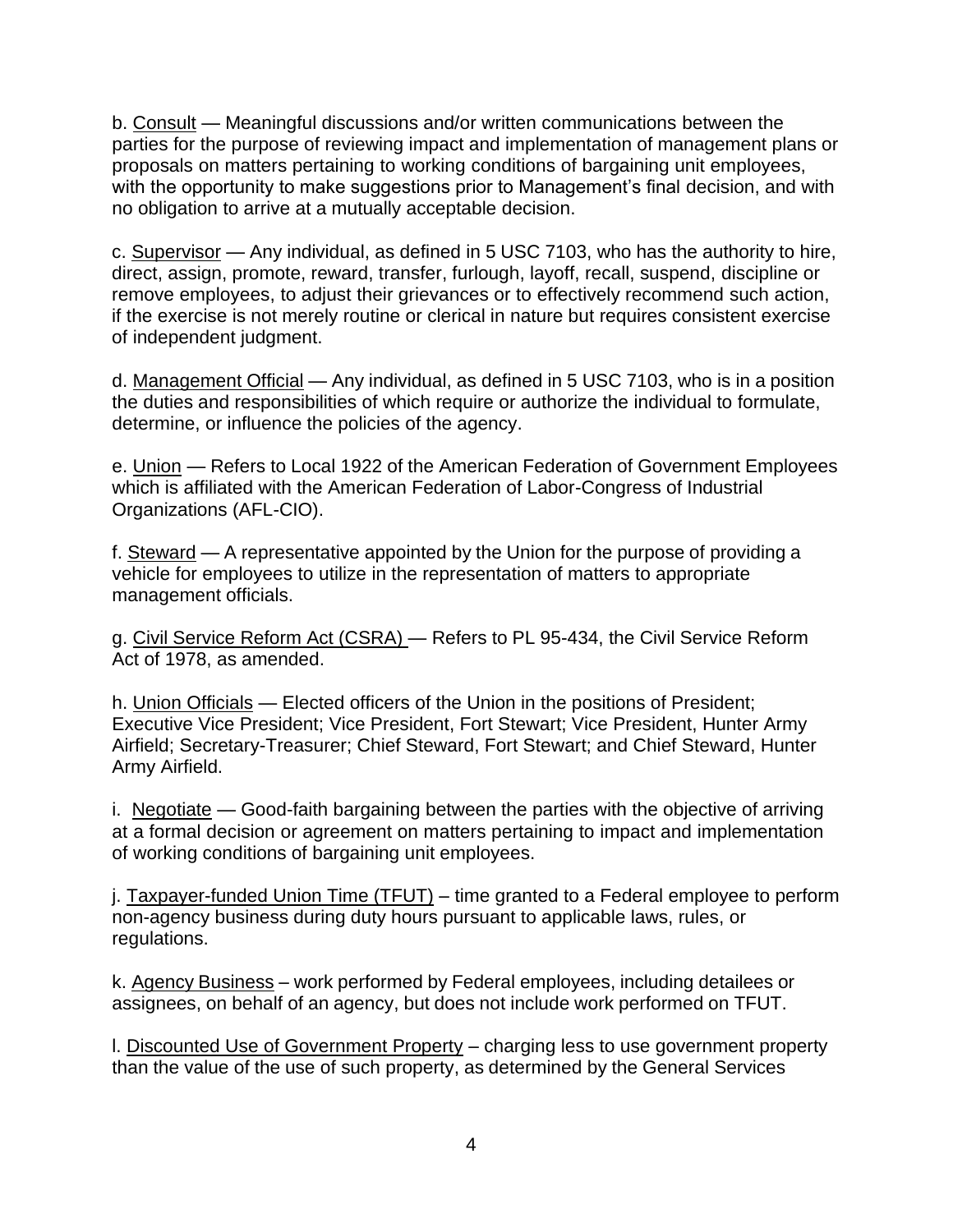Administration, where applicable, or otherwise by the generally prevailing commercial cost of using such property.

m. Alternate Work Schedule – Both compressed and flexible work schedules.

n. Compressed Work Schedule – In the case of a full-time employee, an 80 hour biweekly basic work requirement that is scheduled by the Agency for less than 10 workdays; and in the case of a part-time employee, a biweekly basic work requirement of less than 80 hours that is scheduled by an Agency for less than 10 workdays and that may require the Employee to work more than 8 hours in a day.

o. Flexible Work Schedule -- A work schedule established under 5 U.S.C. 6122, that 1) in the case of a full-time employee, has an 80-hour biweekly basic work requirement that allows an employee to determine his or her own schedule within the limits set by the agency; and 2) in the case of a part-time employee, has a biweekly basic work requirement of less than 80 hours that allows an employee to determine his or her own schedule within the limits set by the agency.

p. Flexitour -- A type of flexible work schedule in which an employee is allowed to select starting and stopping times within the flexible hours. Once selected, the hours are fixed until the agency provides an opportunity to select different starting and stopping times.

q. Gliding Work Schedule -- A type of flexible work schedule in which a full-time employee has a basic work requirement of 8 hours in each day and 40 hours in each week, may select a starting and stopping time each day, and may change starting and stopping times daily within the established flexible hours.

r. Maxiflex Work Schedule -- A type of flexible work schedule that contains core hours on fewer than 10 workdays in the biweekly pay period and in which a full-time employee has a basic work requirement of 80 hours for the biweekly pay period, but in which an employee may vary the number of hours worked on a given workday or the number of hours each week within the limits established for the organization.

s. Alternative Worksite -- A location in the employee's home, designated by the employee as the location they will use to perform their official duties, and/or another location(s) agreed to by the employee and his or her supervisor.

t. Official Duty Station – An employee's Official Duty Station is the Official Duty Station as defined in 5 C.F.R. § 531.605.

u. Telework – Performance of official duties at an Alternative Worksite (i.e., home or other location).

v. Teleworker – An employee (i.e., permanent, part-time, temporary) who works at an Alternative Worksite (i.e., home, telework center, or other location) on an occasional and/or recurring schedule with a Telework Agreement.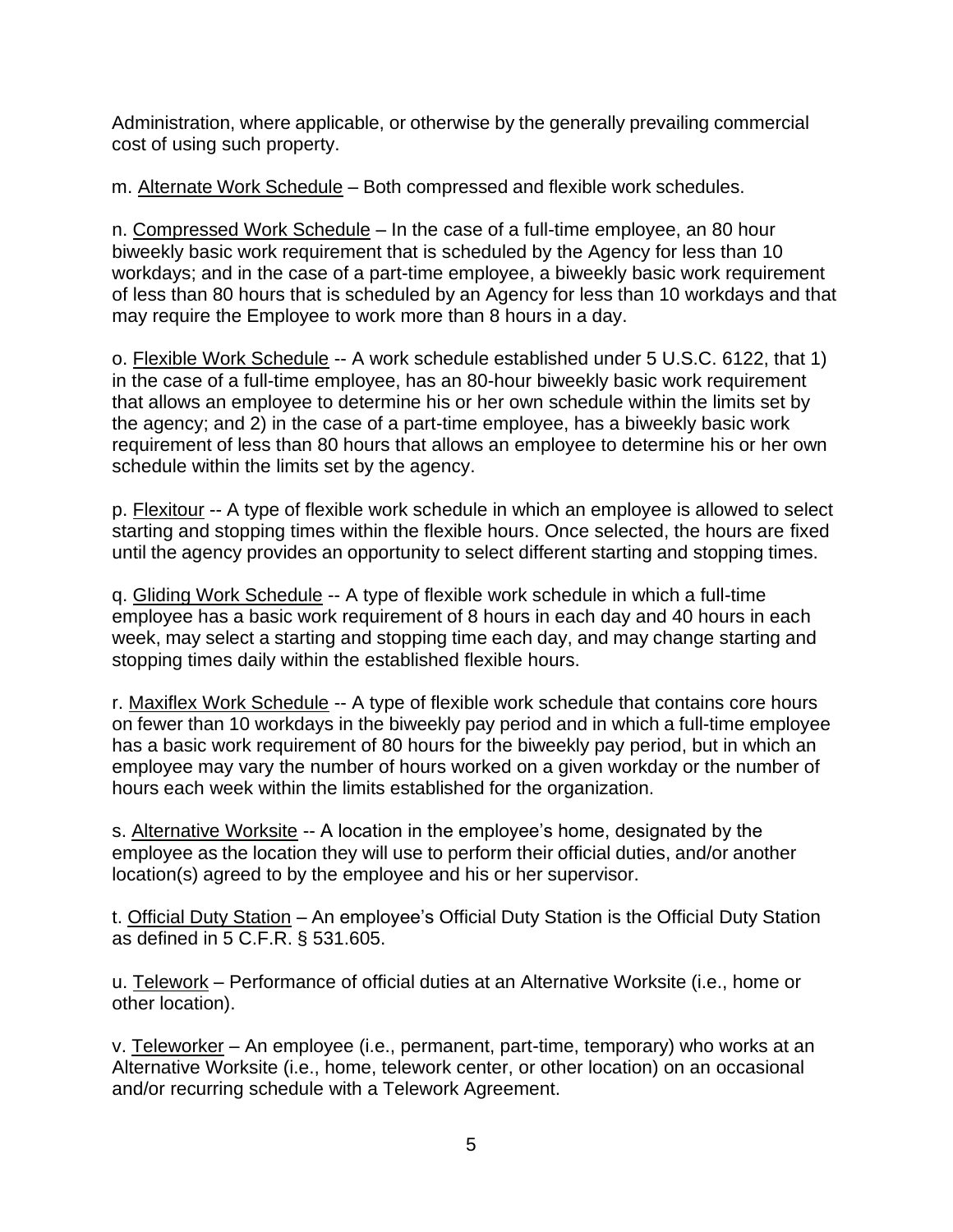w. Telework Agreement – A written agreement completed and signed by an employee and appropriate official(s) in his or her mission area/agency/staff office that outlines the terms and conditions of the telework arrangement.

### Article 3 LEGAL AUTHORITY

Section 1. This agreement is governed by existing Federal laws, Government-wide rules or regulations, and Department of Defense or Department of the Army rules and regulations. The parties agree that the definitions of terms in Article 2 will govern dealing between the parties and will be mutually agreed on definitions where they appear in this agreement.

Section 2. In the event of new or amended governing directives that affect or contradict certain Articles of this Agreement, the Union and the Employer may agree to negotiate implementation of the directives, which could result in a new amended article.

Section 3. It is agreed by the Parties that when changes are made to governing directives above the installation level that establishes new personnel policies, practices or procedures not currently contained in this agreement, a new article will be appropriately negotiated to update the agreement. The Employer shall provide the Union written electronic notification of all proposed governing directives or other type of proposals that the Agency intends to implement, which could affect Bargaining Unit Employees. If the Employer proposes new changes to existing governing directives and the proposed directive does not state the intended changes, Bargaining Unit obligations must be met on the entire directive unless there is evidence that obligations have been previously met. Negotiations will commence no later than 30 days after receipt of the changed directive by the Parties. Negotiations shall occur prior to implementation, unless higher authority directs implementation prior to meeting Bargaining Unit obligations. The new amendments resulting from these negotiations will not be put into effect prior to approval of Defense Civilian Personnel Advisory Services. The same conditions under which the basic agreement is reviewed and approved will govern review and approval of new articles or supplements.

### Article 4 MANAGEMENT RIGHTS

Section 1. Subject to Section 2 of this Article and in accordance with 5 USC 7106, nothing in this negotiated agreement shall affect the authority of any management official:

a. To determine the mission, budget, organization, number of employees, and internal security practices of the agency.

b. In accordance with applicable laws: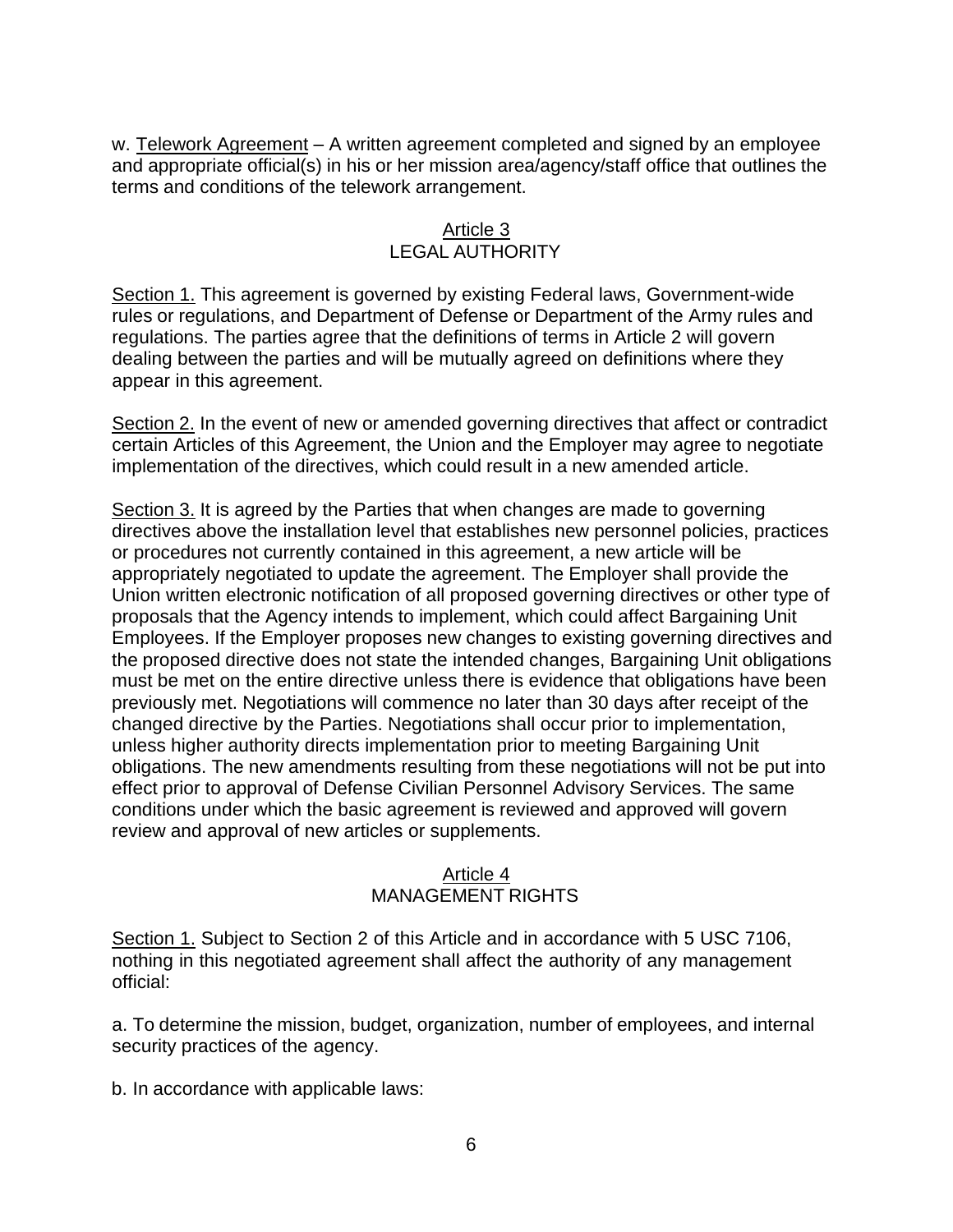1) To hire, assign, direct, layoff, and retain employees of the Employer, or to suspend, remove, reduce in grade or pay, or take other disciplinary action against such employees.

2) To assign work, to make determination with respect to contracting out, and to determine the personnel by which Employer operations are conducted.

3) With respect to filling positions, to make selections for appointment from among properly ranked and certified candidates from referral lists or any other appropriate sources.

4) To take whatever actions, in accordance with prevailing law and regulations, to carry out the Employer's mission during emergencies.

Section 2. Nothing in this negotiated agreement shall preclude the Employer and the Union from negotiating in accordance with 5 USC 7106(b):

a. The Employer has chosen not to negotiate over the substance of any subjects set forth in section 7106(b)(1) of Title 5 United States Code. This includes the numbers, types and grades of Employees or positions assigned to any organizational subdivision, work project, or tour of duty, or on the technology, methods and means of performing work.

b. Procedures which management officials of the Employer will observe in exercising any authority under 5 USC 7106.

c. Appropriate arrangements for employees adversely affected by the exercise of any authority under 5 USC 7106 by management officials.

#### Article 5 EMPLOYER OBLIGATIONS

Section 1. The Employer agrees not to apply a new non-governmental wide policy affecting Bargaining Unit Employees without notifying the Union President or their designated representative in accordance with applicable laws, rules, and regulations.

Section 2. The Employer is obligated to consult and/or negotiate with the Union President or their designated representative concerning personnel policies and practices, and matters affecting work conditions, as appropriate, subject to law and policy requirements. The Employer agrees to notify the Union in accordance with Article 4 where anticipated changes relative to the foregoing matters may have an impact on employees of the bargaining unit.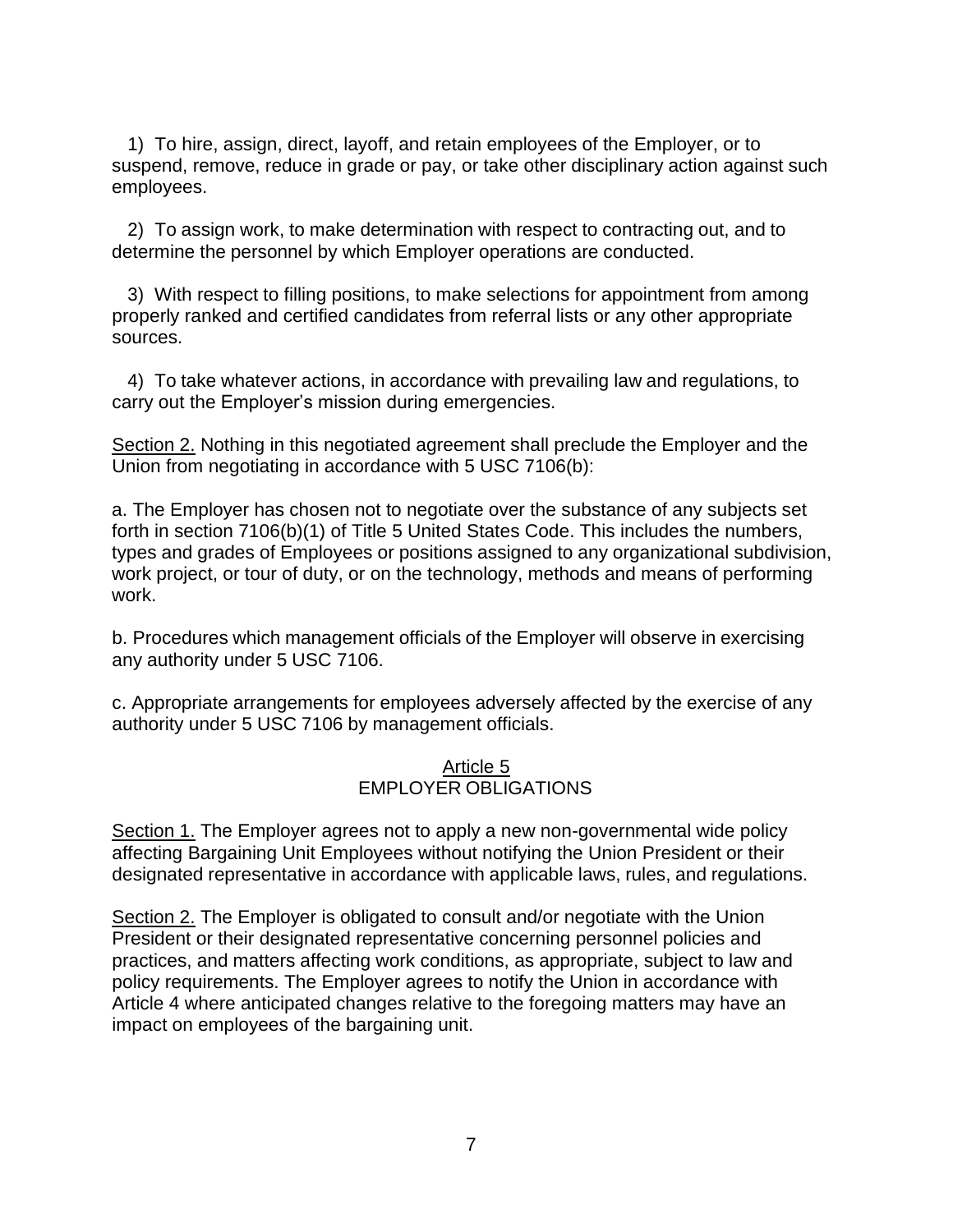Section 3. The Employer will endeavor to assure that all levels of staff and Management are apprised of their responsibilities under applicable laws, rules, and regulations.

Section 4. The Employer agrees to consider conducting labor relations training for Union stewards and representatives when the Union requests such training and the work load permits.

Section 5. The Employer agrees to consider allowing the Union to brief supervisors, upon request, on topics of interest to both parties.

#### Article 6 MATTERS APPROPRIATE FOR CONSULTATION AND/OR NEGOTIATIONS

Section 1. It is agreed and understood that matters appropriate for negotiations or consultation between the parties are impact and implementation (I & I) policies, programs, and practices affecting the working conditions of unit employees which are within the discretion and control of the Employer and in accordance with laws, rules, and regulations.

Section 2. The Employer and Union agree that the following procedures are applicable concerning proposed changes to provisions in this agreement and concerning impact and implementation issues of personnel policies, practices, and working conditions affecting members of the bargaining unit when such changes result from a new regulation or other directive of or appropriate authority.

a. The Employer (i.e., authoritative individual or "Office") will provide the Union written notification of the proposed changes or implementation including employee's full name and official DoD email address and/or office telephone number (with a copy provided to the Civilian Personnel Advisory Center (CPAC) not later than ten (10) calendar days before the change or implementation goes into effect. The ten (10) calendar day time frame will commence on the first full calendar day following the date on which the Union is otherwise appropriately notified. In the case of an emergency situation, the ten (10) calendar day time frame will be waived with the understanding the Union will be notified.

b. The Union will within ten (10) calendar days inform the Employer (normally, the individual or office originating the management correspondence) in writing of the Union's views on any I&I issues of the proposed change and indicate the Union's intent to consult or conduct I&I negotiations concerning the proposed change. Failure of the Union to respond in writing within ten (10) calendar days or request in writing an extension of consideration time during that period will be considered acceptance of the proposed change or implementation. Such extension of consideration time will not normally exceed five (5) calendar days unless otherwise mutually agreed upon.

c. If the Employer fails to provide Notice of Change in working conditions affecting an employee subject applicable laws, rules, and regulations, the Union is entitled to grieve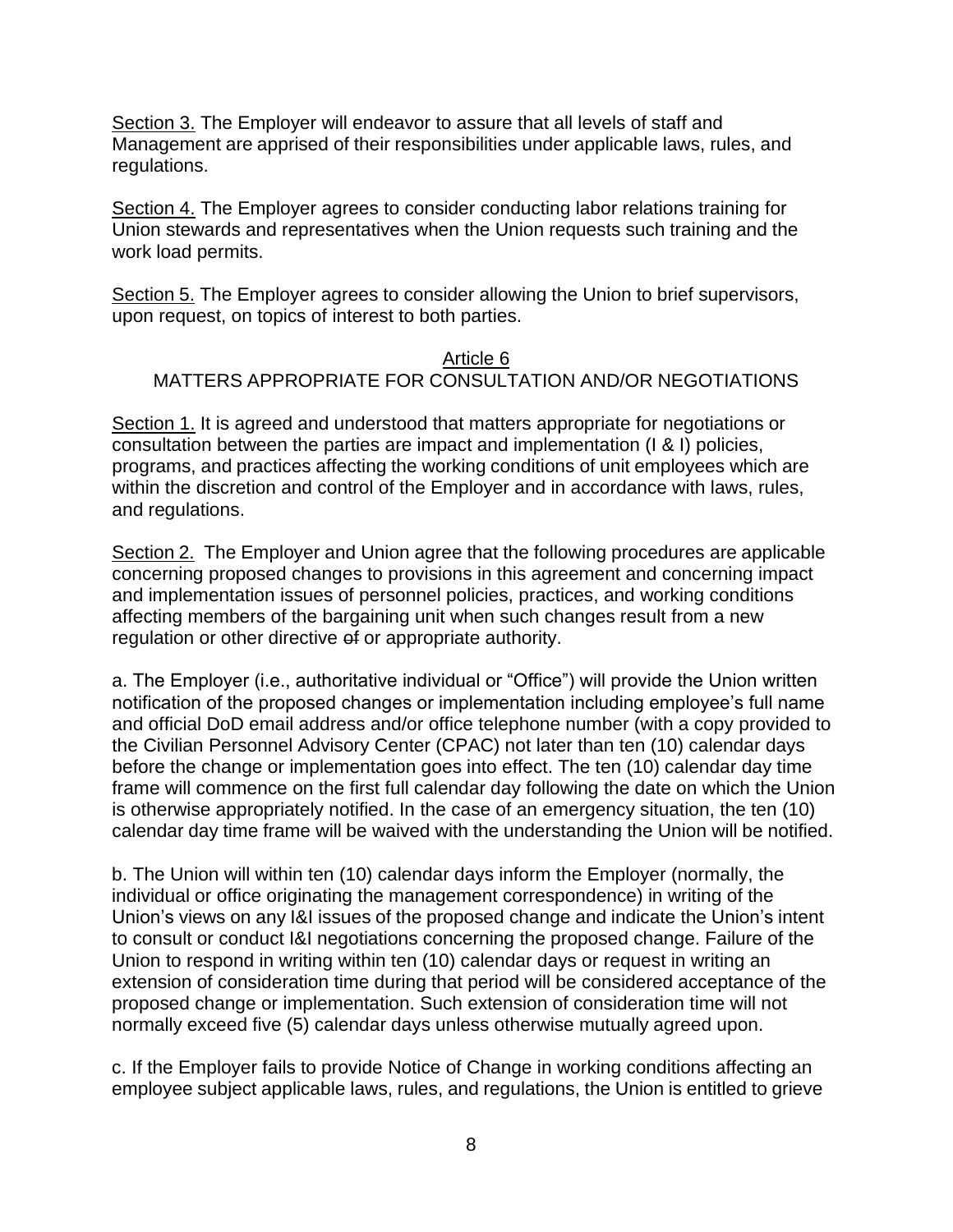the same on behalf of the employee within thirty (30) days of the change in working conditions under the grievance procedure in Article 16 described herein.

Section 3. It is further recognized that this agreement is not an all-inclusive document and the fact that certain conditions are reduced to writing does not alleviate the responsibility of either party to meet with the other to discuss and negotiate on I&I matters not originally covered by this agreement.

### Article 7 RECOGNITION AND COVERAGE

Section 1. The Employer hereby recognizes that the Union is the exclusive representative of all employees in the unit. AFGE Local 1922 was granted exclusive recognition in Executive Order 10986 dated 30 September 1964. The unit was amended in labor case #40-07192 dated 4 November 1977. The Unit was further clarified to add DENTAC in case #40-8882 on 30 August 1978. The unit was clarified in FLRA case #AT-RP-07-0009 dated 8 May 2008. The parties agree under the Statute that each of the amendments that have taken place over the years include IMCOM, NEC, MICC, ASC and Mission Support Element following reorganizations, realignments and consolidation of temporary and permanent bargaining units that have taken place on various dates to include 1 Oct 2002, 30 January 2008, 11 October 2009, 1 August 2010 and 31 December 2013. The unit was further amended and clarified in FLRA case #AT-RP-13-0032 dated 31 December 2013. The parties stipulated and agree that Army Sustainment Command (ASC), Logistics Readiness Center – Fort Stewart/Hunter Army Airfield constitutes a successor employer to the IMCOM for those employees previously employed by the IMCOM within the Directorate of Logistics and now employed by ASC.

Section 2. The Union recognizes the responsibilities of representing the interests of all such employees with respect to appropriate laws, rules and regulations, and other matters affecting general working conditions of bargaining unit employees.

Section 3. The recognized bargaining unit does not include those employees described at 5 USC 7112 (b) and those not listed in the bargaining unit certificate:

- a. Management officials
- b. Supervisors
- c. Confidential employees.
- d. Employees engaged in personnel work in other than a purely clerical capacity.

e. Employees engaged in administering the provisions of Title VII, PL 950454 (codified as 5 USC 71)

f. Professional employees.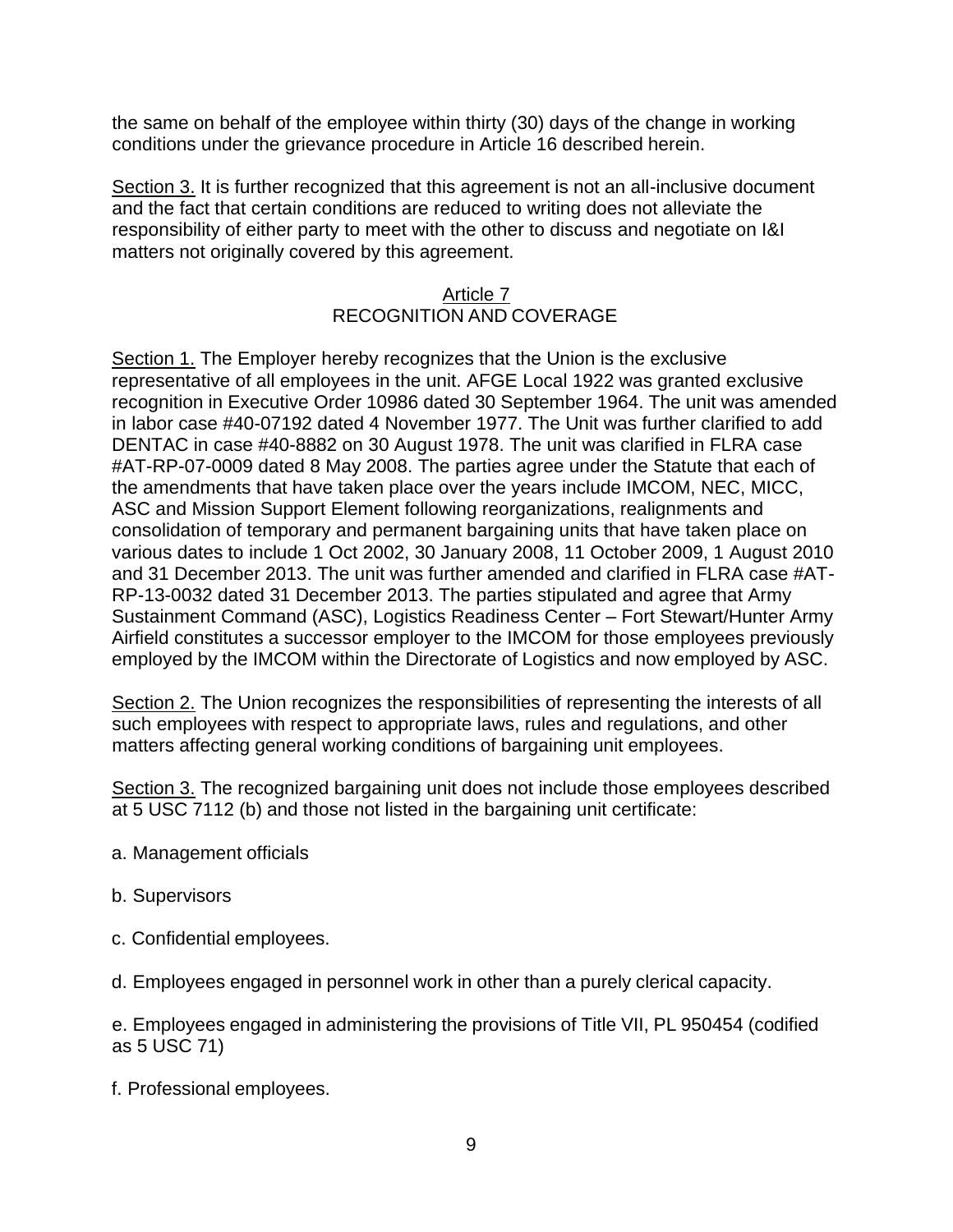g. Employees engaged in intelligence, counterintelligence, investigative or security work which directly affects national security.

h. Employees primarily engaged in agency investigative or audit functions which directly affect the internal security of the agency.

j. Temporary employees (less than six (6) months)

Section 4. Individual determinations regarding the appropriateness of positions as being either included or excluded from the bargaining unit, where contested, may be resolved through FLRA regulations and procedures.

# Article 8 UNION REPRESENTATION/ TAX PAYER FUNDED UNION TIME

Section 1. The Union may designate a maximum of one (1) steward per fifty (50) bargaining unit employees (BUE), to ensure an equitable distribution of stewards among organizations so that each employee in the unit will have reasonable access to a steward. This does not include the Chief Steward for Fort Stewart or the Chief Steward for Hunter Army Airfield.

Section 2. The Union shall supply the Employer in writing and shall maintain with the Employer on a current basis a complete list of Union Officials, stewards, and alternate stewards together with the organizational areas and locations where each has been assigned responsibility for representation.

Section 3. The Union will verify to the Employer at least quarterly that this list of Union Officials and stewards is current and/or update the list. Only such designated employees will be eligible for Tax Payer Funded Union Time. The Employer agrees to recognize the officers, duly designated representatives, and stewards of the Union.

Section 4. Representational duties will be confined to the steward's assigned directorate or organizational staff element. Exceptions to this may be made where there is a personal conflict of interest. In such cases, the Chief Steward for that site (Fort Stewart or HAAF) would assume the representational duties.

Section 5. Time during work hours granted to Union Officials and stewards, not charged to leave, will be designated as Tax Payer Funded Union Time. Tax Payer Funded Union Time will not be accrued and carried over to following pay periods. The Union President has full discretion on distribution of official time within organizational elements up to the maximum time allowed. Tax Payer Funded Union Time is limited pursuant to the following table: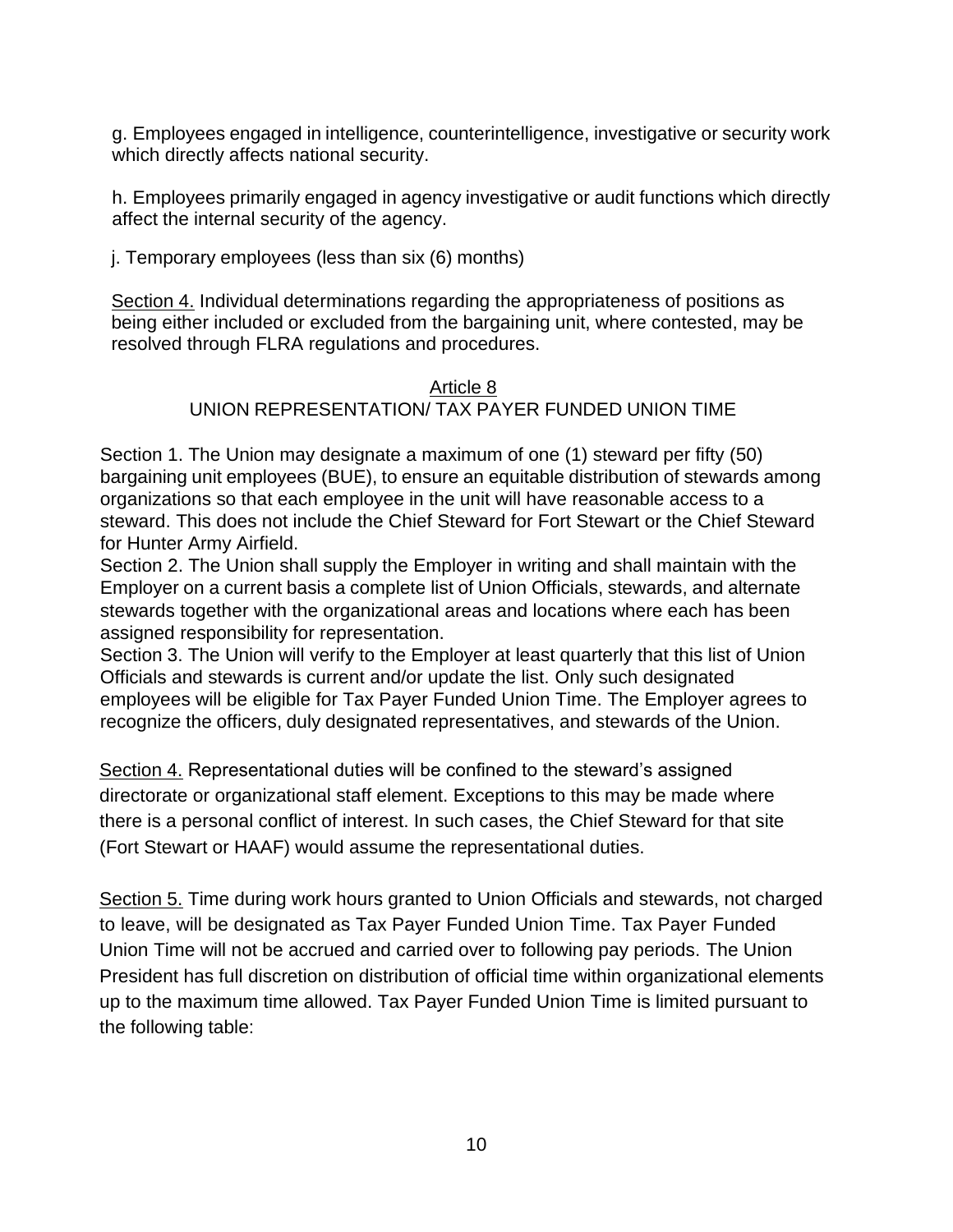| <b>POSITION</b>             | Ratio /    | Per Pay |
|-----------------------------|------------|---------|
|                             | Union      | Period  |
| President                   |            | 50%     |
| <b>Executive Vice</b>       |            | 35%     |
| President                   |            |         |
| Secretary/Treasurer         |            | 5%      |
| Vice President, FS          |            | 5%      |
| <b>Vice President, HAAF</b> |            | 5%      |
| <b>Chief Steward, FS</b>    |            | 5%      |
| <b>Chief Steward, HAAF</b>  |            | 5%      |
| <b>Stewards</b>             | 1 per 50   | 5%      |
|                             | <b>BUE</b> |         |

Section 6. Activities for which properly designated Union representatives may appropriately use Tax Payer Funded Union Time (i.e., excused absence) during duty hours without charge to leave or loss of pay include, but are not specifically limited to, the following:

# a. Stewards:

1) Prepare and present to Management an employee grievance filed under the negotiated grievance procedure in accordance with the procedural steps.

2) Attend formal and investigatory meetings between Management and employees within the steward's assigned representational area when such meetings are called by Management.

3) Participate in arbitration hearings in either a representational capacity or as a witness subject to the provisions of Article 17, Grievance Procedure.

4) Consult with Management within the steward's assigned area of responsibility over grievances, personnel policies, practices, or matters affecting working conditions of unit employees in the assigned area. Stewards at Fort Stewart will not participate as representatives in grievances at Hunter Army Airfield and vice versa.

5) Participate in periodic CPAC/Union meetings (Limited to the Union President or their designee and one (1) other officer/steward). In cases where Management has three (3) or more present, the Union will be allowed to have the same number of representatives at the meeting.

6) Participate in Management-Labor Council Meetings or Forums.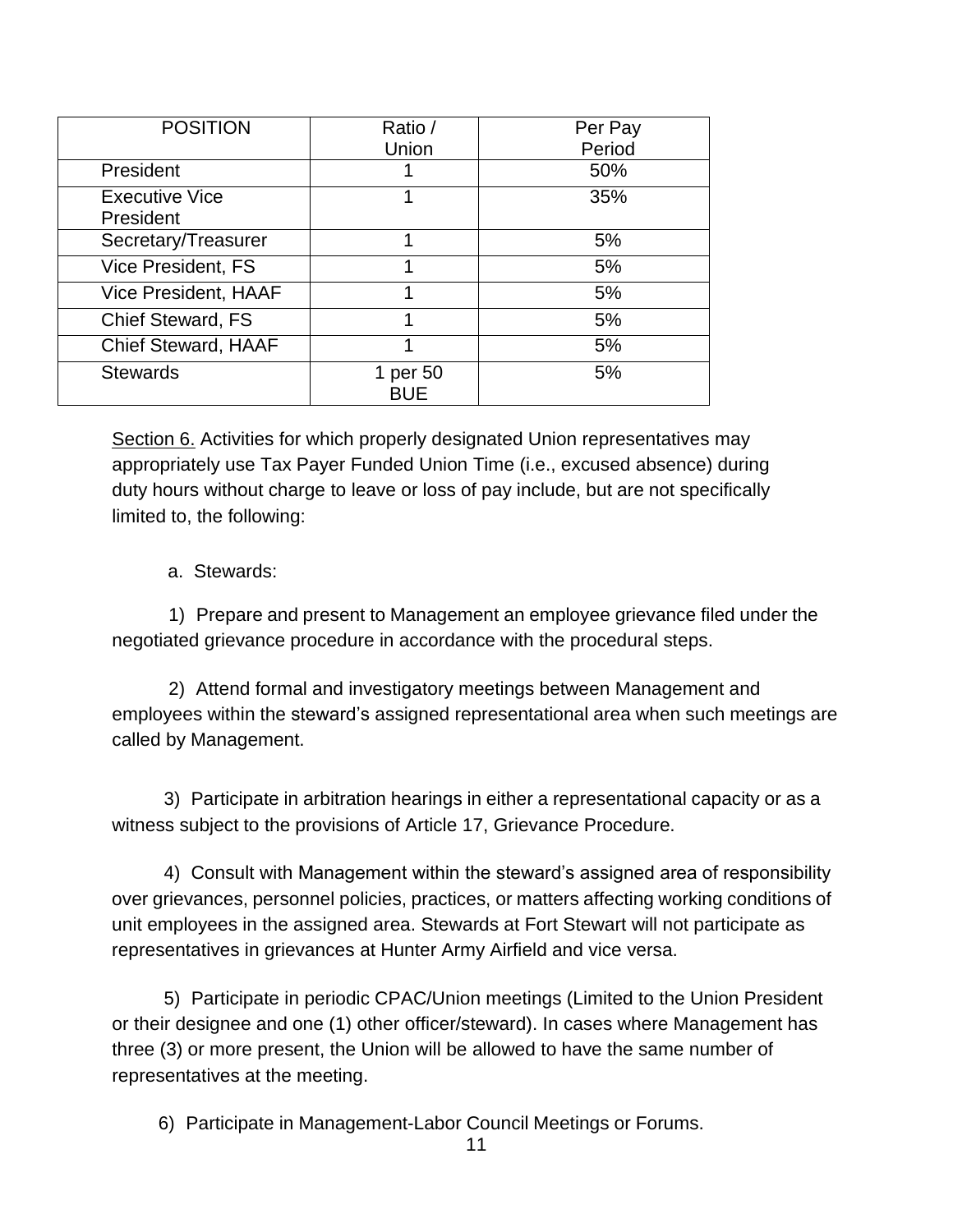b. Union Officials:

1) Consult with Management either at Management's request or upon request of the Union on appropriate matters which would affect activity employees.

2) Attend formal meetings between Management and employees from throughout the bargaining unit when such meetings are called by Management.

3) Prepare and present Union grievances or ULPs to Management.

4) Prepare responses to Management grievances.

5) Participate in arbitration, MSPB, and EEO hearings in either a representational capacity or as a witness subject to the provisions of applicable laws, rules, regulations, this contract, and decision of the administrative judge.

Section 7. Subject to workload considerations**,** a reasonable amount of time during work hours may be granted to Union Officials, stewards, and aggrieved employees for attendance at hearings and meetings with Management. Subject to workload considerations**,** a reasonable time may also be allowed for officers and stewards to meet with employees to discuss, prepare for, and present grievances, appeals, discrimination complaints, and other appropriate matters.

Section 8. It is not intended that Tax Payer Funded Union Time will be granted to any one steward for repeated service as a Union representative when such repeated service would unduly interfere with the performance of their regular duties.

Section 9. Use of Tax Payer Funded Union Time for activities not authorized by this agreement, or failure to adequately describe the time used, may result in the retroactive denial of use of official time.

Section 10. It is agreed that there will be only one (1) representative on Tax Payer Funded Union Time at the first step of a grievance or complaint. Further, Tax Payer Funded Union Time will not be permitted for employees who are already in a leave status (e.g., annual leave, sick leave, LWOP, etc.), are working overtime unless health or safety is involved, or to perform representational duties outside the bargaining unit in which they are employed.

Section 11. It is expected that the use of telephones to conduct Union representational duties normally should not exceed ten (10) minutes per discussion.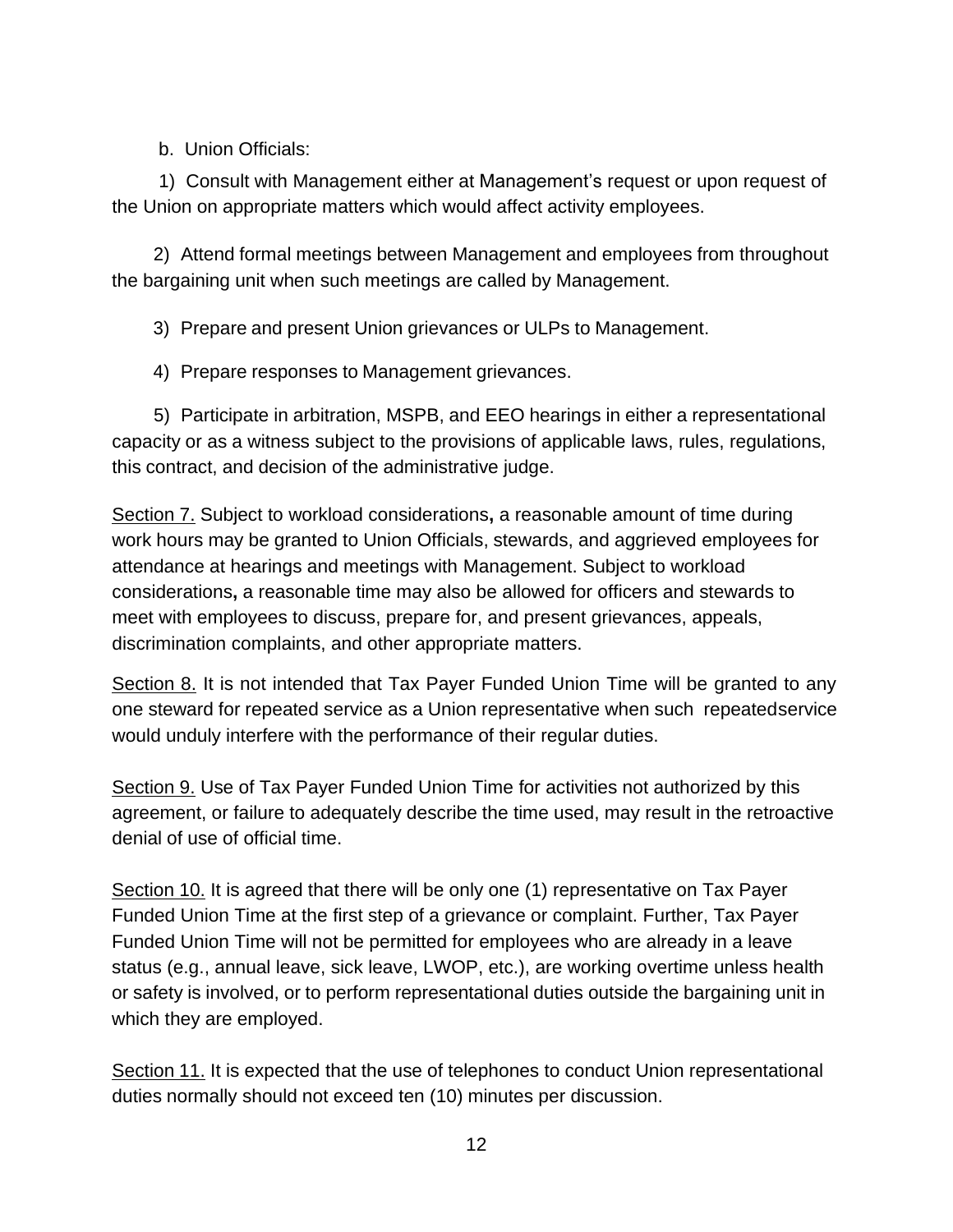Section 12. Internal Union activities are not considered to be of benefit to the Employer and will be conducted only during the employee's own time and not during duty time or in work areas. These activities include, but are not limited to, solicitation of membership; dues collection; voting or campaigning for Union office; distribution and posting of literature; and representational duties outside the bargaining unit described in this agreement.

Section 13. Should it be necessary for a Union steward to leave their work area, they shall request permission from their supervisor and the supervisor of the section they intend to visit as much in advance as possible. The steward will report to their supervisor upon their return to their workstation. Such visits will be conducted as close as practicable to the aggrieved employee's work site.

Section 14. Prior to entering a work area which is under the authority of another supervisor, the Union representative will decide with that supervisor to contact the employee. However, if the supervisor cannot release the employee at that time, the supervisor will advise the steward of a time when the employee will be available. Where delays in presenting grievances are caused by the supervisor's inability to release an employee, normally no more than twenty-four (24) hours, additional time for such purpose may be granted understanding the fact that workload considerations are paramount. Union Officials, stewards, and the employees they contact will report to their supervisors upon their return to work.

Section 15. An employee desiring to leave their job to secure the advice and assistance of the steward assigned to represent the area will obtain their supervisor's permission before doing so. However, if the supervisor cannot release the employee at that time, the supervisor will advise the employee of a time when they can be released from duty. The employee will report back to their supervisor upon returning to duty. Any employee desiring to confer with the steward assigned to the area will also obtain oral permission from the steward's supervisor before interrupting the steward's work.

Section 16. Contact between an employee and their steward assigned to represent their respective area will normally take place within the immediate vicinity of the employee's assigned work area so long as privacy can be assured.

Section 17. Each Union officer and steward shall report to work at their regular work site at the beginning of their respective shift, unless otherwise agreed to by a higherlevel supervisor. Each Union officer and steward shall enter and remain in their work area only on their respective shift unless otherwise agreed to by a higher-level supervisor. Union representatives will not be on official time for conferences with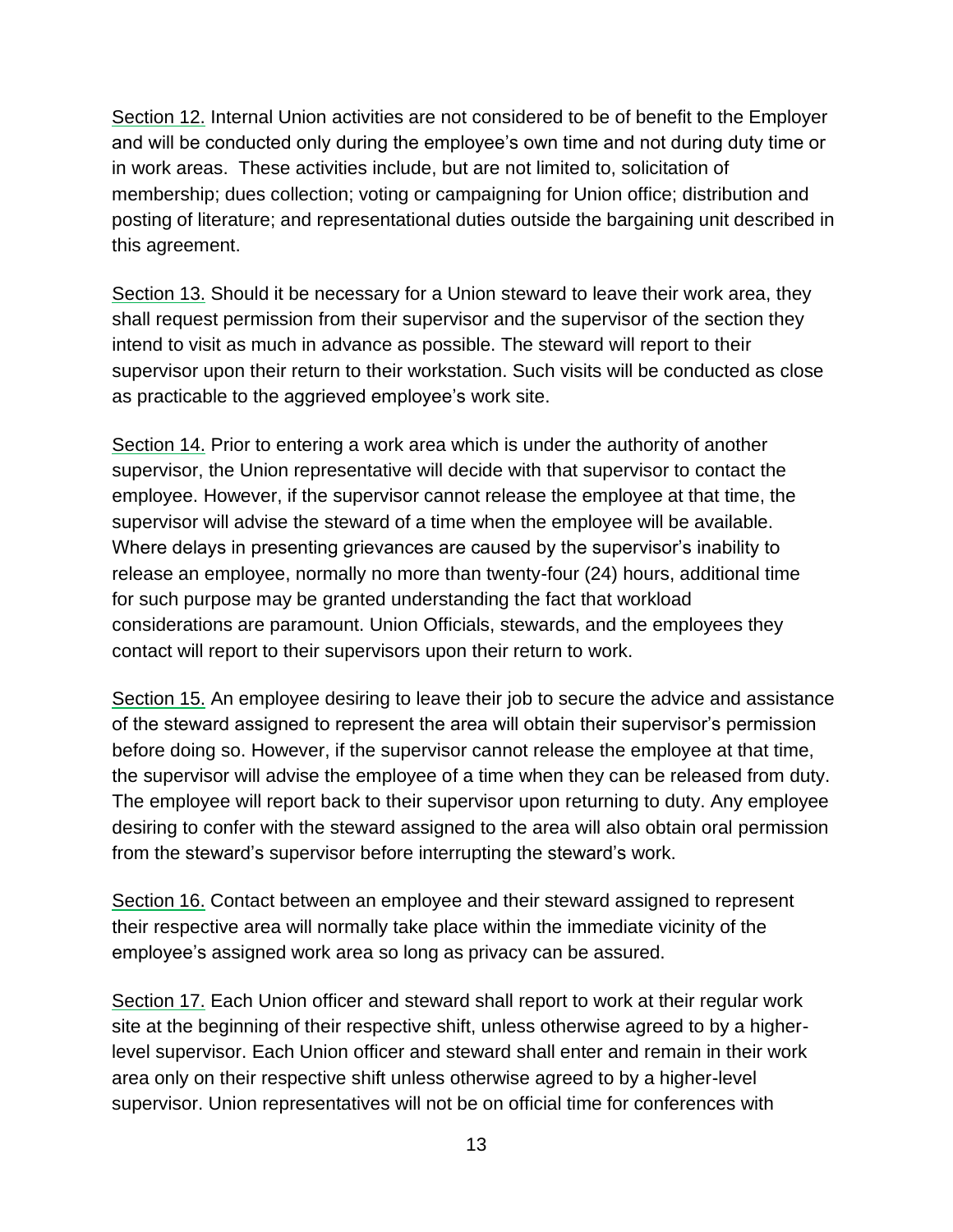Management held outside their regularly scheduled working hours.

Section 18. To account for the total hours and usage spent by Union Officials and stewards on approved Union activities, the following procedures will be followed: Union Officials and stewards will submit an Office of Personnel Management (OPM) Form 71 and annotate the proper date, time, and total hours in the "Other Paid Absence" section. In the "Remarks" section, Union Officials and stewards will annotate the reason for the use of official time by citing to a specific activity authorized in Section 6.

Section 19. Union Officials and stewards may receive and investigate, but shall not solicit, grievances from employees.

Section 20. Upon request of their steward, an employee's supervisor will arrange for a private facility in instances where the steward and employee request a private discussion.

Section 21. Action shall be taken by Management to make all supervisors of Union Officials and Stewards aware of the requirement that no restraint, interference, coercion, or discrimination will be used against a Union representative because of the performance of their representational duties and responsibilities. Failure to comply withthis policy may constitute grounds for disciplinary action.

Section 22. Stewards are authorized to perform and discharge the representational duties and responsibilities which may be properly assigned to them by the Union. Each Union representative is authorized to consult with their respective Management official at their level and to conclude agreements on appropriate matters subject to approval by the Union President and authorized Management official. This presupposes prior notification to the CPAC.

Section 23. Authorized representatives of the American Federation of Government Employees who are not employees of the Employer will be allowed to visit the installation at reasonable times with as much advance notice as practicable to the Deputy to the Garrison Commander, or their designated representative, but not less than five (5) days. However, when the visit is only to the Union office to meet with individuals who are not otherwise in a duty status, no advance notice is required subject to applicable security regulations.

### Article 9 UNION OBLIGATIONS

Section 1. The Union agrees to encourage employees to actively support the Employer in its efforts to promote an effective and efficient means of accomplishing agency missions; encourage employees are accountable for their conduct and performance on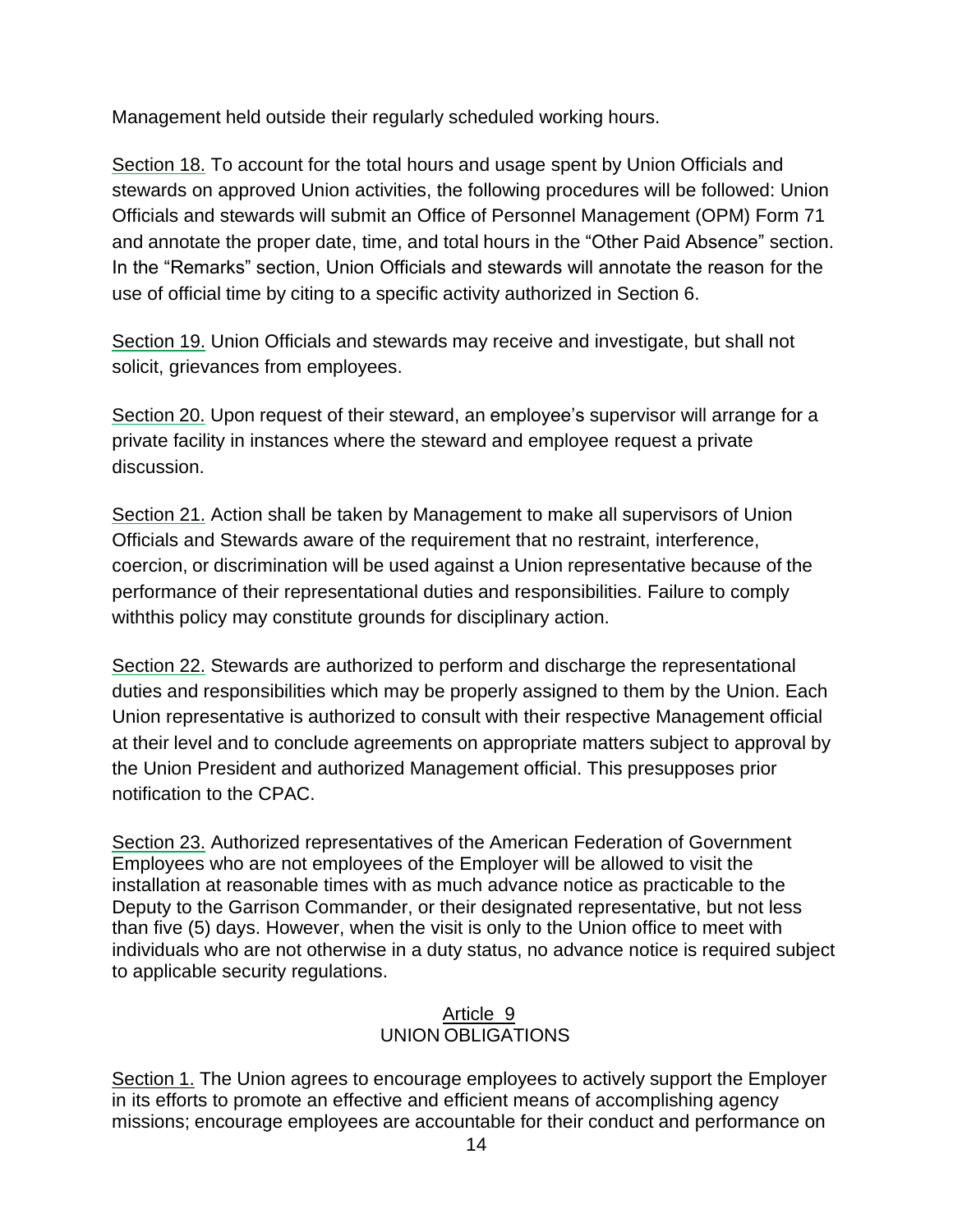the job; expand agency flexibility to address operational needs; reduce the cost of agency operations, including with respect to the use of taxpayer-funded Union time; are consistent with applicable laws, rules, and regulations; do not cover matters that are not, by law, subject to bargaining; and preserve management rights under the law.

Section 2. The Union agrees to make equitable use of its stewards to the degree practicable within the activities to which the stewards are assigned. Stewards normally will represent unit employees within the activity to which the steward is assigned. It is also understood that participation in labor organizations safeguard the public interest and contribute to efficiency.

Section 3. The Employer will neither designate a representative for an employee nor will the Employer require any employee or individual to serve as a representative of another employee. The Union recognizes that, in accordance with applicable regulations, it may not represent employees who are supervisory personnel or otherwise not in the bargaining unit, nor does this agreement apply to these employees.

Section 4. The Union agrees not to discriminate or refrain from representing any employee in the bargaining unit because of their failure to become or remain a member of Local 1922, AFGE.

#### Article 10 MUTUAL OBLIGATIONS

Section 1. Supervisors will confer with the appropriate Union representative to assure uniform interpretation, understanding, and implementation of the basic agreement.

Section 2. In the event of conflict in interpretation, both the supervisor and Union representative will refer the matter for clarification to the Civilian Personnel Officer and the Union President.

Section 3. Both stewards and the Employer will have a working understanding of this agreement and be able to explain its provisions to the employees they represent.

#### Article 12 BULLETIN BOARDS

Section 1. The Union shall be afforded the right to post bulletin boards on the same basis as Management in terms of the number, size, and locations of official Management bulletin boards within serviced directorates and tenant commands. Union bulletin boards will be of reasonable shape, appearance, and dimensions. The Union will be responsible for the upkeep/maintenance of all such bulletin boards. If the Union desires to post material(s) on any bulletin boards maintained by Management they will notify the Management official asking to place the particular materials on a bulletin board(s) and identifying which bulletin board(s). Such requests will include a copy of the material to be posted. Approval or denial of such requests will be exclusively within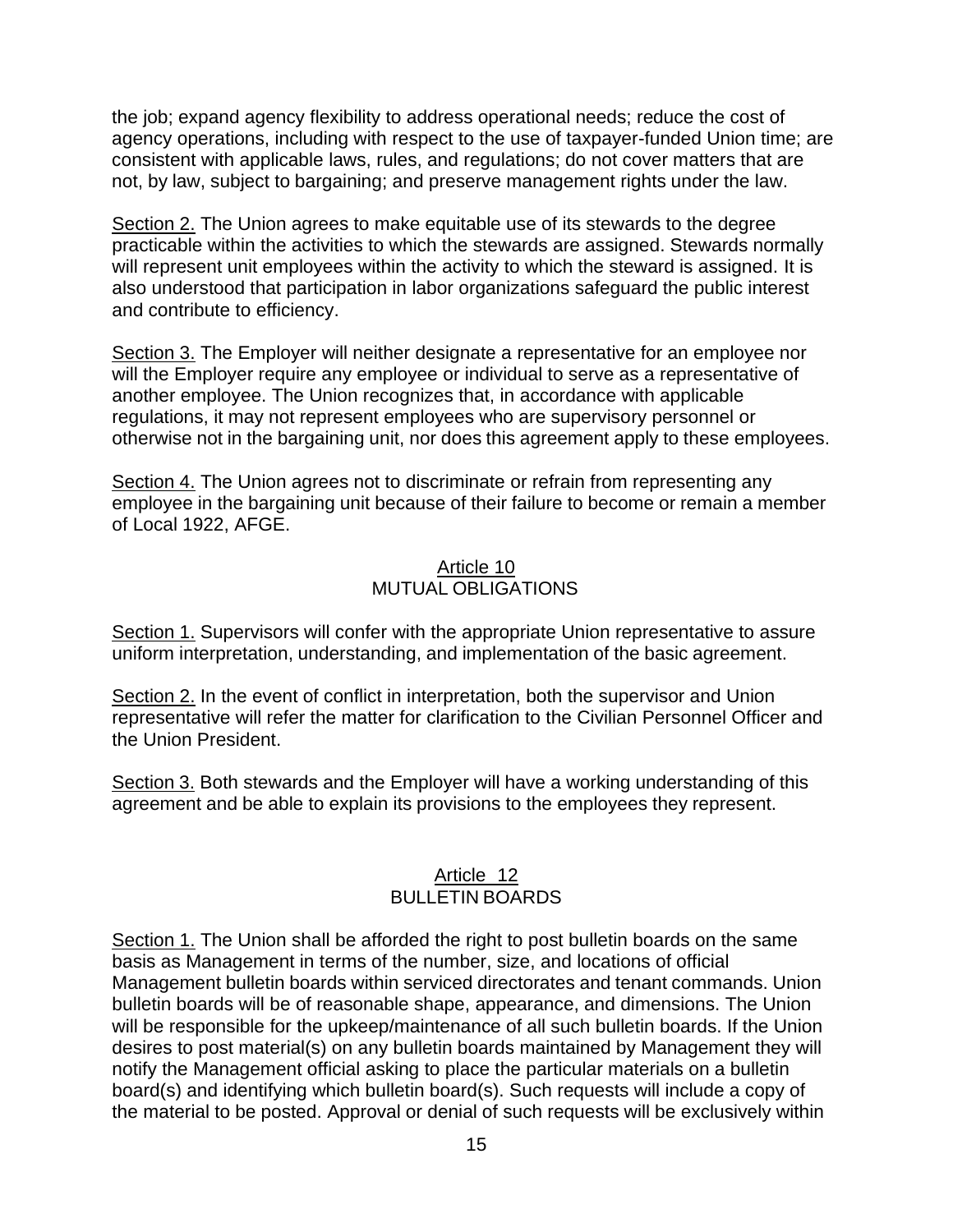the purview of the Employer. The presumption is for approval, and the Union can appeal to the next higher Management official.

Section 2. Information posted on such bulletin boards will not be scurrilous, defamatory, libelous, or otherwise grossly inappropriate with regard to Management officials or others.

Section 3. The Union may share information on the Agency websites granted it complies with appropriate guidelines. All requests from the Union shall route through the appropriate Public Affairs Office for screening and determination of the appropriateness of posting. Union posted material will require renewal of content every 30 days.

### Article 13 UNION-CIVILIAN PERSONNEL OFFICE MEETINGS

Section 1. The CPAC and the Union agree to hold meetings as deemed appropriate by the parties.

Section 2. Union-CPAC meetings should not deal with individual employee personal problems. They should be designed to accomplish such matters as:

a. Provide the Union an opportunity to express its views on matters of general concern to activity employees.

b. Identify problems in their embryonic stage.

c. Provide Management an opportunity to share with the Union unclassified information concerning its mission, workload, budget, and other matters which will affect the workforce.

d. Solicit Union support for such matters as worker suggestion, safety, blood-donor, charity drive, energy conservation, and employee productivity programs, and seek its assistance in reducing sick leave, Absence Without Leave (AWOL), and delinquent debts.

Section 3. Prior to any meeting, unless agreed upon beforehand, each party should provide the other party an agenda in writing of the topics to be discussed including an estimated duration of the discussion delineated by topics. When practicable, an agenda will be submitted five (5) working days in advance of the scheduled meeting.

Section 4. These meetings will be conducted informally and will be attended by anequal number of Management and Union representatives.

Section 5. A summary of matters discussed at the meetings may be prepared by the attending Management representative/designee and copies submitted to the Union, upon request.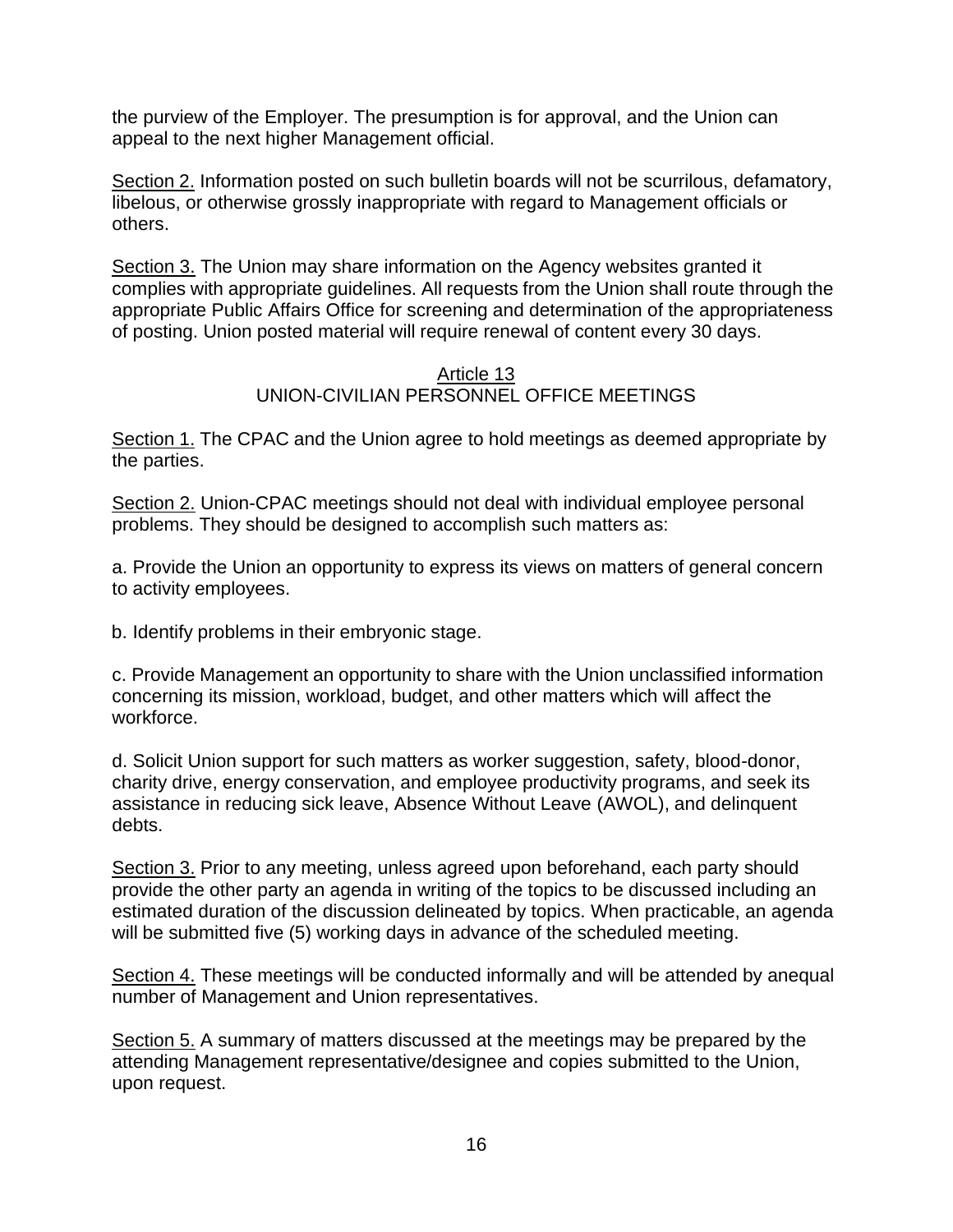#### Article 14 DEFENSE PERFORMANCE MANAGEMENT AND APPRAISAL PROGRAM (DPMAP)

# Section 1. Performance Plan

a. Performance appraisals are an integral aspect of the organizational environment and will be administered through the Defense Performance Management and Appraisal Program (DPMAP) as outlined in DoD Instruction 1400.25, Volume 431. As such, the Employer will establish a performance evaluation plan (Plan) for each employee. The Plan will consist of critical elements that are aspects of the employee's work where acceptable performance is essential to his or her position. Each element will have a performance standard that, at a minimum, states the expectations or requirements established by the Employer that must be met by the employee in order for his or her performance to be rated as satisfactory in that element. An employee's performance will be rated in each element of the Plan. Both the Employer and the Union agree that frequent performance based discussions between supervisors and employees are beneficial to all parties. All parties recognize the importance of continuous feedback and strive to provide timely and relevant input in the event deficiencies are noted, especially outside of scheduled progress reviews, where the employee is afforded the opportunity to correct and recover from deficiencies.

b. An employee will not be held accountable or responsible for any changes to the elements and standards under his or her Plan until they are received by the employee from his/her Supervisor.

## Section 2. Delivery of the Plan

a. The performance plan will be discussed between the supervisor and the employee upon initiation along with no less than one progress review generally taking place midway through the appraisal cycle. The monitoring of one's performance plan is to occur throughout the performance period.

b. In meetings to discuss the Plan, the rating official will discuss all elements as well as expectations for the satisfactory performance with the employee she or he supervises.

# Section 3. Progress Review

a. If the Employer identifies unsatisfactory performance during the rating period, the Employer will provide specific examples of the deficient performance to the employee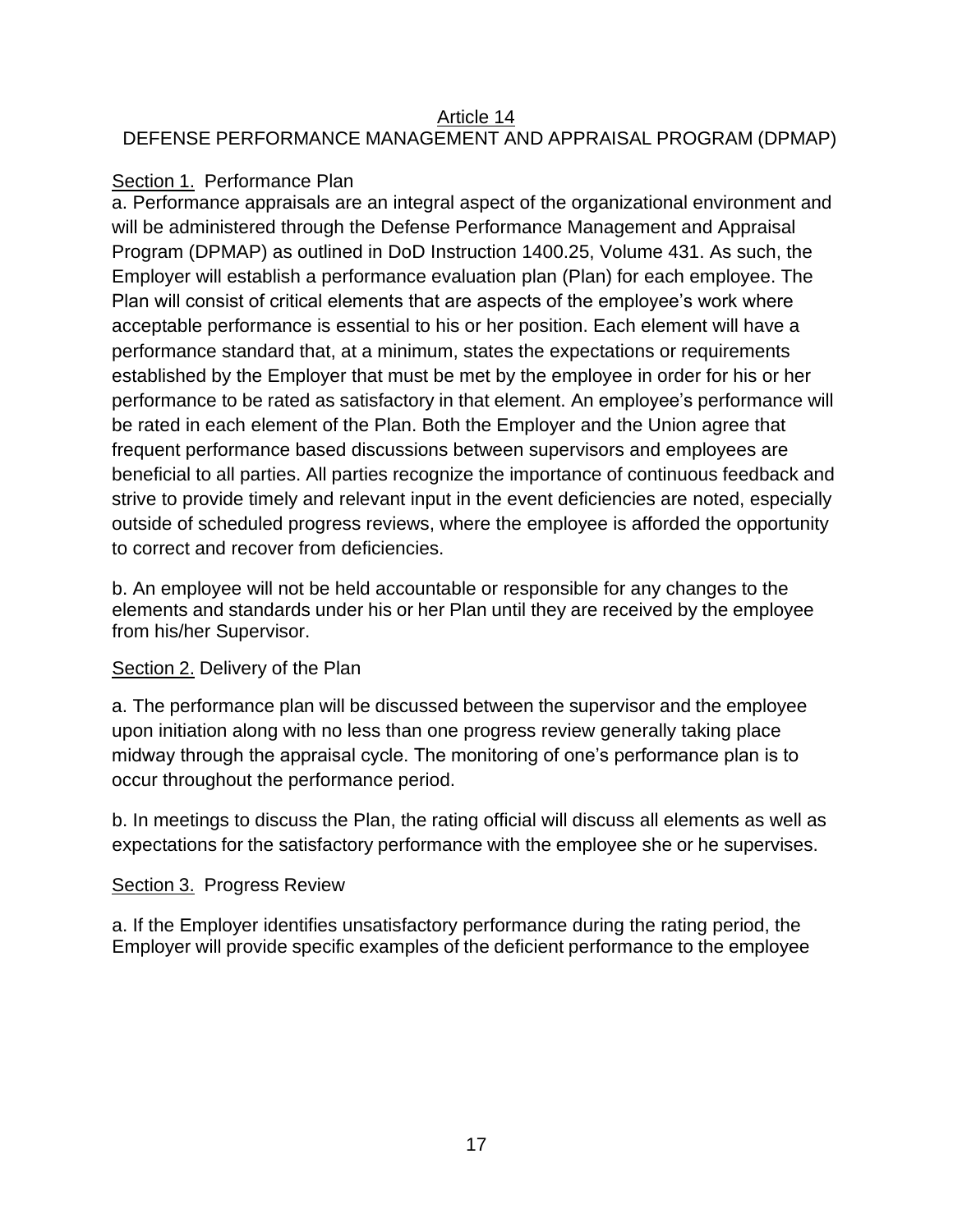and guidance and advice on what the employee must do to improve her or his performance to a level of "Fully Successful". Where unsatisfactory performance is identified and supported by substantial evidence, the Employer will place the employee on a performance improvement plan in accordance with applicable regulations.

b. In recognition of the importance of continuous feedback providing benefits to both the Employer and employee in the pursuit of maintaining satisfactory performance, an employee should not receive an overall rating of less than "Fully Successful" in the event that an employee does not receive a scheduled counseling, or any counseling for a performance deficiency.

#### Section 4. Written Performance Appraisal

a. Normally, within 30 calendar days after the end of the appraisal period, each employee will receive a written performance appraisal from her or his immediate supervisor (rating official) that will be based on her or his performance compared to the standard for each element.

b. Supervisors will assign a rating of record based on performance against the elements and standard in an employee's performance plan. Each performance element that is evaluated at the "Outstanding" or "Unacceptable" level must be accompanied by a narrative justification as to the employee's accomplishment or lack of accomplishment.

c. A narrative statement is required when an employee has performed under an approved performance plan for at least 90 calendar days and there are more than 90 calendar days left in the appraisal cycle. This narrative will be considered by the incoming supervisor.

d. A rating of record is required when an employee has performed under an approved performance plan for 90 calendar days or more and the employee OR supervisor leaves the organization with less than 90 calendar days remaining in the appraisal cycle.

e. When employees are detailed to another supervisor for less than 90 calendar days, it remains the responsibility of the supervisor of record to develop and discuss a performance plan for that employee and complete the rating of record under the normal appraisal cycle. The supervisor of record is responsible for conferring with the supervisor of the detail to obtain any input necessary to assess the employee's performance.

f. Employees who are detailed for 90 calendar days or more must have a written performance plan, which includes narrative statements (not a numerical rating) of the employee's performance on the elements and standards from the supervisor for the detail, which reflects work assignments and goals for the detailed position.

g. An employee must be under her or his current Plan for at least 90 calendar days before receiving a written performance appraisal.

h. The Employer and employee will acknowledge the performance appraisal in DPMAP. The employee's acknowledgement does not signify the employee's agreement.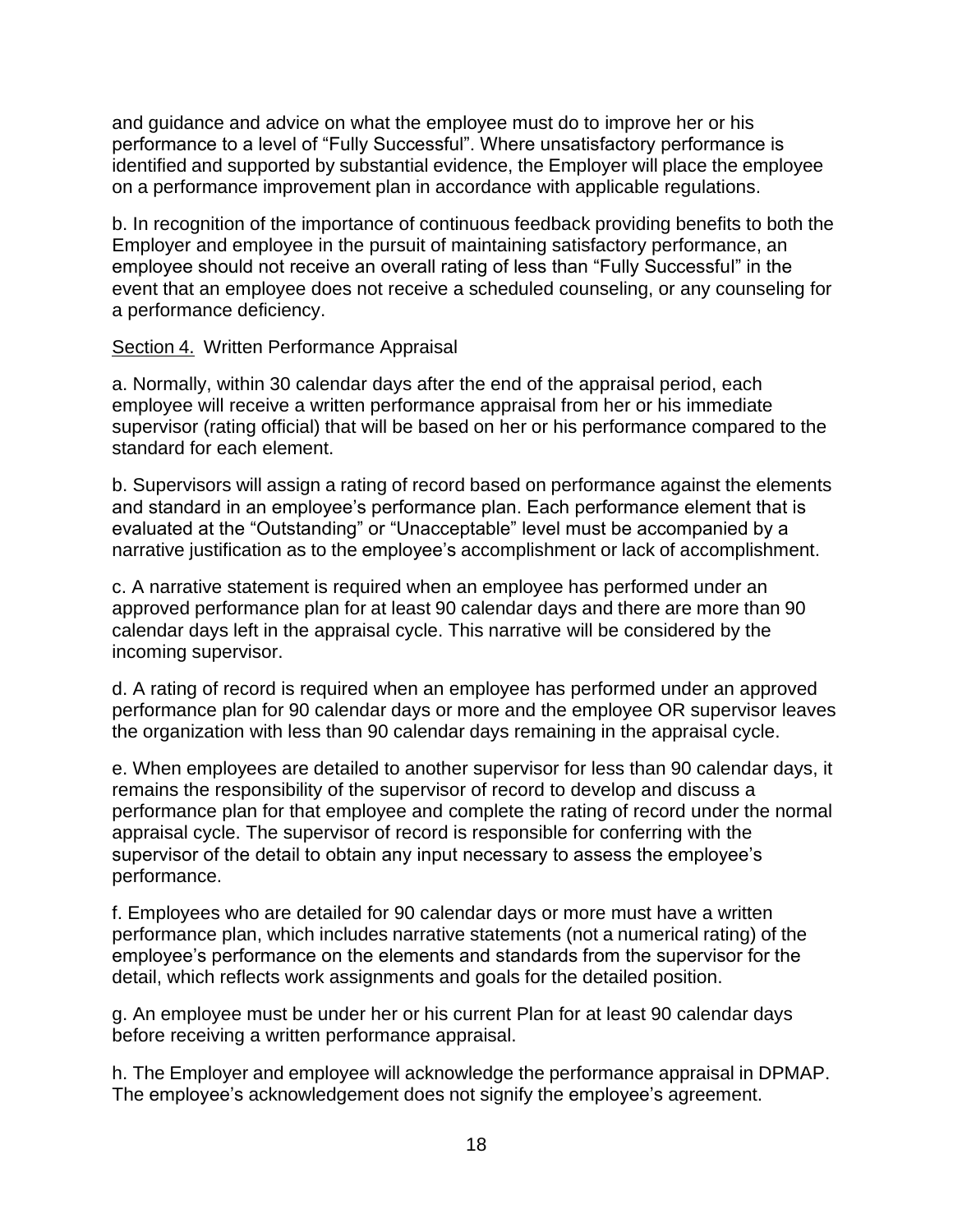#### Article 15 DISCIPLINARY ACTION

Section 1. The Employer and the Union agree that all employees are bound to adhere to the standards of conduct as outlined in appropriate regulations.

Section 2. Employer will ensure that newly assigned employees are informed of the standards of conduct specified in the appropriate regulations upon their entry on duty, and supervisors will ensure that these standards of conduct are brought to the attention of all employees at least annually.

Section 3. Any disciplinary action taken against an employee will be administered in accordance with governing regulations and will be taken only for such causes as to promote the efficiency of the service.

Section 4. Any grievance over a disciplinary action arising from an alleged violation of the standards of conduct may be filed at the Third Step under Article 17, Grievance Procedure. An employee must file the grievance within thirty calendar (30) days after the effective date of the disciplinary action.

Section 5. If at any time an employee is being questioned by a supervisor or Management official on a matter that they reasonably believe may lead to disciplinary action, they have an absolute right to request that a Union representative be present as provided for in Section 7114 (a)(2)(B) of Title 5 USC. When an employee requests Union representation (unless subsequently waived), no further questioning or interrogation will take place until a Union representative is present. Absent extenuating circumstances, such representation will be provided within twenty-four (24) hours of the employee's request.

Section 6. A formal notice of proposed disciplinary action to activity employee will contain a statement whereby the employee may indicate that the Union may receive a copy of said proposed action.

Section 7. Management recognizes its responsibility to initiate disciplinary action, where warranted, within a reasonable amount of time after knowledge of the incident or infraction.

Section 8. When an employee does not elect to have the Union represent them, the Union will be permitted to have an observer present at all adverse action hearings on TFUT, subject to the terms of Article 6, only where settlement or resolution of the matter will be discussed. If resolution or settlement is not discussed, the Union may only attend such meetings.

Section 9. If an employee is to be served with a warrant or subpoena, it should, to the extent practicable, be done in private without the knowledge of other employees.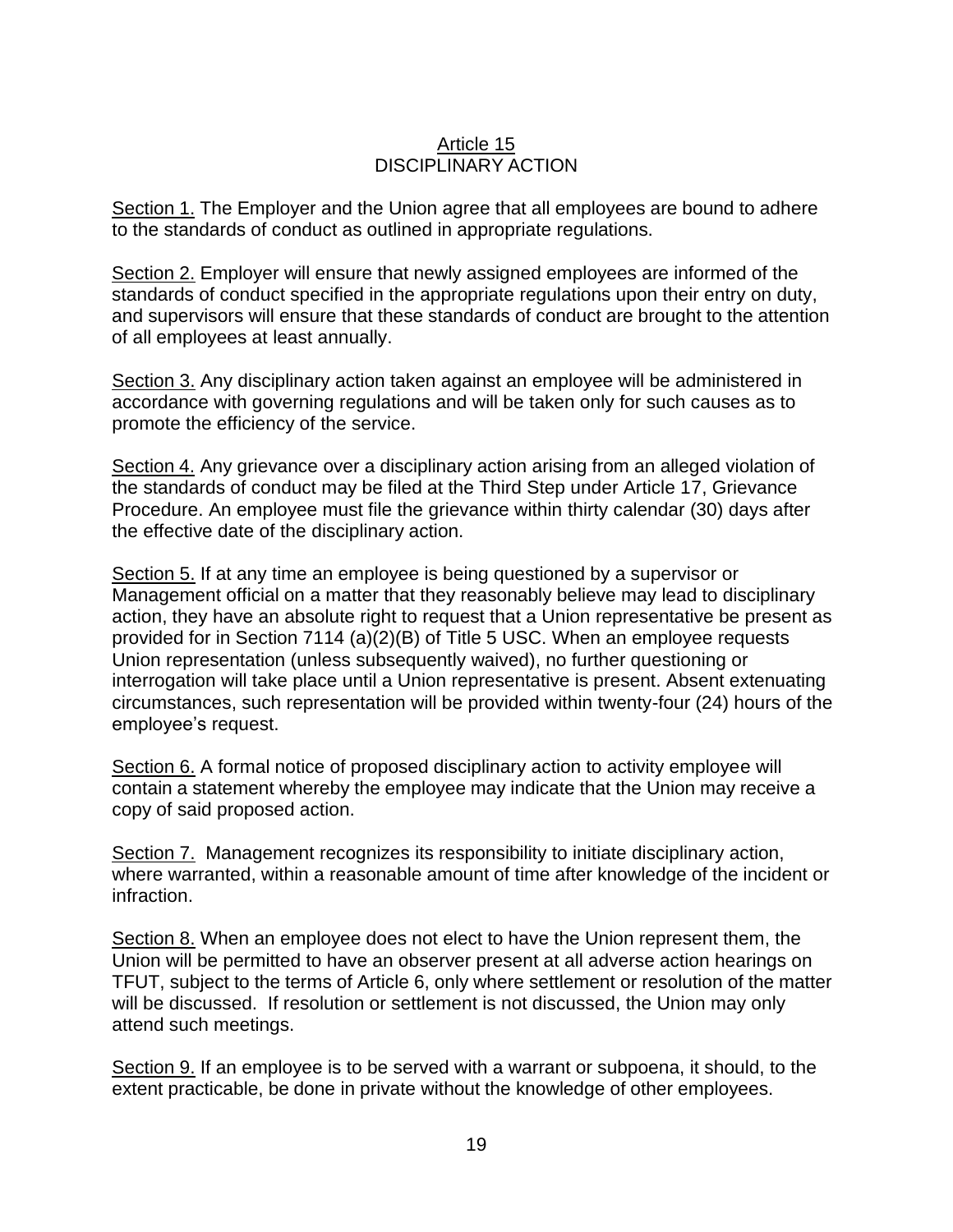### Article 16 SETTLEMENT OF GENERAL DISPUTES

Section 1. Should any dispute arise between the Employer and the Union concerning the interpretation or application of this agreement, representatives of the parties shall make an earnest effort to resolve the matter through consultation and discussion for a period not to exceed thirty (30) calendar days, unless the parties mutually agree to extend the time frame.

Section 2. If such efforts fail to produce a mutually satisfactory understanding, either party may present its position in writing to the other party or their designated representative. If no satisfactory solution is reached at this level between the two parties, either party to the agreement will have the authority to invoke arbitration in accordance with the Arbitration Article and 5 USC Chapter 71.

#### Article 17 GRIEVANCE PROCEDURE

Section 1. The purpose of this article is to provide a mutually acceptable method for the prompt settlement of grievances.

Section 2. Most grievances arise from misunderstands or disputes which can be settled promptly and satisfactorily on an informal basis at the immediate supervisory level. The Employer and the Union agree that every effort will be made by the parties to settle grievances at the lowest possible level.

Section 3. Inasmuch as dissatisfaction and disagreements arise occasionally among people in any work situation, the filing of a grievance shall not be construed as reflecting unfavorably on an employee's good standing, their performance, their loyalty, or desirability to the organization. Similarly, the occurrence of occasional grievances or appeals will not be construed as reflecting unfavorably on the quality of supervision or on the general management of an organization.

Section 4. A grievance includes any of the following grievances that is not specifically excluded under Section 6 of this Article:

a. By any employee concerning any matter relating to the employment of the employee;

b. By the Union concerning any matter relating to the employment of any employee; or

c. By any employee, the Union, or the Employer concerning:

1) The effect, interpretation, or a claim of breach of this collective bargaining agreement;

2) Any claimed violation, misinterpretation, or misapplication of any law, rule, or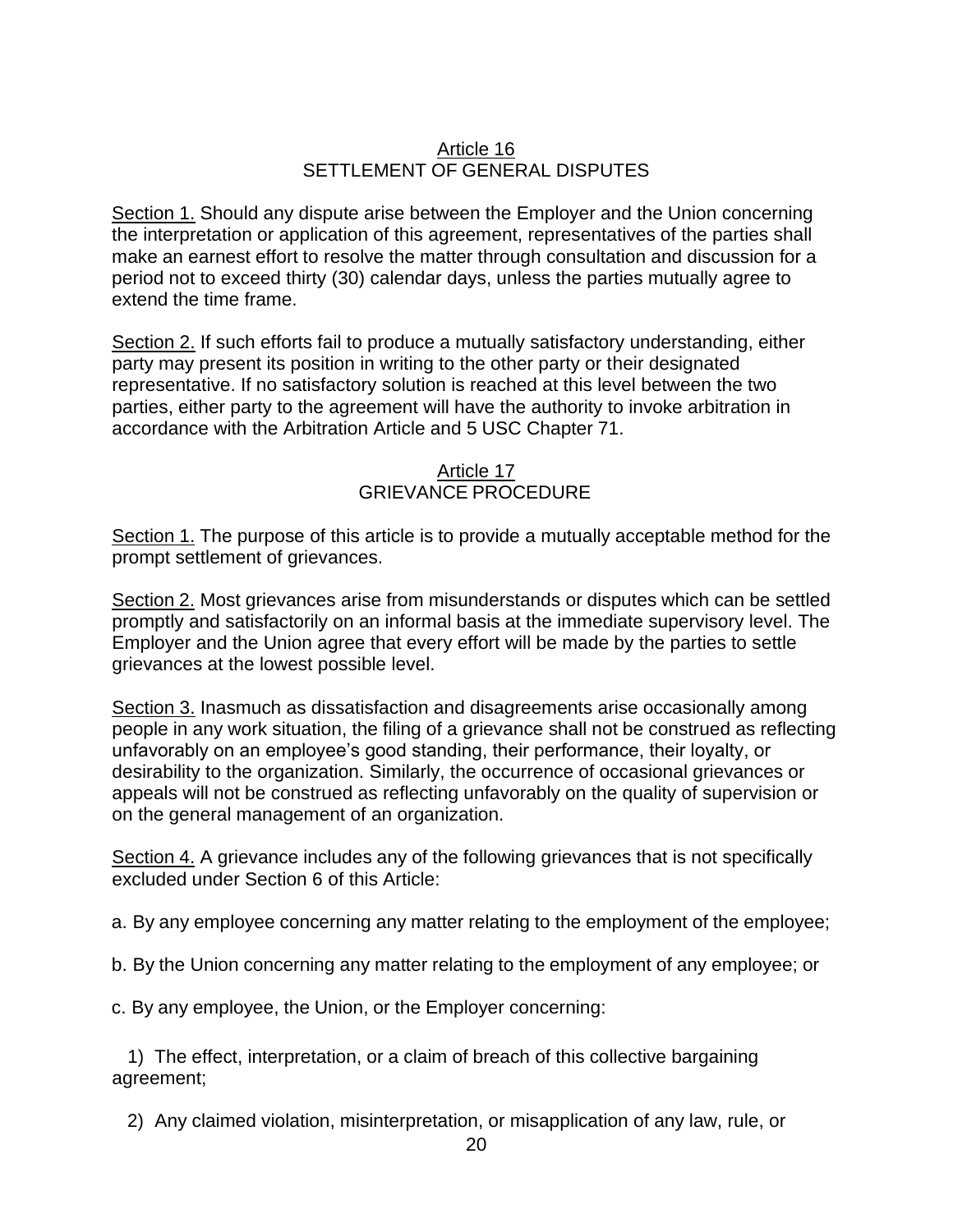regulation affecting conditions of employment.

Section 5. An aggrieved employee affected by discrimination, a removal or reduction in grade, or adverse action may at their option raise the matter under a statutory appellate procedure or the negotiated grievance procedure, but not both. For the purpose of this section and pursuant to Section 7121 (e)(1) of the 5 USC, an employee shall be deemed to have exercised their option under this section when the employee files a timely notice of appeal under the appellant procedure or files a timely grievance in writing under the negotiated grievance procedure.

Section 6. The following items are specifically excluded from coverage under this procedure:

a. Any claimed violation relating to prohibited political activities.

b. Retirement, life insurance, or health insurance.

c. A suspension or removal for national security reasons pursuant to Section 7532 or 5 USC.

d. Any examination, certification, or appointment relating to employment.

e. The classification of any position, which does not result in the reduction in grade or pay of an employee including Fair Labor Standards Act (FLSA) determinations.

f. Reduction-in-force.

g. Non-selection from a properly ranked referral and selection register.

h. Non-adoption of a suggestion.

i. Termination of probationary employees or termination of temporary employees with less than six (6) months.

j. Notice of proposed adverse actions.

k. Furlough.

l. The assignment of ratings of record; or the award of any form of incentive pay, including cash awards; quality step increases; or recruitment, retention, or relocation payments. Any dispute that may limit the agency's discretion to employ Chapter 75 procedures to address unacceptable performance of an employee or limits the use ofprocedures under Chapter 43 of Title 5 USC before removing an employee for unacceptable performance; or that limits the agency's discretion to remove an employee from federal service without first engaging in progressive discipline.

Section 7. Questions of grievability or arbitrability by either the Union or the Employer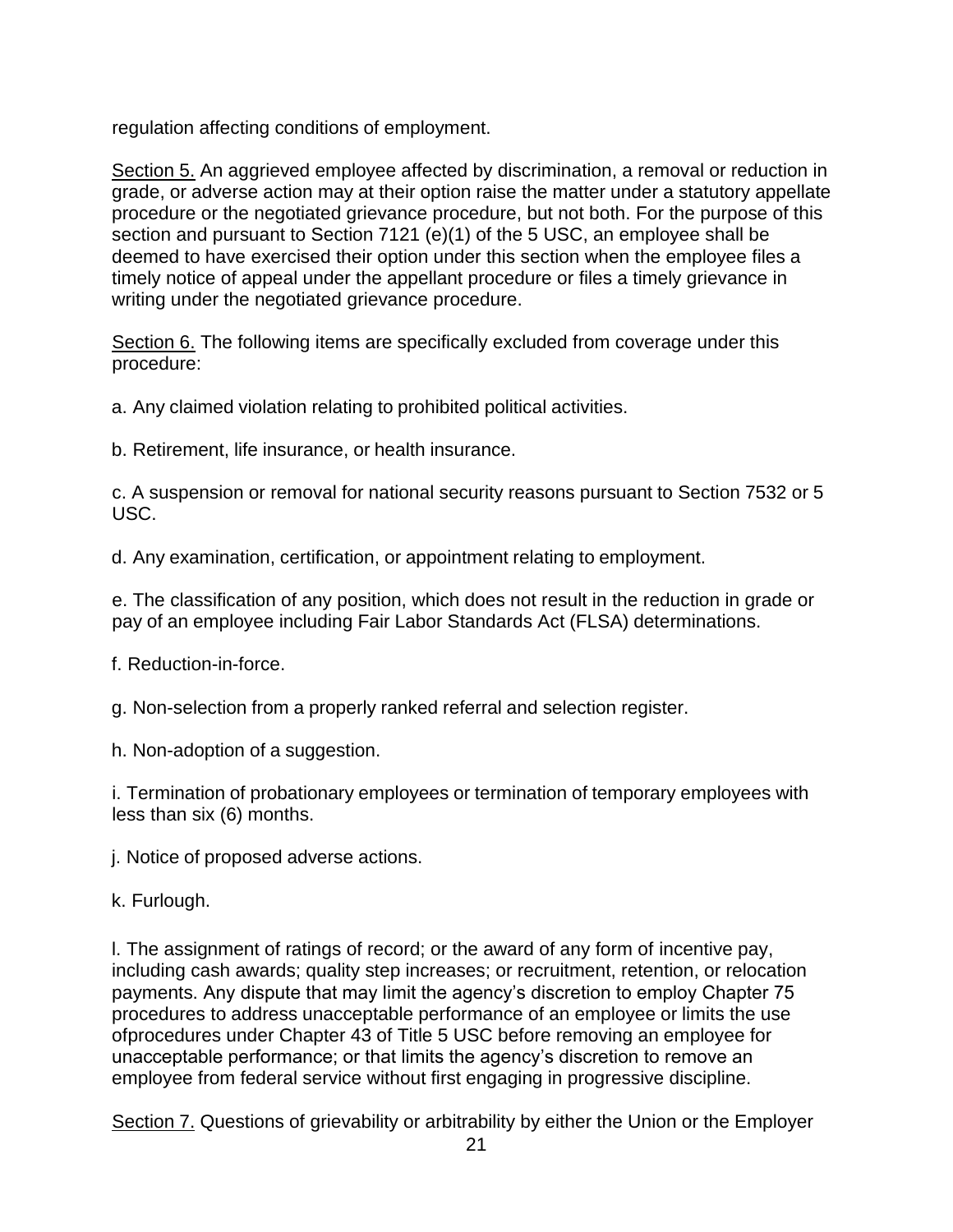shall be referred to the arbitrator at Step Four of the negotiated grievance procedure as a threshold issue in the related grievance. In such situations, the arbitrator will first hear/consider the question of grievability and/or arbitrability.

Section 8. Union initiated grievances with the Employers agreement may begin the grievance at any step of the grievance procedure. Failure of Management or Union officials to answer written grievances within the time limits prescribed, unless mutually agreed to extend said time, shall permit the grievant or designated representative to refer the grievance to the next step.

Section 9. Time Limits. Other than those grievances concerning working conditions covered under Article 4, Section 3c, if any other grievance under this article is not addressed with the immediate supervisor of the grievant within thirty (30) calendar days after the occurrence of their knowledge of the issue giving rise to the grievance, such grievance shall not be presented or considered at a later date. Extensions will be granted if mutually agreed upon by both parties.

Section 10. The Negotiated Grievance Procedure.

a. The following steps will be followed in processing grievances in progressive order:

Step 1: Within thirty (30) calendar days of the event or occurrence triggering the grievance, the grievance shall first be taken up by the aggrieved employee(s) with their first-line supervisor or at the appropriate level within the employee's organization. The Union steward for that activity may represent the employee and act on their behalf or the aggrieved may process the grievance on their own behalf without representation.

Step 2:

a. If the grievance is not settled within seven (7) working days from the date of the initial Step 1 meeting, and the grievant decides to pursue the issue, the grievance shall be reduced to writing, stating the Article and Section of the contract violated, if any, the corrective action sought and submitted to the Directorate Head or their designated representative, or other appropriate management/supervisory official, with a copy to CPAC, within seven (7) working days from the date of the Step 1 meeting.

b. The grievant and/or appropriate Union representative will meet with the Directorate Head or their designated representative within ten (10) working days after receiving the written grievance.

c. Any settlement reached will be reduced to writing by Management, signed by the grievant and Management, and a copy will be furnished to all parties. If no settlement is reached, a Memorandum for Record will be prepared by Management summarizing the grievance and the considerations accorded the grievant during the meeting. The memorandum will be furnished to the grievant and the CPAC within seven (7) working days.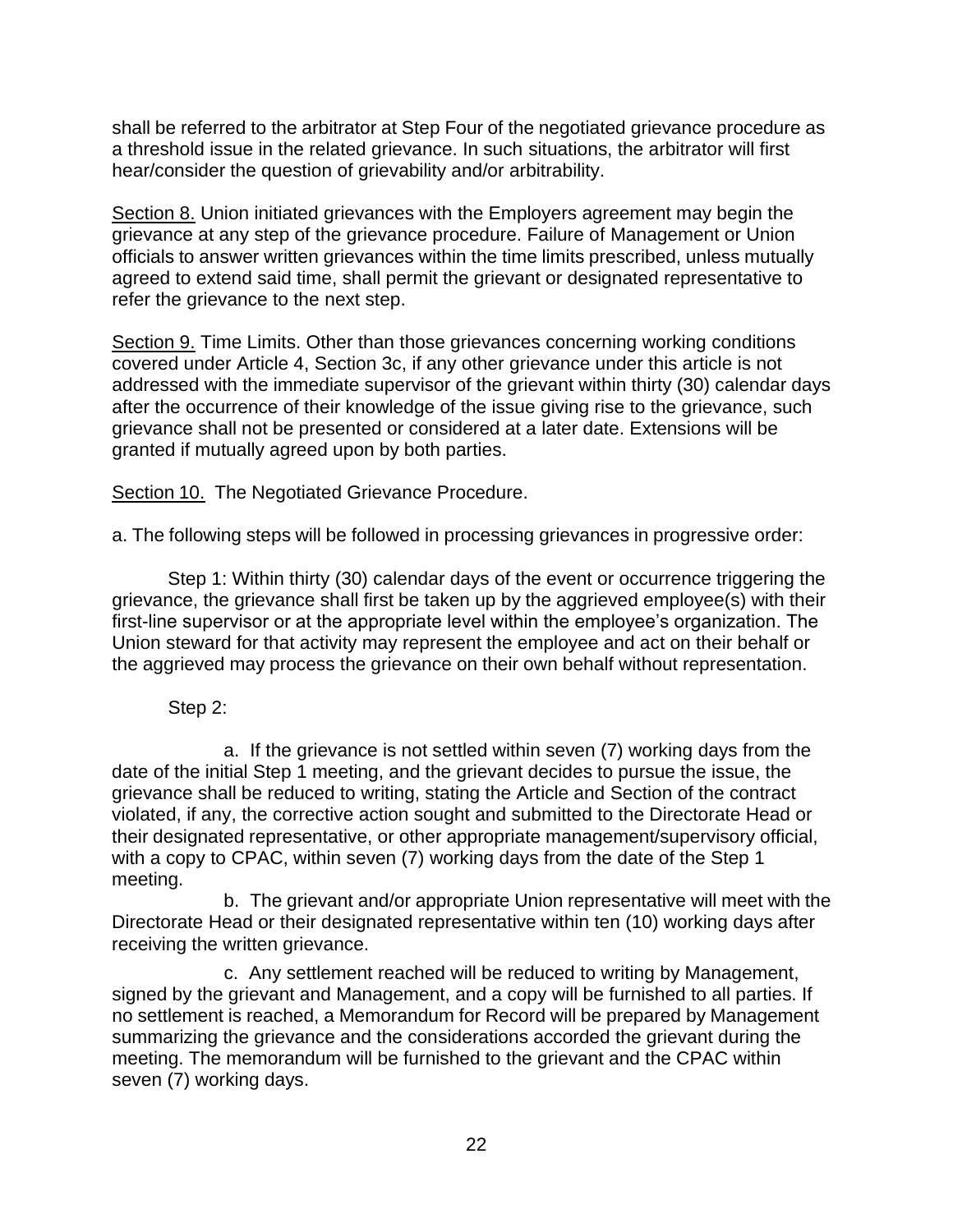### Step 3:

a. If no settlement is reached during the Step 2 meeting, the grievance may be referred in writing within ten (10) working days of the Step 2 meeting to the head of the activity (e.g., Commander, USAG Fort Stewart/Hunter Army Airfield; Commander, MEDDAC; Director, Network Enterprise Center, etc.) with copy furnished to CPAC, Fort Stewart, Georgia.

b. The Commander or their designated representative will issue a decision within fifteen (15) working days from the date of referral to Step 3. Any Commander or the Commander's designated representative responding to a grievance will automatically be considered at Step 3 of the grievance process.

Step 4:

Г

a. If no settlement is reached within thirty (30) work days from the date of the Step 3, only the Union President, Commander, or Commander's designated representative may refer the grievance to arbitration in accordance with the arbitration procedures in Article 19 of this agreement.

b. During Steps 1 through 3 of the negotiated grievance procedure, the Union or Management may amend the written grievance statement to cite additional Articles and Sections of the Agreement violated.

c. If new factual information related to the factual basis giving rise to the grievance is made known to either party, the party may amend their respective grievance accordingly, provided that the party seeking to amend the factual basis supporting their grievance did not willfully withhold the new factual information from the other party.

Section 11. Outline of Negotiated Grievance Procedure—Employee Grievances.

| <b>STAGE OF</b><br><b>GRIEVANCE</b> | <b>ACTION</b><br><b>UNDERTAKEN</b> | <b>TIMEFRAME</b>                                                             | <b>SUPERVISORY LEVEL</b>                                            |
|-------------------------------------|------------------------------------|------------------------------------------------------------------------------|---------------------------------------------------------------------|
| Step 1:                             | a. Grievance<br>initiated          | a. Within thirty<br>(30)calendar<br>days of event<br>triggering<br>grievance | a. Lowest appropriate<br>level; usually the<br>immediate supervisor |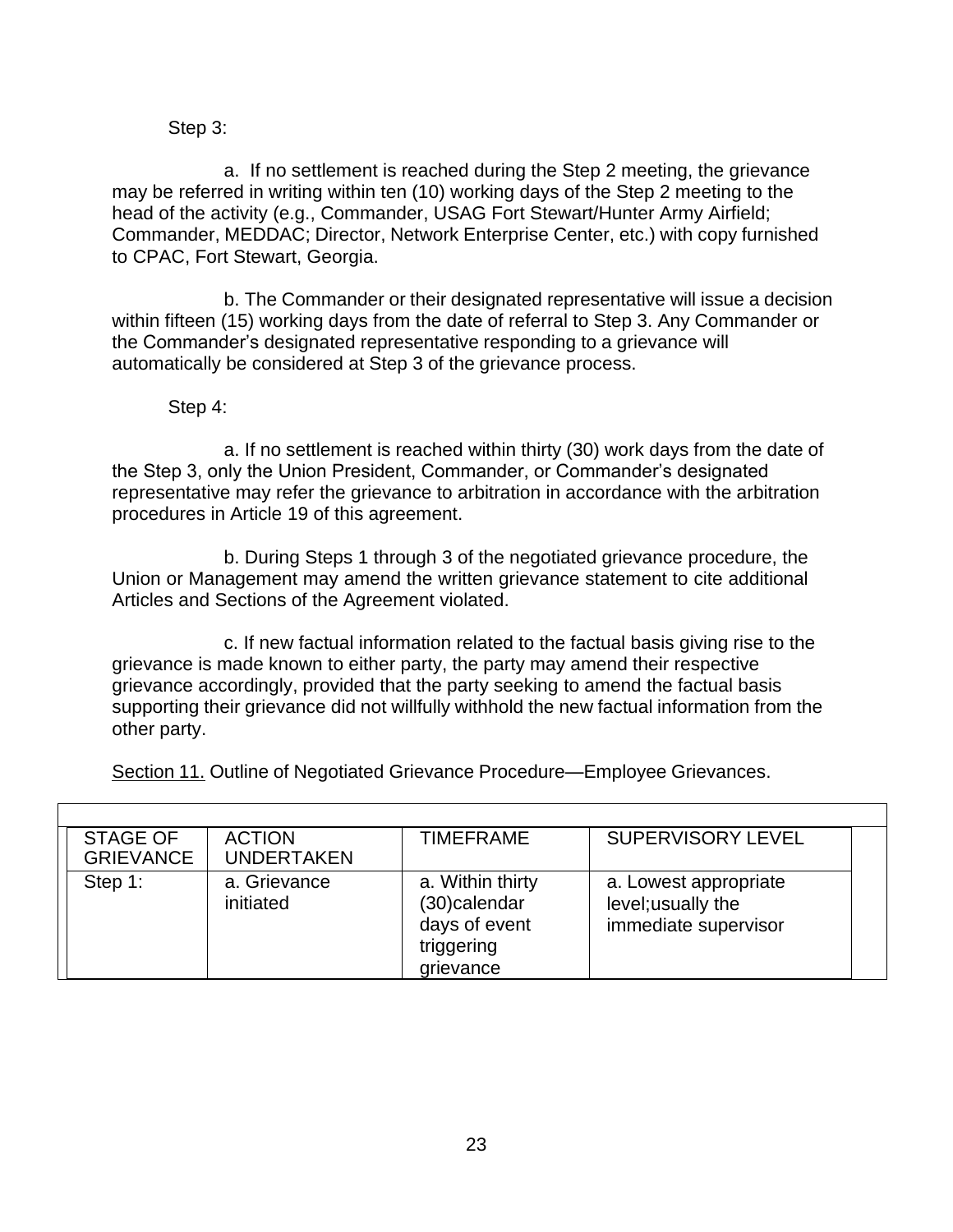|         | $b.$ Step 1-<br>grievance<br>meeting              | b. N/A                                                                       | b. Same as above                                               |
|---------|---------------------------------------------------|------------------------------------------------------------------------------|----------------------------------------------------------------|
| Step 2: | a. Step 2<br>grievancefiled                       | a. Within 7<br>workingdays of a<br>Step 1 meeting                            | a. Directorate Head or<br>Designated<br>Representative         |
|         | b. Step 2<br>grievance<br>meeting                 | b. Within 10<br>workingdays of<br>receipt of Step 2<br>grievance             | b. Same as above                                               |
|         | c. Step 2<br>grievance<br>response to<br>employee | c. Within 5<br>workingdays of<br>Step 2 meeting                              | c. Same as above                                               |
| Step 3: | a. Step 3<br>grievancefiled                       | a. Within 10<br>workingdays of a<br>Step 2 meeting                           | a. Commander or<br>Commander's<br>Designated<br>Representative |
|         | b. Step 3<br>grievance<br>decision                | b. Within 15<br>workingdays of<br>receipt of Step 3<br>grievance             | b. Same as above                                               |
| Step 4: | Arbitration<br>invokedby Union<br>or Management   | <b>Within</b><br>30<br>working<br>days<br>from date<br>0f<br>Step 3 decision | Commander or<br>Commander's<br>Designated<br>Representative    |

#### Article 18 INTERPRETATION OF REGULATIONS

Section 1. Questions as to interpretation of published policies or regulations of a primary national subdivision, DOD, provision of law, or published regulation of appropriate authority outside the DOD will be resolved in the following manner:

a. Upon receipt of a grievance and upon agreement that the sole issue is the interpretation of such a regulation or policy, the Employer will compile a record of facts bearing on the case, including citation of the grievance and any other supporting material.

b. The aggrieved will be given the opportunity to review this submission and to submit such written comments, as they may desire, as part of the record. The file will be forwarded to the proponent of the regulation or policy for official interpretation. The aggrieved will be notified in writing by the Employer that official interpretation is being sought from the proponent.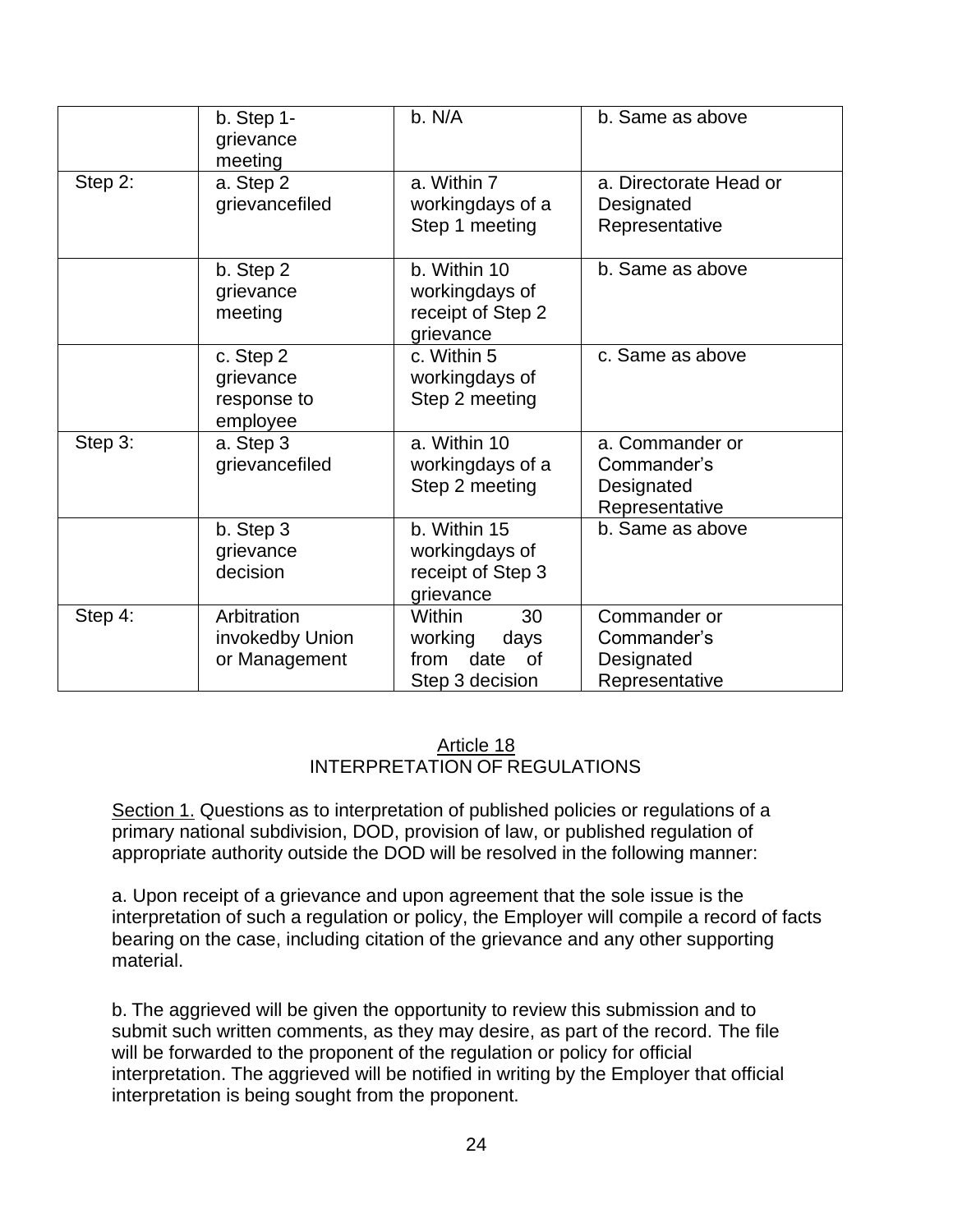c. Upon receipt of the official interpretation, the aggrieved will be notified in writing by the Employer.

Section 2. No interpretation issue will be referred for an official determination under this procedure unless it is clear that the sole issue is the interpretation of a regulation or policy. The interpretation by the proponent agency will be binding on all parties; however, the application of the regulation may be negotiable.

#### Article 19 ARBITRATION

Section 1. Any dispute or grievance that cannot be settled under Articles 15, 16 or 17 of this agreement may be submitted to arbitration.

Section 2. Only the Activity Commander (or their designated representative) or the President AFGE 1922 (or their appointed designee) shall submit matters for arbitration. The party invoking arbitration shall submit the particulars of the matter in writing to the Fort Stewart/Hunter Army Airfield CPAC Labor Relations Officer and the other Party to the arbitration (Activity Commander or designated representative, or President AFGE Local 1922 or their representative).

Section 3. Matters for arbitration under Article 15 and Article 16 will be submitted not later than thirty (30) working days from the date of decision under these Articles. Matters for arbitration under Article 17 will be submitted not later than thirty (30) calendar days from the date of submission of a written position.

Section 4. Within five (5) working days from the date of the receipt of an arbitration request, the parties will jointly or individually request the Federal Mediation and Conciliation Service to submit a list of impartial persons qualified to act as arbitrators. The parties shall meet within three (3) working days after receipt of such list.

Section 5. The Union and the Employer will alternately strike one arbitrator's name from the panel and shall then repeat this procedure. The remaining name shall be the selected arbitrator. The party striking the first name shall be determined by a coin toss.

Section 6. The Federal Mediation and Conciliation Service shall be empowered to make a direct designation of an arbitrator to hear a case in the event either party refuses to participate in the selection of an arbitrator, or upon inaction or undue delay on the part of either party.

Section 7. Prior to the notification of the selection of a specific arbitrator, the parties shall meet for the purpose of defining the issues to be arbitrated. If agreement cannot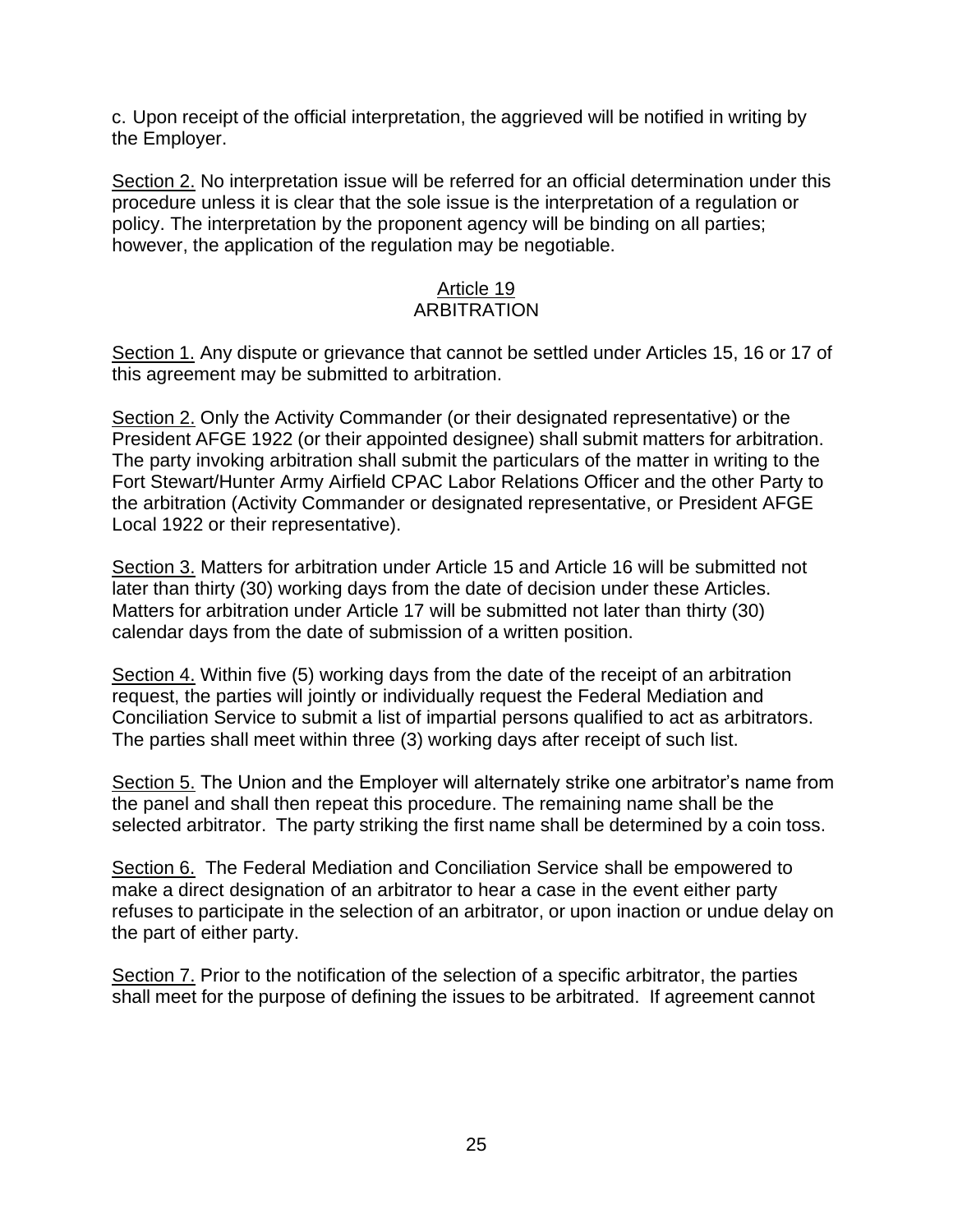be reached, the issues to be arbitrated, the Articles and Sections of the Agreement, the grievance, the decision at each step, and any other information as agreed to by the parties shall be forwarded to the arbitrator upon the confirmation of their appointment.

Section 8. If the parties fail to agree on a joint submission of the issue for arbitration, each shall submit a separate submission to the arbitrator, and the arbitrator shall determine the issues to be heard.

Section 9. The fees and expenses of arbitration shall be borne equally by the parties.

Section 10. The arbitrator's award shall be binding on the parties. However, either party may file an exception to an award with the FLRA under regulations prescribed by the Authority.

Section 11. In the event an arbitrator's award is appealed to the Authority by either party, the award shall be stayed or delayed in accordance with the rules of the Authority.

Section 12. Any dispute over the application of an arbitrator's award shall be returned to the arbitrator for settlement.

Section 13. It is understood that grievances which are not complex normally do not require a transcript, and where there is not mutual consent for providing a transcript, either party may elect to obtain such transcript at their own costs; however, the other party may not be privileged to such transcript except when they have equally shared the total cost of obtaining the transcript. Filing of briefs are optional to the parties at their discretion.

Section 14. The arbitration hearing will be held, if possible, on the Employer's premises during the shift hours of the regular day of the basic work week. The grievant and any employee witnesses shall be authorized a reasonable amount of taxpayer-funded union time.

Section 15. The arbitrator will be requested to render their decision as quickly as possible, but in any event not later than thirty (30) days after the conclusion of the hearing unless the parties mutually agree to extend the time limit.

Section 16. Where there is not already an arbitrator's decision upon the arbitrability of the issue, the arbitrator shall hear arguments regarding both the arbitrability and the merits of the case at the same hearing and shall first make a threshold determination as to merits of the case at the same hearing and shall make a threshold determination as to grievability before proceeding to consider the merits of the case. No decision on merits will be made should the arbitrator determine that the matter is not either arbitral or grievable.

Section 17. Where the parties consider it mutually desirable to do so, e.g., in an instance such as a highly complex case which could be expected to require several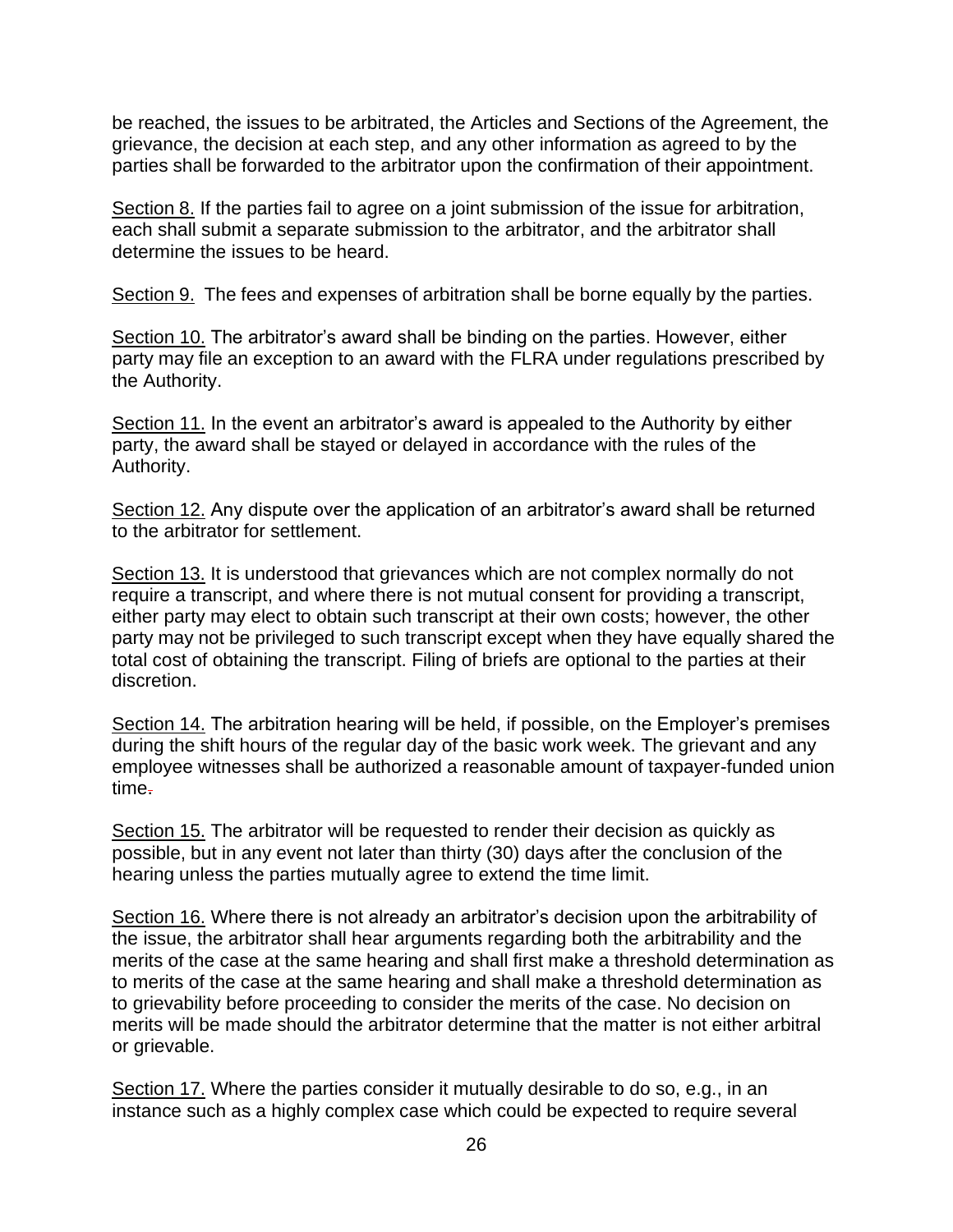days of hearings, the parties may elect to have the issue of arbitrability/grievability and the issue involving the merits of the case considered separately and if the non-grieving party requests it, to have the question of grievability/arbitrability and the merits heard by two different arbitrators.

### Article 20 UNFAIR LABOR PRACTICE (ULP) CHARGES

Section 1. The parties recognize that ULP charges and subsequent proceedings are governed by 5 USC Chapter 71 and current and future regulations of the FLRA. No attempt is made here to modify, abridge, supersede, or otherwise take precedence over applicable law or regulations, and it is intended that this Article be interpreted in that context.

Section 2. Consistent with the philosophy reflected in Article 16, Section 2 of this Agreement, misunderstandings and disputes are ideally settled on an informal basis at the lowest practicable level. Like grievances, the Union and the Employer agree that it is beneficial to resolve disagreements before they elevate to the level of ULP charges. Toward this end, the parties will endeavor to create a climate whereby ULPs are not likely.

Section 3. In the event that one party does intend to charge the other with an ULP (as contemplated under FLRA regulations), the party to be charged will generally be given a copy of the charge, and reasonable opportunity to attempt resolution before the charge is transmitted to the FLRA Regional Office for consideration. The foregoing does not contractually bind either party to this course of action in any particular instance where an ULP charge may be filed, but rather, is an acknowledgement that disputes are best addressed in their infancy, and while not mandated by this agreement, a "cooling off" period may be utilized prior to the filing of a charge.

#### Article 21 PAYROLL DEDUCTION OF UNION DUES

Section 1. In conformance with applicable Civil Service Regulations and policies of Department of the Army, the Employer will withhold Union membership dues, as voluntarily allotted by unit members of the Union.

Section 2. Withholding shall include the regular periodic amounts required to maintain the employee as a member in good standing, but shall not include initiation fees, special assessments, back dues, or fines.

Section 3. Unit members participating in the dues withholding program must be members in good standing in the Union, as determined by the Union.

Section 4. Allotments for Union dues must be authorized on Standard Form 1187. The title of this form is "Request for Payroll Deductions for Labor Organization Dues."The Union is responsible for informing its members of the allotment program, its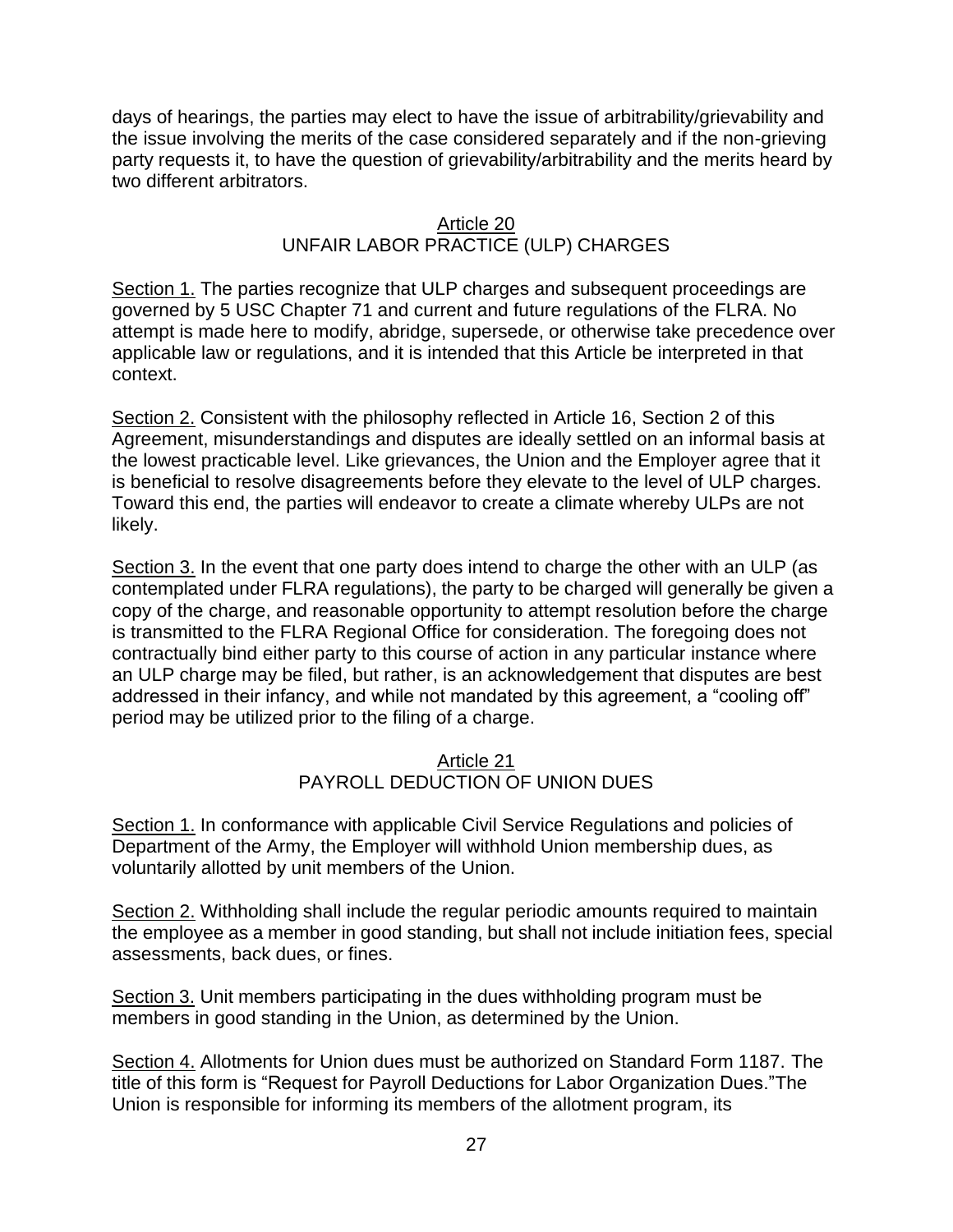voluntary nature, the use and availability of the standard form, and the conditions governing revocation of allotments.

Section 5. Unit members wishing to participate in the dues withholding program must obtain Standard Form 1187 from the Union. The Union completes Section A of the form, and the employee fills in the remaining blanks. The Union is responsible for delivery of the completed original copy to the CPAC who then turns this in to Payroll.

Section 6. Standard Form 1187 must be received by the Civilian Payroll Office a full pay period prior to the beginning of the pay period during which the dues deduction is to be made.

Section 7. Union dues will not be withheld when an employee's net salary for the payroll period involved is insufficient to cover the dues after other legal and required deductions have been made.

Section 8. It is agreed that the amount of dues to be withheld shall remain unchanged until the Union certifies to the Civilian Payroll Office that the amount of dues has changed for a particular member, or members, showing the specific amount of the new deduction. Such changes shall not be made more frequently than once each 12 months, measured from the date of the last change made by the Union. Notification of dues changes must be received by the Civilian Payroll Office a full pay period prior to the beginning of the pay period for which the change is effective.

Section 9. An allotment for the deduction of dues may be revoked by the employee only by submitting a Standard Form 1188 to the Union. The revocation shall not be effective for a period of one (1) year from the date the allotment was first made. Subsequently, an individual's revocation may be submitted at any time after their anniversary date to the Union. The Union will provide a copy of the Standard Form 1188 to the appropriate servicing Civilian Payroll Office for processing.

Section 10. Dues withholding will be discontinued when the allotter dies, retires, separates from federal service, transfers from the installation servicing Civilian Payroll Office, moves, or is reassigned to an organizational segment which has not been accorded exclusive recognition; upon loss of exclusive recognition by the labor organization; when the agreement providing for dues withholding is suspended or terminated by an appropriate authority outside DOD. Dues withholding will also be discontinued upon receipt of notice from the Union that the employee has resigned, been suspended, been expelled, or for any other reasons ceases to be a member in good standing of the Union. The Union is responsible for promptly submitting such notices to the Civilian Payroll Office.

Section 11. Remittances to the Union of dues withheld for its account shall be made no later than three (3) working days following the day on which the related salaries were paid to the employees. Such remittances will be made to the Union officer designated in writing by the Union to the Civilian Payroll Office. Remittances shall show the names of participating employees, the amounts withheld, and the pay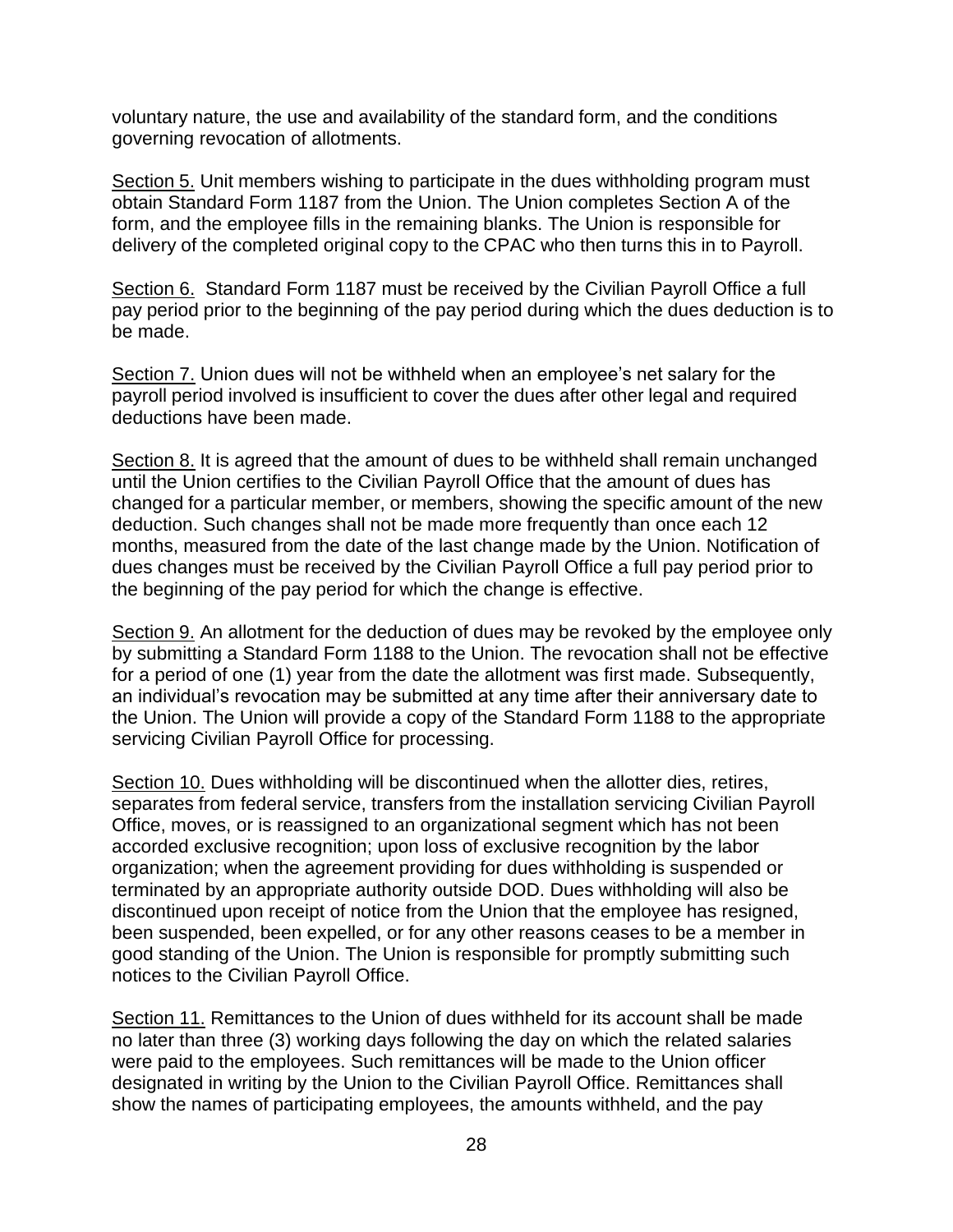period during which deductions were made.

Section 12. There shall be no charge by the Employer for deduction of Union dues.

# Article 22 CONTRACTING OUT

Section 1. When the Employer determines that activity work will be contracted out, the Employer will consult with the Union, upon request, concerning the impact on bargaining unit employees.

### Article 23 HOURS OF WORK

Section 1. Clean up time. Each major organizational element will, where necessary, determine and allot a reasonable amount of time sufficient for cleanup and storage of work tools and equipment. No across-the-board cleanup time will be established. In those instances where it has been clearly established that cleanup is required, fifteen (15) minutes is normally considered reasonable time; however, time required and allotted may vary depending on work areas and conditions.

Section 2. Break Periods. A break period of at least fifteen (15) minutes shall be granted to the employee at least once per four (4) hours worked. The number of breaks granted in excess of one (1) per four (4) hours worked ratio will be done on the basis of equity and reasonableness in the workplace. Breaks are understood to be applied so as to promote the efficiency of the work unit. Employees should be afforded a break opportunity after the initial two (2) hours of the assigned work shift have been performed but not later than four (4) hours. Time used throughout the work shift for calls of nature will not be applicable to break periods. A break period may be conducted away from the employee's work station, with supervisory approval, as long as the employee has returned within the fifteen (15) minute break period and has provided the supervisor means of contact while away from the work station in the event of an emergency recall. The burden is on Management to facilitate a duty schedule that provides sufficient staffing for break periods to be afforded.

Section 3. Meal Periods. Work shifts will provide for normal meal periods of no less than thirty (30) minutes but not greater than sixty (60) minutes in duration. A period of twenty (20) minutes will be granted and will be considered time worked for which compensation is allowed for those employees not otherwise permitted a normal meal period as defined above. Employees who are on normal meal periods that are not compensated will have no restrictions on where the meal period is conducted. The employee will be relieved from all work duties and encouraged to conduct their meal period away from their respective work station provided the employee provides the supervisor a means of contact while away from the work station in the event of an emergency recall.

Section 4. Forbearance of Breaks and/or Meals. Management, at its discretion, can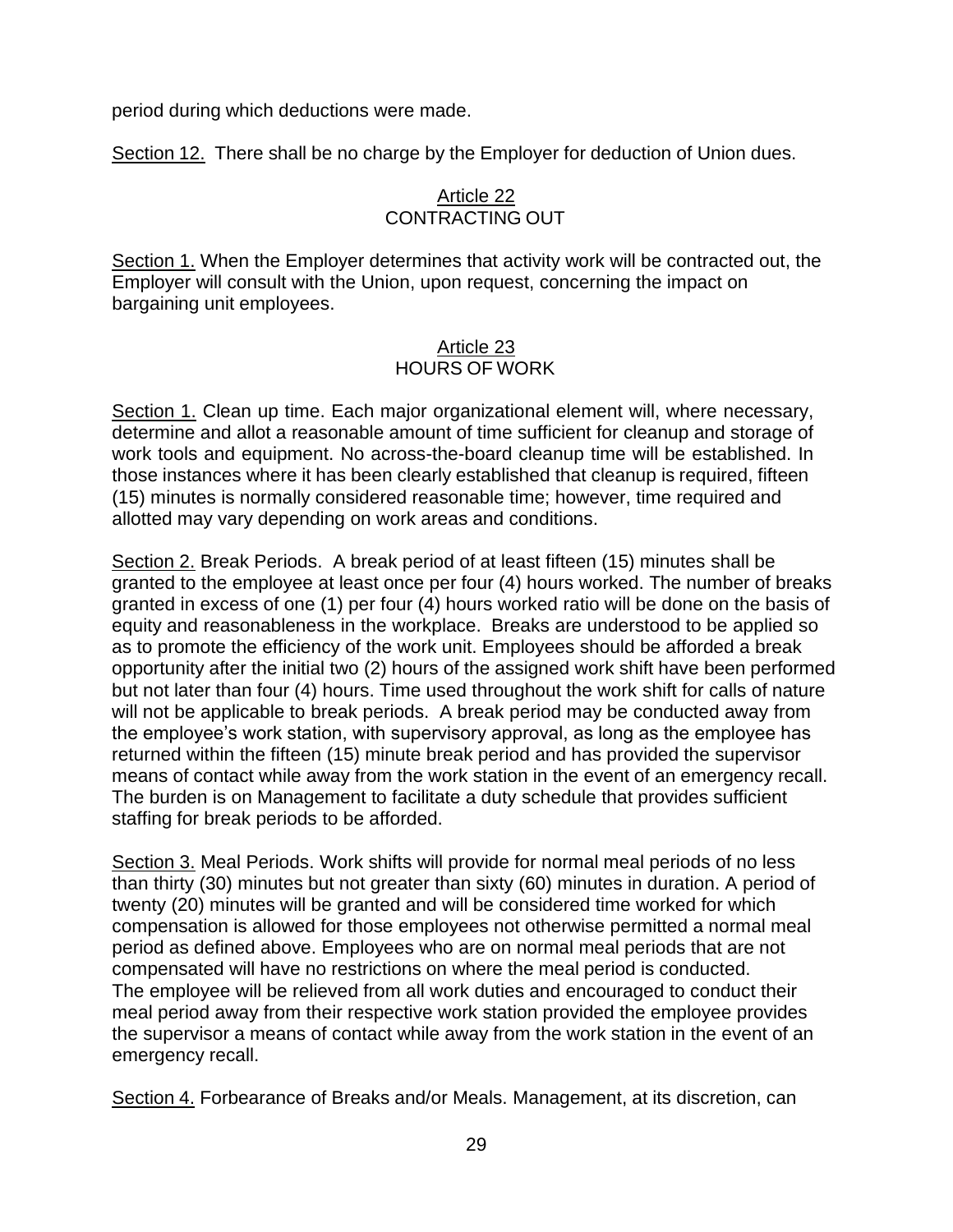require the employee to forbear break and/or meal periods when workload considerations necessitate the same, and may allow the employee to take his/her break at another appropriate time. In the event the Employee is directed to work through a meal period, Management will compensate the Employee equal to the meal period either through monetary or time allowance.

Section 5. Breaks and Meal Periods during Overtime Periods. The requirement for providing breaks and/or meal periods for an employee shall be based on the number of consecutive hours worked, calculated from the time when the employee officially begins work on any given day or shift. If an employee works beyond their normal tour of duty, they shall receive a minimum of one (1) fifteen (15) minute break for each additional four (4) hours worked, regardless of how this additional time is classified (e.g., overtime, compensatory time, credit hours). The employee shall be granted a meal period for every consecutive seven (7) hours of work regardless of whether said time is designated as regular time, overtime or a combination thereof.

Section 6. Physical Training. Subject to governing law, regulation, and policy, Civilian employees may be granted up to 3 hours of administrative leave per week (no more than 1 hour per day) to participate in a command-sponsored fitness and health promotion program, including physical fitness activities, preventive health events, education on health promotion topics (such as nutrition and exercise principles), and any other activities covered by the program. Participation in the program is not an entitlement and is subject to approval by supervisory officials. The program does not create an employee right or benefit, substantive or procedural, enforceable at law by a party to litigation with the United States. For employees assigned to the Directorate of Emergency Services, a physical exercise program that is part of their normal duties is not covered by this program. For employees other than those assigned to the Directorate of Emergency Services, with Supervisor concurrence, an employee may, for a one time period of six (6) months during their career, be granted time at the initiation or completion of their scheduled shift for physical training. Physical training time shall be limited (and not carried over) to three (3) hours of work time based on a forty (40) hour workweek. Said three (3) hours of work is to be completed in a maximum of sixty (60) minute increments to be performed at the initiation or completion of an employee's scheduled shift.

#### Article 24 ALTERNATE WORK SCHEDULES

Section 1. Management reserves the right to assign work and utilize the various work schedules, such as, but not limited to, flexitours, gliding schedules and compressed schedules, available within rules and regulations. Management will consider the various schedule options in determining the schedule to be performed in order to execute the mission. Employer recognizes that not all employees will wish to use this flexibility, and therefore agree to permit employees to request their schedule dependent on staffing and Mission on a case-by-case basis.

Section 2. If Management approves an AWS, employees may grieve the type of AWS (FWS or CWS) assigned if the Employee can demonstrate a negative economic impact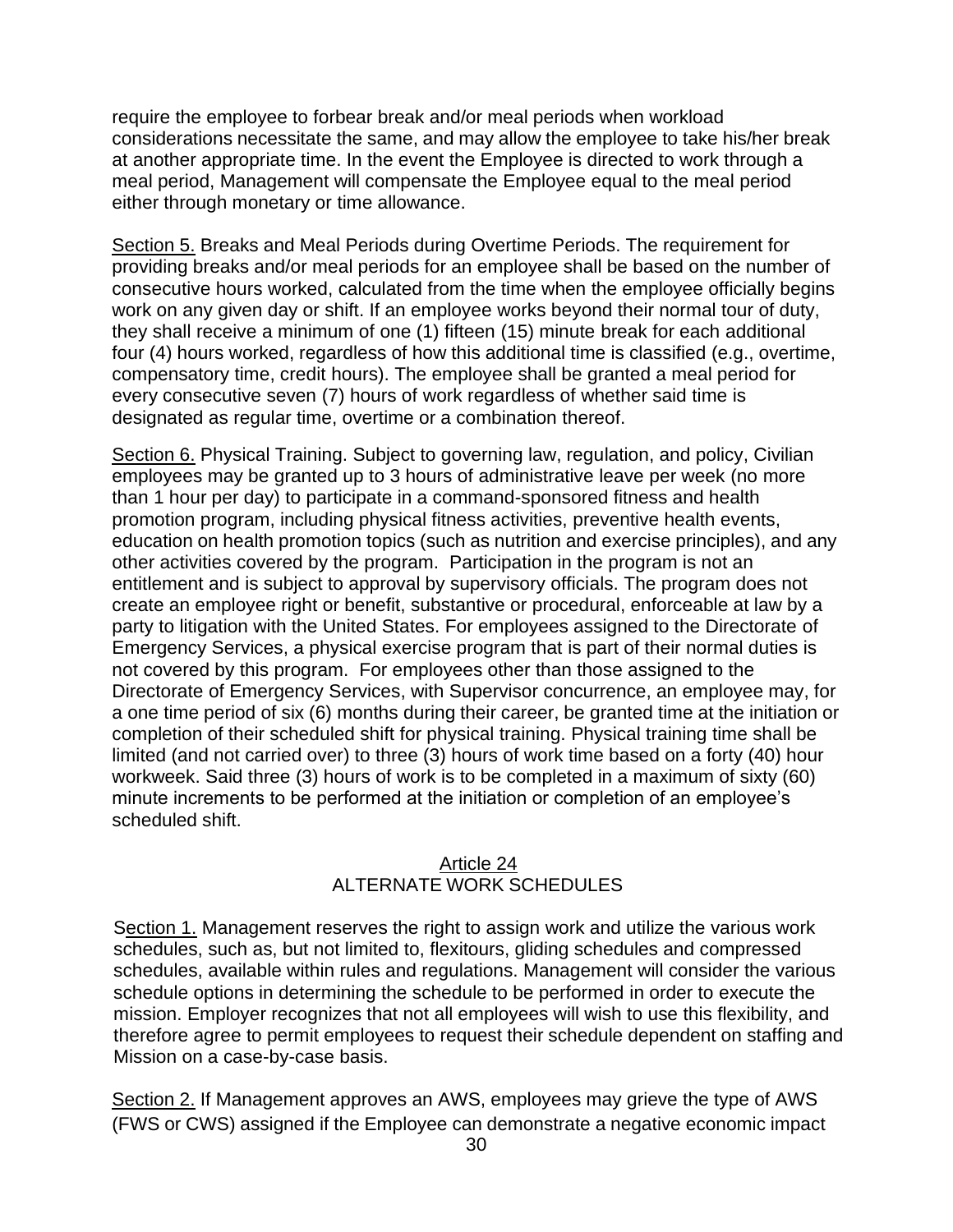due to the assignment of AWS.

Section 3. Each major activity covered in this Agreement may elect its own policy for implementation in accordance with mission requirements with appropriate Union notification on the implementation of the policy.

#### Article 25 **TELEWORK**

Section 1. Management reserves the right to assign work and utilize the various work methods to accomplish Mission Requirements.

Section 2. Participation in the telework program is voluntary and is an arrangement established to facilitate the accomplishment of work from an approved worksite other than the location from which the employee otherwise work according to the Telework Enhancement Act of 2010; and Title 5 USC 2105.

a. Participants in the telework program will receive the same treatment/opportunities as non-telework employees in regards to work assignments, awards, and recognition, development opportunities, and promotions.

b. The Employer will not be responsible for operating costs, home maintenance, insurance, travel, relocation, or any other costs (ie. Utilities) associated with the use of an alternative worksite."

Section 3: Requests for Telework and the Telework Agreement

a. To request a telework arrangement, the employee must submit a signed request to his or her supervisor. Denial of a recurring or episodic telework arrangement will, upon request, be provided to the employee in writing, specifying the reason(s) for denial.

b. The Telework Agreement, DD Form 2946, documents the terms and conditions of participation in the telework program, to include required training and safety measures. The Telework Agreement must be signed by both parties prior to the start of teleworking.

c. To discontinue participation in the telework program, the employee must notify his or her supervisor in writing.

Section 4. Reasonable Accommodation. Approved episodic or recurring telework to enable a disabled employee to perform the full range of his or her official duties. All requests for reasonable accommodations are subject to approval by the immediate supervisor or next in the supervisory chain of command (IAW AR 690-12).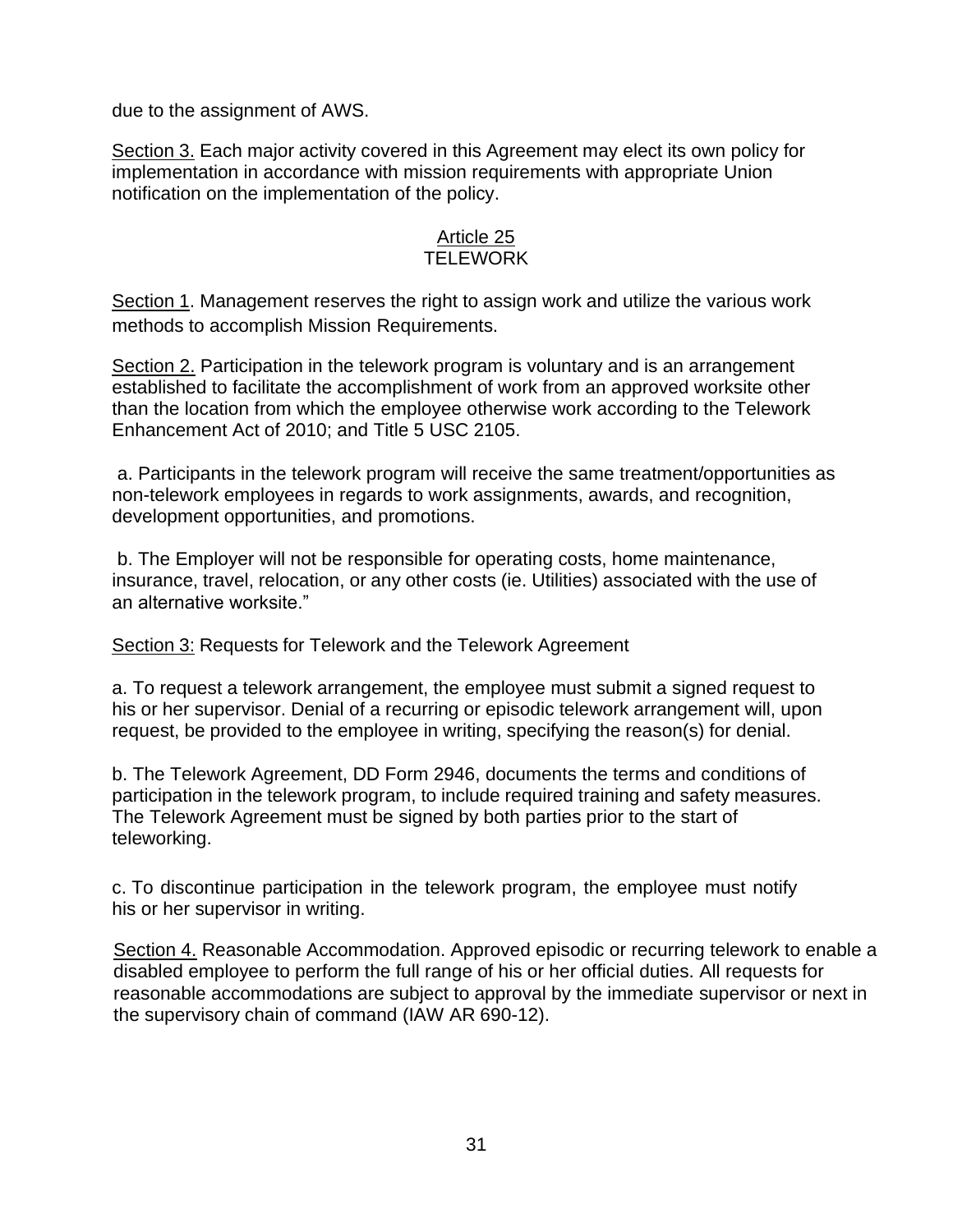Section 5. Temporary Medical Conditions.

a. Approved episodic or recurring telework performed for a period of time requested by the employee, submitted to the immediate supervisor, and approved by a Management Official or his or her designee due to a documented medical condition of the employee, or the employee's immediate family member, that temporarily prevents the employee from performing his or her duties in the traditional office. For the purposes of this Article, an immediate family member is defined consistent with 5 C.F.R. § 630.201 as the spouse and parents thereof, parent, children and brothers/sisters and spouses thereof, or any individual related by blood or affinity who has an equivalent family relationship.

b. To be approved, the employee must submit documentation of:

1) The date the health condition commenced;

2) A general statement of the medical condition;

3) The probable duration (i.e., the date on which the employee will be able to return to work in the office); and,

4) If applicable, whether there is any limit on the employee's performance of work during the temporary telework arrangement (e.g., type of work, number of hours per day).

c. The Employer may request additional medical documentation or clarification.

d. Requests for temporary medical telework will be approved in increments of 90 calendar days or less.

(1) Requests based on the medical condition of an employee that exceed 90 calendar days must be requested as a reasonable accommodation. Employees who do not qualify for reasonable accommodation may be granted a limited extension of up to one calendar year, in increments of 90 days or less. Requests based on the medical condition of an employee's immediate family member that exceed 90 calendar days must be requested as a temporary hardship.

e. At the conclusion of the telework arrangement, or when an extension is denied, the employee must return to the Official Duty Station as directed by the Employer. Decisions regarding telework based on a medical condition are made on a case-bycase basis and are based on work constraints, office coverage, impact on co-workers, and employees' medical requirements or personal needs. The decision will be upheld if based on a rational basis.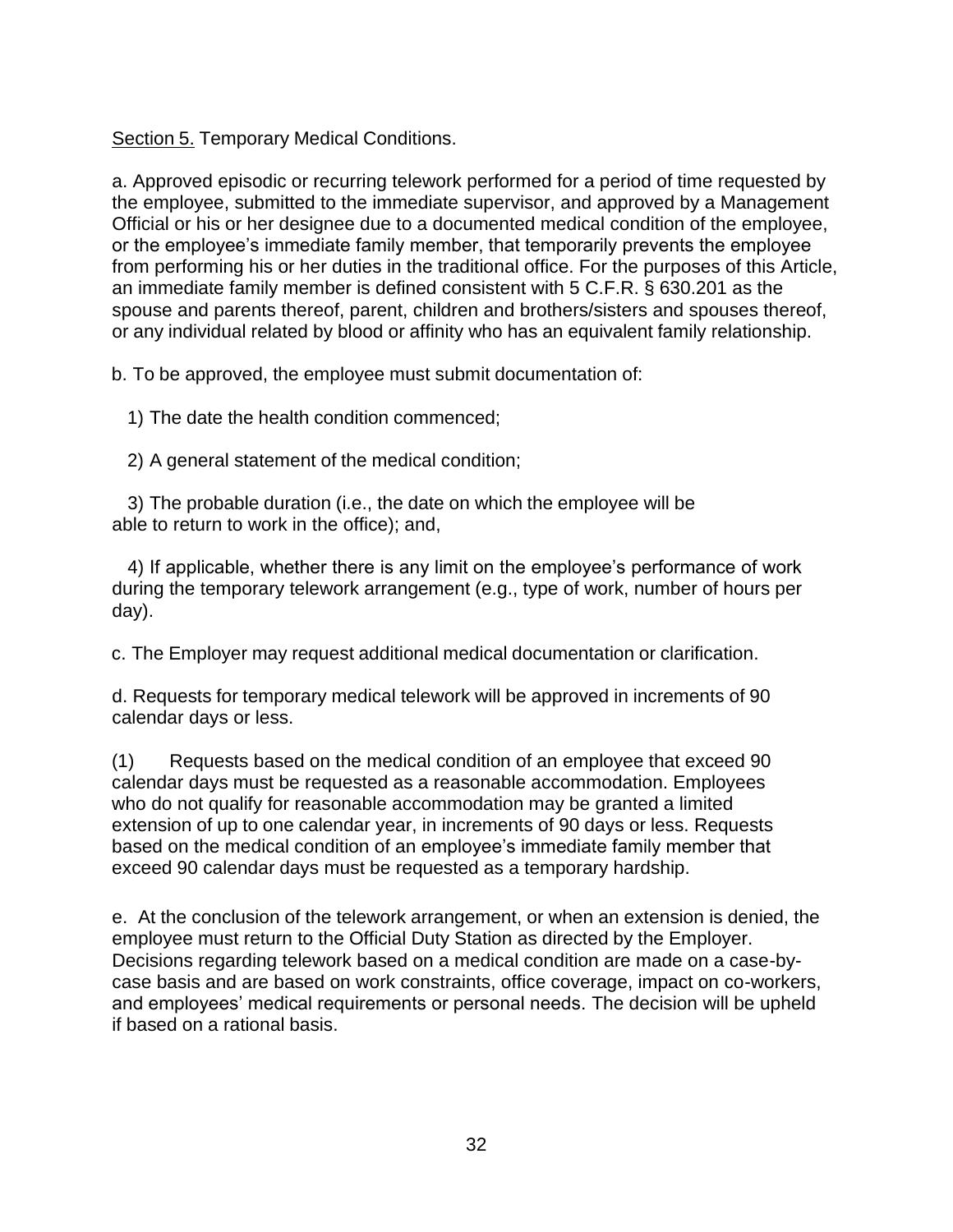#### Article 26 **OVERTIME**

Section 1. Management reserves the right to assign work and require employees to work overtime.

Section 2. Employees will be compensated for all overtime hours worked in accordance with law and government-wide regulations. Overtime will be recorded in fifteen (15) minute increments.

Section 3. Management will make attempts to fairly distribute overtime to eligible employees. Management will not assign overtime as a reward or penalty towards eligible employees.

Section 4. In the assignment of scheduled overtime, the Employer agrees to provide the employee with twenty-four (24) hours advanced notice. Any employee designated to work overtime on days outside of the basic workweek will be notified, except in cases of sudden or unanticipated work requirements demanding prompt attention, not later than one full workday prior to the scheduled overtime.

Section 5. The Employer may require that an FLSA exempt employee (as defined at 5USC 5541(2)) receive compensatory time off in lieu of overtime pay for irregular or occasional overtime work, but only for an FLSA exempt employee whose rate of basic pay is above the rate for GS-10, step 10. No mandatory compensatory time off is permitted for wage employees or in lieu of FLSA overtime pay.

Section 6. When scheduled overtime is anticipated to exceed two (2) hours after the normal work shift, employees shall be granted a fifteen (15) minute break period before commencing the overtime shift.

### Article 27 LEAVE AND ABSENCE

## Sections 1-10: Annual Leave

Section 1. Application for annual leave will be made by the employee normally to their first-line supervisor either via an OPM Form 71 (Application for Leave) or an approved electronic timekeeping system. Approval of an employee's request for accrued annual leave may be granted, subject to work load requirements, and provided that the employee gives their supervisor a minimum of a seven (7) calendar day notice. The request will be approved or disapproved by the supervisor as soon as practicable after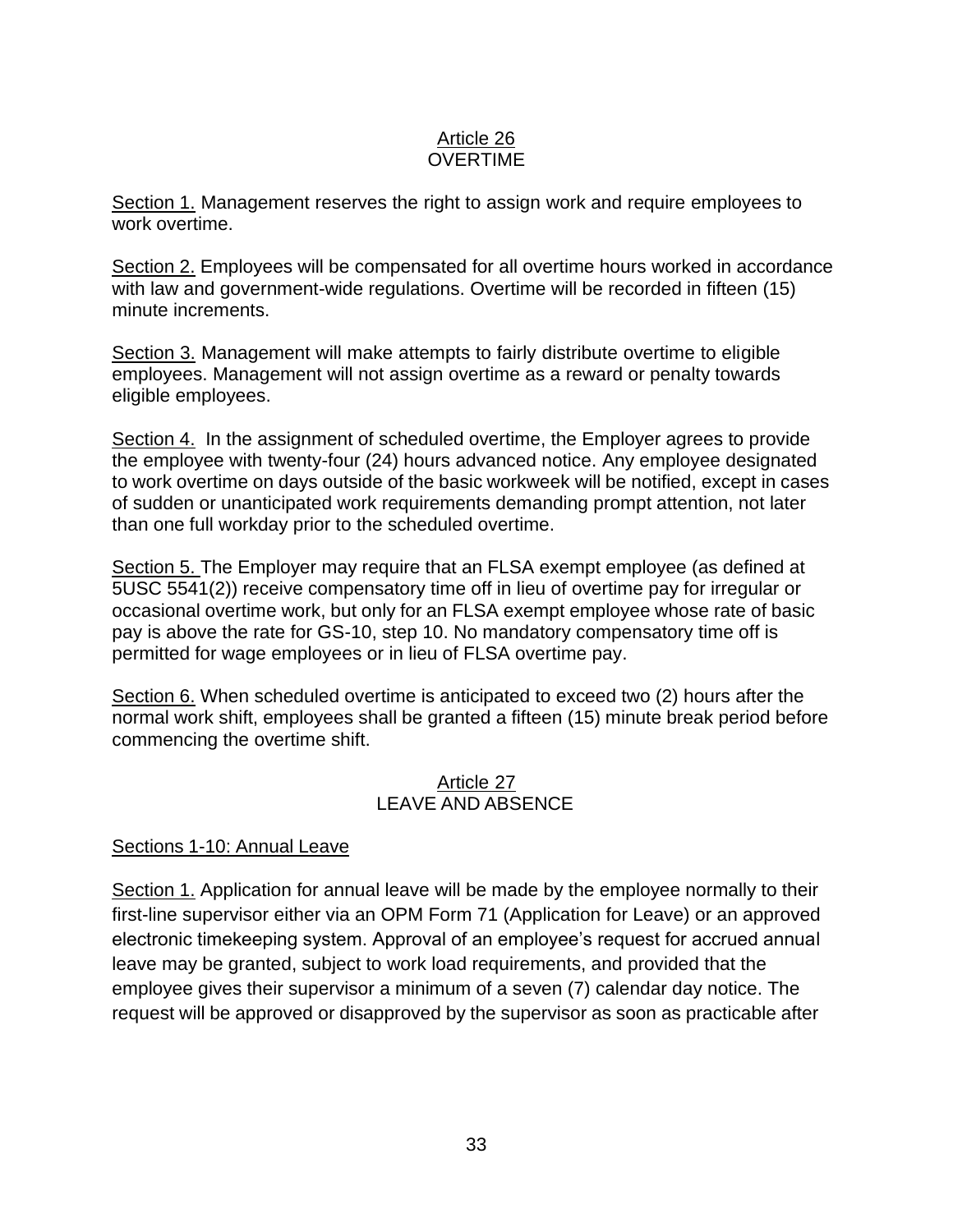the request is made, which normally should not be more than seven (7) calendar days. Should a decision not be provided within seven (7) working days, both parties agree that the Employee shall contact Management for a request. A copy or notice of the approval or disapproval will be furnished to the employee for their records.

Section 2. When employees can be spared from their duties, annual leave will be granted freely for personal or emergency purposes. When the Employer finds it necessary to cancel previously approved leave, and/or deny the specific leave period requested by an employee, the reasons for such action shall be explained and annotated either on the OPM Form 71 or in the approved electronic timekeeping system.

Section 3. The Employer will endeavor to schedule annual leave of not greater than two (2) weeks in continuous duration for vacation purposes on requests made prior to 1 February. The above applies to only one (1), two (2) week vacation period. When an employee has made their selection, they shall not be permitted to make a change when it affects the choice of another employee. The supervisor may approve a change in selection provided another employee's choice is not disturbed, and the employee can be spared from their duties. Employees will earn annual leave in accordance with applicable regulations. The minimum charge for annual leave is fifteen (15) minutes with additional charges in multiples of fifteen (15) minute increments thereafter.

Section 4. In the case of transfer of an employee from one internal organizational element to another, previously scheduled annual leave for vacation purposes will be honored by the Employer.

Section 5. Because of annual leave carry over ceilings, the Employer will make maximum efforts to grant leave that may be forfeited because it cannot be carried forward to the succeeding leave year. Any employee that is unable to use all annual leave (use or lose category) must request in writing for leave restoration to their immediate supervisor. Approval authority will be governed within each individual organization by policy.

Section 6. If, for any reason, the Employer schedules a temporary shutdown of operations or a shut down because of an Act of God affecting the employees of the unit, reasonable efforts will be made to either provide work for employees or place employees on administrative leave.

Section 7. Maximum consideration will be given to employees applying for leave on a workday that occurs on a religious holiday associated with the religious faith of the employee.

Section 8. An employee may be granted annual leave or leave without pay in case of a death in the immediate family. Immediate Family Member is defined per CFR 630.201.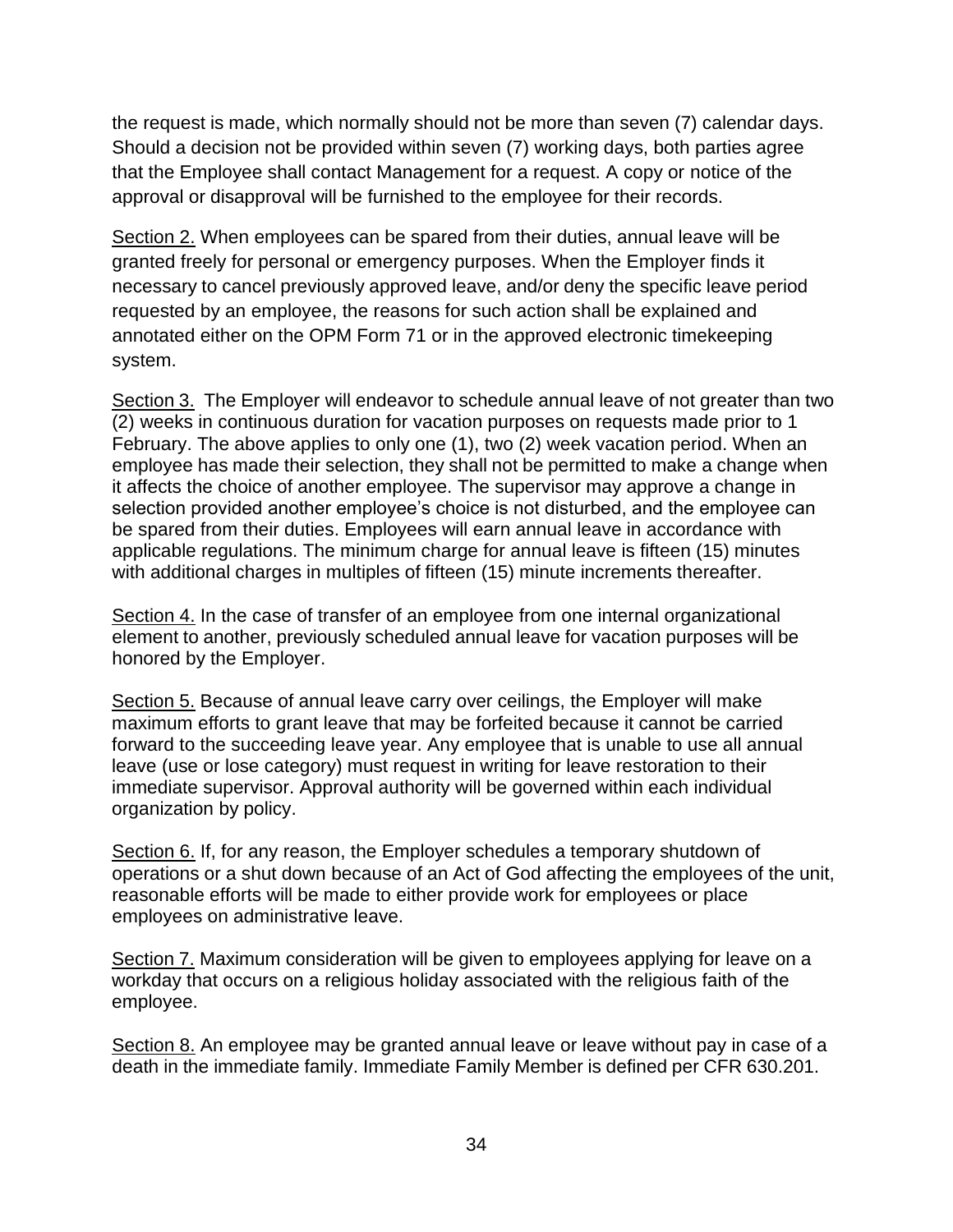Section 9. The employee, or person designated by the employee, will contact their supervisor to request unscheduled leave as soon as practicable when the need arises that requires their absence.

Section 10. Advanced annual leave may be requested for an amount not to exceed that which will be earned within the remainder of the leave year. Employees will complete an OPM Form 71 or other approved electronic timekeeping system application for leave to request advanced annual leave. Approval authority will be governed within each individual organization by policy.

#### Sections 11-23: Sick Leave

Section 11. The Union joins the Employer in recognizing the insurance value of sick leave and agrees to encourage employees to conserve such leave and use it wisely as it will be available to them in case of extended illness.

Section 12. The Employer must grant sick leave to an employee when he or she

1) Receives medical, dental, or optical examination or treatment;

2) Is incapacitated for the performance of his or her duties by physical or mental illness, injury, pregnancy, or childbirth;

3) Provides care for a Family Member –

i) Who is incapacitated by a medical or mental condition or attends to a Family Member receiving medical, dental, or optical examination or treatment;

ii) With a serious health condition; or

iii) Who would, as determined by the health authorities having jurisdiction or by a health care provider, jeopardize the health of others by that Family Member's presence in the community because of exposure to a communicable disease;

4) Makes arrangements necessitated by the death of a Family Member or attends the funeral of a Family Member;

5) Would, as determined by the health authorities having jurisdiction or by a health care provider, jeopardize the health of others by his or her presence on the job because of exposure to a communicable disease; or

6) Must be absent from duty purposes relating to his or her adoption of a child, including appointments with adoption agencies, social workers, and attorneys; court proceedings; required travel; and any other activities necessary to allow the adoption to proceed.

7) The Employer will also apply all parts of 5 CFR 630.401 - 408 when making sick leave determinations.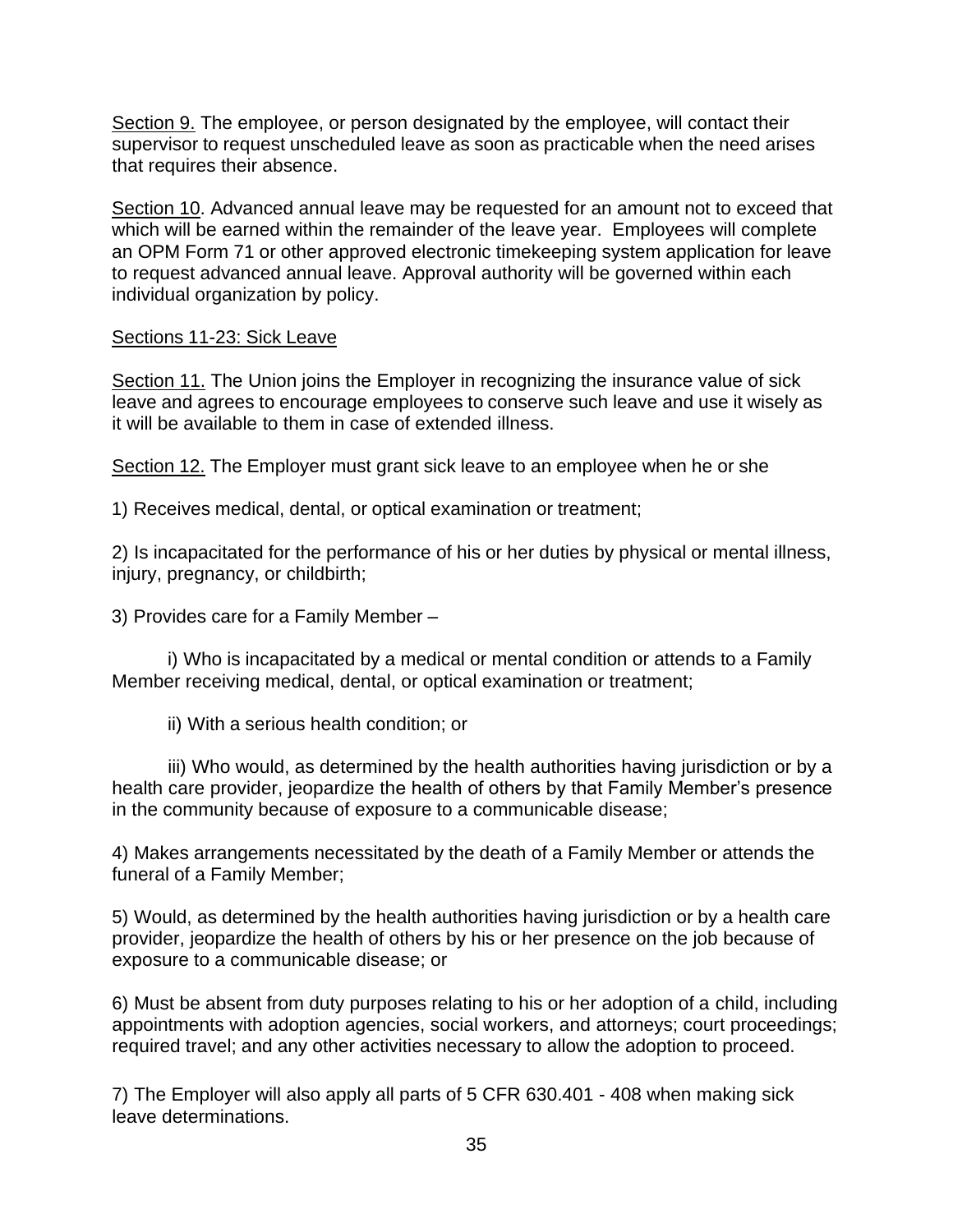Section 13. Consistent with 5 CFR 630.401, the employer will consider the employee's self-certification as sufficient evidence to support a charge to sick leave for absences of three (3) consecutive work days or less. The self-certification is accomplished by having the employee complete an OPM 71. However, nothing in this section prohibits the Employer from requiring a medical certificate (within 30 calendar days from the Employer's request) or other administratively acceptable evidence as to the reason for the absence, if they determine it to be necessary.

a. If an Employee submits an acceptable medical certificate during the period of sick leave usage, the Employee does not have to make daily calls for the period covered by the medical certificate.

b. If an Employee returns to work with a valid medical certificate, the Employer shall not question the validity of the documentation unless an established pattern of abuse is documented.

Section 14. When in individual cases there is evidence that the sick leave right has been abused, an employee may be placed on leave restriction according to the following:

- a.  $1<sup>st</sup>$  offense No longer than ninety (90) days.
- b. 2<sup>nd</sup> offense No longer than one hundred eighty (180) days.
- c. 3<sup>rd</sup> offense One (1) year

In such cases the employee will be advised in writing that a medical certificate will be required to support a future grant of sick leave regardless of the duration.

Section 15. The amount of advanced sick leave granted to an employee's account will not exceed thirty (30) work days at any time. Where it is known that the employee is to be retired or where it is anticipated that they are to be separated, the total advance may not exceed the amount which can be liquidated by subsequent accrual prior to separation. A request for advanced sick leave will be submitted by the employee to their immediate supervisor with supporting medical evidence that the requested leave is required. Approval authority will be governed within each individual organization by policy.

Section 16. Employees will earn sick leave in accordance with applicable regulations. The minimum charge for sick leave is fifteen (15) minutes with additional charges in multiples of fifteen (15) minute increments thereafter.

Section 17. Employees that occupy positions such as those providing security, fire protection, utility services, safety services, and medical services may be required to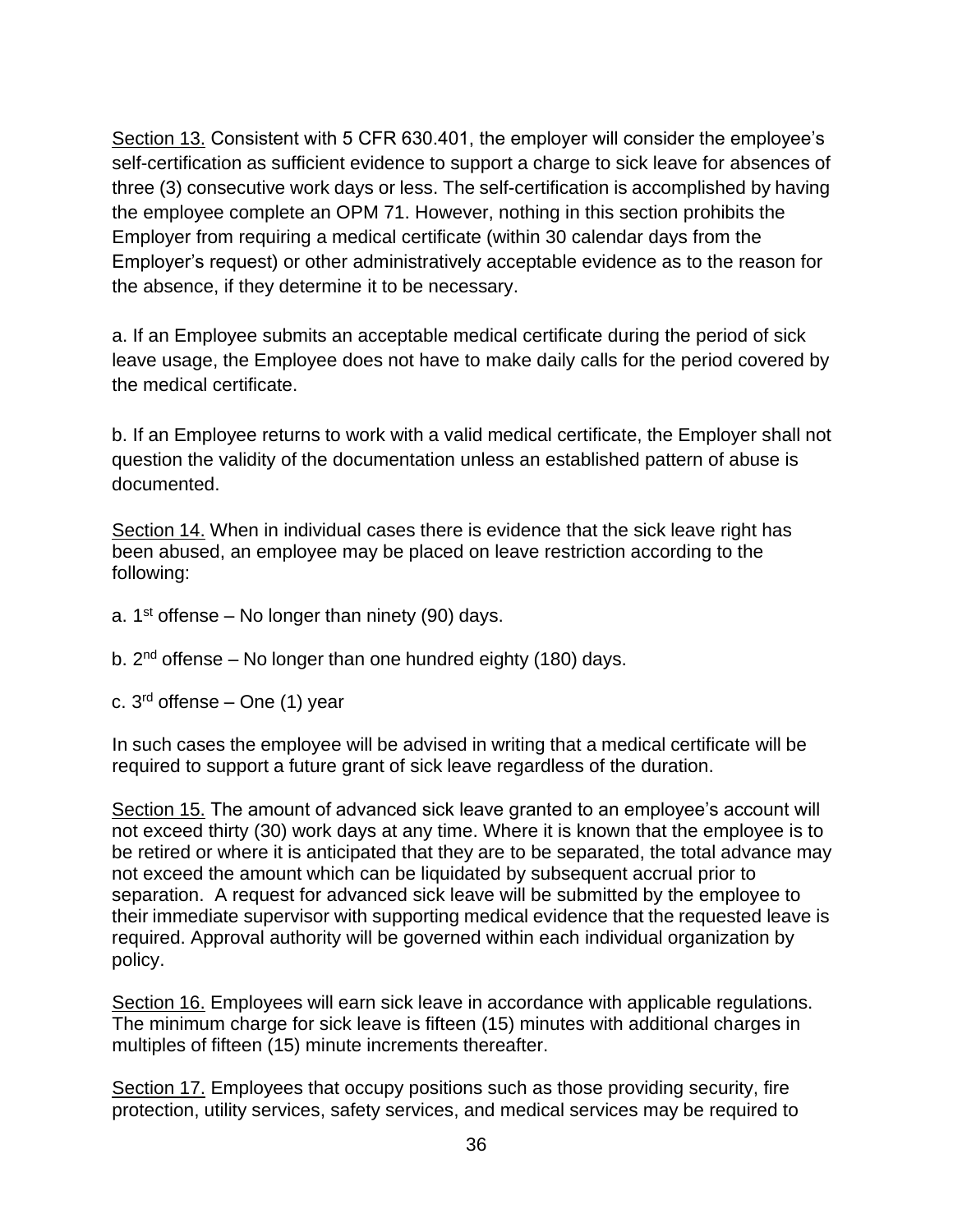notify their office, their supervisor, or the designated representative of their need for sick leave four (4) hours prior to shift change. All other employees that are not in positions specified above will notify the office named by the supervisor or designated representative as early as possible on the first day of absence. Normally, this is to be done during the first two (2) hours of the work shift.

Section 18. Except not permitting because of circumstances beyond their control, an employee will obtain approval of sick leave from their supervisor or designated representative at the telephone number provided by the supervisor within two (2) hours of the start of the employee's work shift. Requests will be reported by the employee personally via telephone and/or text message. If the employee is incapacitated and unable to personally contact their supervisor, other methods are acceptable such as by spouse or employee's representative. When using these alternative methods, the requirement remains to notify the supervisor within two (2) hours of the start of the work shift and complete the leave request form as soon as possible upon returning to work.

Section 19. When an employee is not fully incapacitated, or where a determination is made by a Federal Medical Officer (FMO), or a credentialed Medical Provider, the employee may be placed in light-duty status whereby the employer will make a reasonable effort to find light-duty to utilize the employee for a temporary period. If the light-duty lasts longer than one (1) week, the employee must provide sufficient medical documentation from a FMO or a credentialed medical provider to support additional light-duty in accordance with 5 CFR 630-403.

Section 20. When the supervisor does not suspect an employee of abusing sick leave privileges, advancement of sick leave to non-temporary employees that have completed their probationary period will be made in clearly established, deserving cases of serious disability or ailment.

Section 21. When the employee has exhausted all accrued sick leave credits, consideration will be given to the use of annual leave, which he or she may otherwise be required to forfeit, provided there is a reasonable assurance that the employee will return to duty. A written request from the employee, supported by a statement from the attending physician or credentialed medical provider, must be made for advancement of sick leave.

Section 22. Employees retiring for reasons of disability will be entitled to use accrued sick leave prior to separation consistent with current governing regulations.

Section 23. When an employee requests leave to care for a Family Member with a serious health condition, the employee's supervisor may require the employee to complete a Department of Labor Form WH-380-F. For the term "Family Member", refer to 5 CFR 630.201.

Section 24. Sick leave may be used for personal medical needs; funeral leave; care of a Family Member that is incapacitated by a medical or mental condition; attending to a Family Member receiving medical, dental, or optical examination or treatment; providing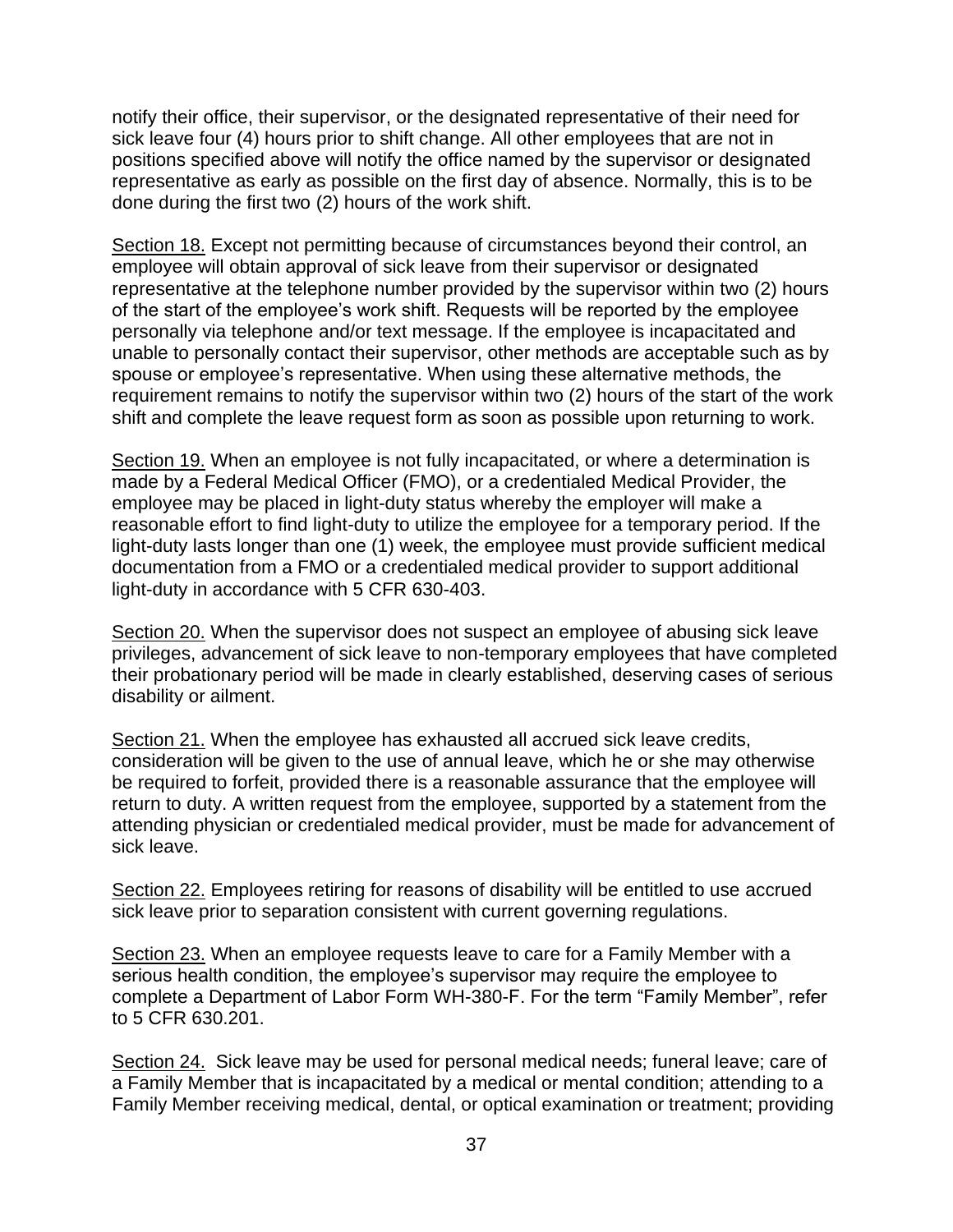care for a Family Member with a serious health condition; or adoption related purposes. A supervisor may require an employee to provide a statement from a credentialed health care provider indicating that the Family Member will benefit from the employee's care or presence. A full-time employee may be granted a maximum of 480 hours of sick leave each year for all Family care purposes. A "serious health condition" is an illness, injury, impairment, physical or mental condition that involves inpatient care or continuous treatment by a health care provider. The term "serious health condition" includes such conditions as cancer, heart attack, stroke, severe injury, Alzheimer's disease, pregnancy, and childbirth. The term "serious health condition" is not intended to cover short-term conditions for which treatment and recovery are very brief. The common cold, flu, earache, upset stomach, headache (other than a migraine), routing dental or orthodontia problems, etc. are not serious health conditions unless complications arise.

#### Section 25-29. Excused Absence Because of Climatic Conditions

Section 25. When appropriate notice has been received that all or part of the installation will be closed because of climatic or disaster conditions, supervisors will notify their employees and will excuse them from duty without loss of pay or charge to leave for the period that the installation or part of it is closed, consistent with latitudes provided in governing rules and regulations and/or mission requirements.

Section 26. Employees who are on annual or sick leave for the entire day will be charged leave for the entire day.

Section 27. Employees who after having been on duty during the first part of the day are absent on either approved annual or sick leave before notice of early dismissal is received will be charged leave for the balance of the day.

Section 28. Normally the period of excused time will not exceed three (3) consecutive workdays for any single period of excused absence. When unusual circumstances exist beyond three (3) workdays, excused absence for two (2) additional workdays may be authorized.

Section 29. The head of activities or their designees will identify "emergency employees" at least annually and notify them in writing that they are designated as emergency employees. The term "emergency employee" is used to designate those employees that must report for work in emergency situations. The notice will include the requirement that emergency employees report for or remain at work in emergency situations and an explanation that dismissal or closure announcements do not apply to them unless they are instructed otherwise. Because of the unique circumstances of each emergency situation, activities may designate additional employees as emergency employees that are required to report for or remain at work. If time and circumstances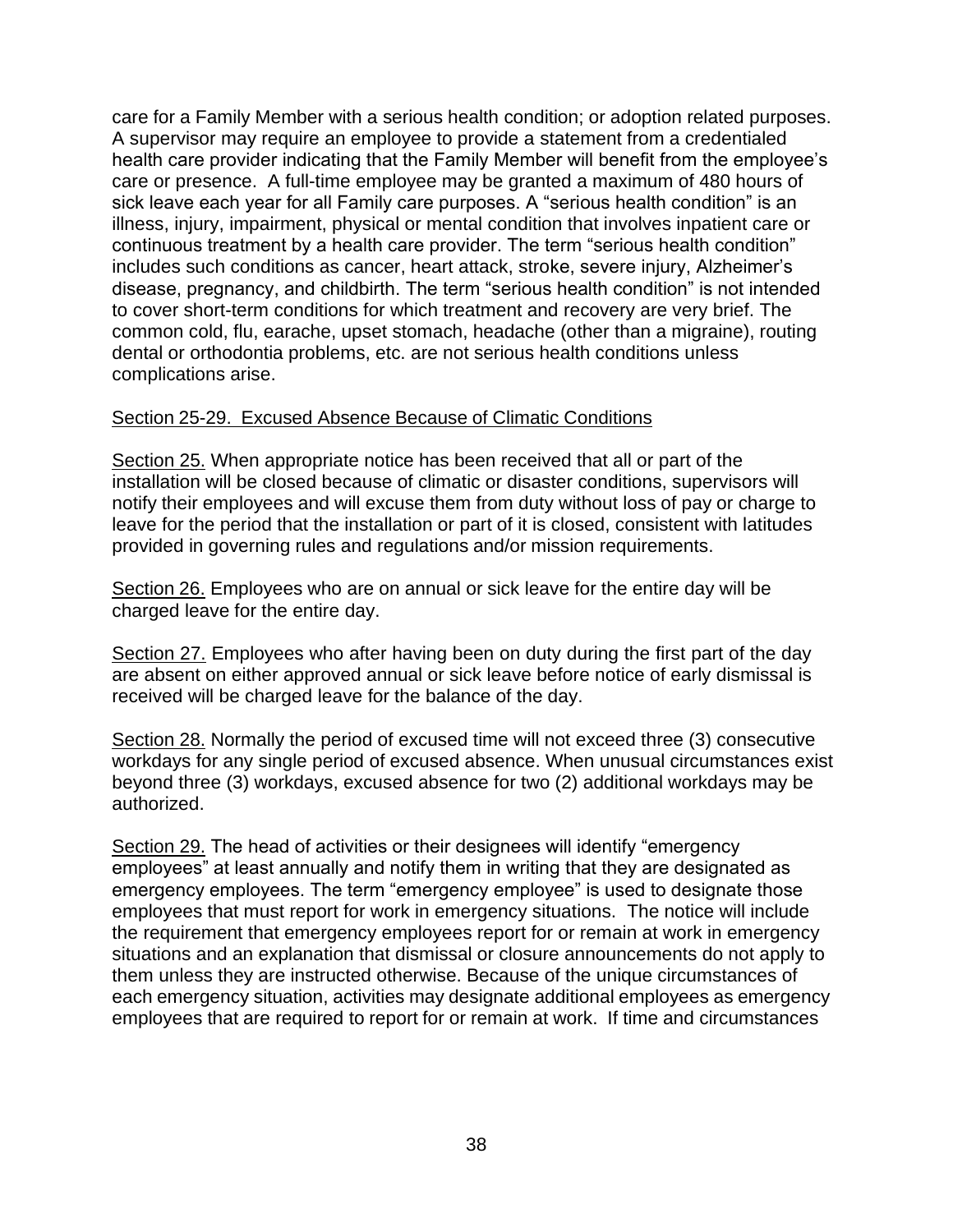permit, emergency employees may be provided administrative leave, not to exceed twenty-four (24) hours, by the heads of activities or their designees, to prepare for the emergency situation.

#### Sections 30-33: Excused Absences of Union Representatives for Training, etc.

Section 30. The Employer agrees that TFUT in accordance with applicable regulations shall be granted to an employee serving as a Union representative incident to their receiving information, a briefing, or orientation relating to matters within the scope of 5 USC Chapter 71 and of mutual concern to the Employer and the employee in their capacity as a Union representative. Such matters could include statutory or regulatory provisions relating to pay practices, working conditions, work schedules, employee grievance procedures, performance ratings, adverse action appeals, and negotiated agreements.

Section 31. Excused absence will not be given if the primary purpose of the employee's attendance is to train or inform them concerning business or representation by the employee organization in the art of collective bargaining negotiations.

Section 32. The Union President must submit in writing to the Employer for approval of any request for TFUT, specifying the sponsorship and purpose of the meeting, location, dates, hours, and all subjects to be covered, as well as the names of those employees for attendance that are Union representatives. Such requests must be submitted in advance of the scheduled date. The Union will endeavor to submit such requests at least two (2) weeks prior to commencement of subject training; however, in no instance will requests be submitted less than five (5) workdays prior to the commencement of such training.

#### Sections 33-34: Military Leave

Section 33. Military leave is normally limited to fifteen (15) calendar days during each year, regardless of the number of training periods in the year, and whether taken intermittently, a day at a time or all at one time.

Section 34. As an exception to the above provision, consistent with governing laws and regulations, Reserve members of the Armed Forces or National Guard may be allowed additional days of military leave consistent with federal law.

#### Sections 35-38: Excused Absence due to Voting and Registration

Section 35. Employees may be granted an amount of excused absence that will permitthem to report for duty three (3) hours after the polls open or leave work three (3) hoursbefore the polls close, whichever requires the lesser amount of time off.

Section 36. In the event of exceptional circumstances where the general rule as described in Section 35 above does not allow an employee sufficient time to vote, such employee may be excused for additional time as may be needed to enable them to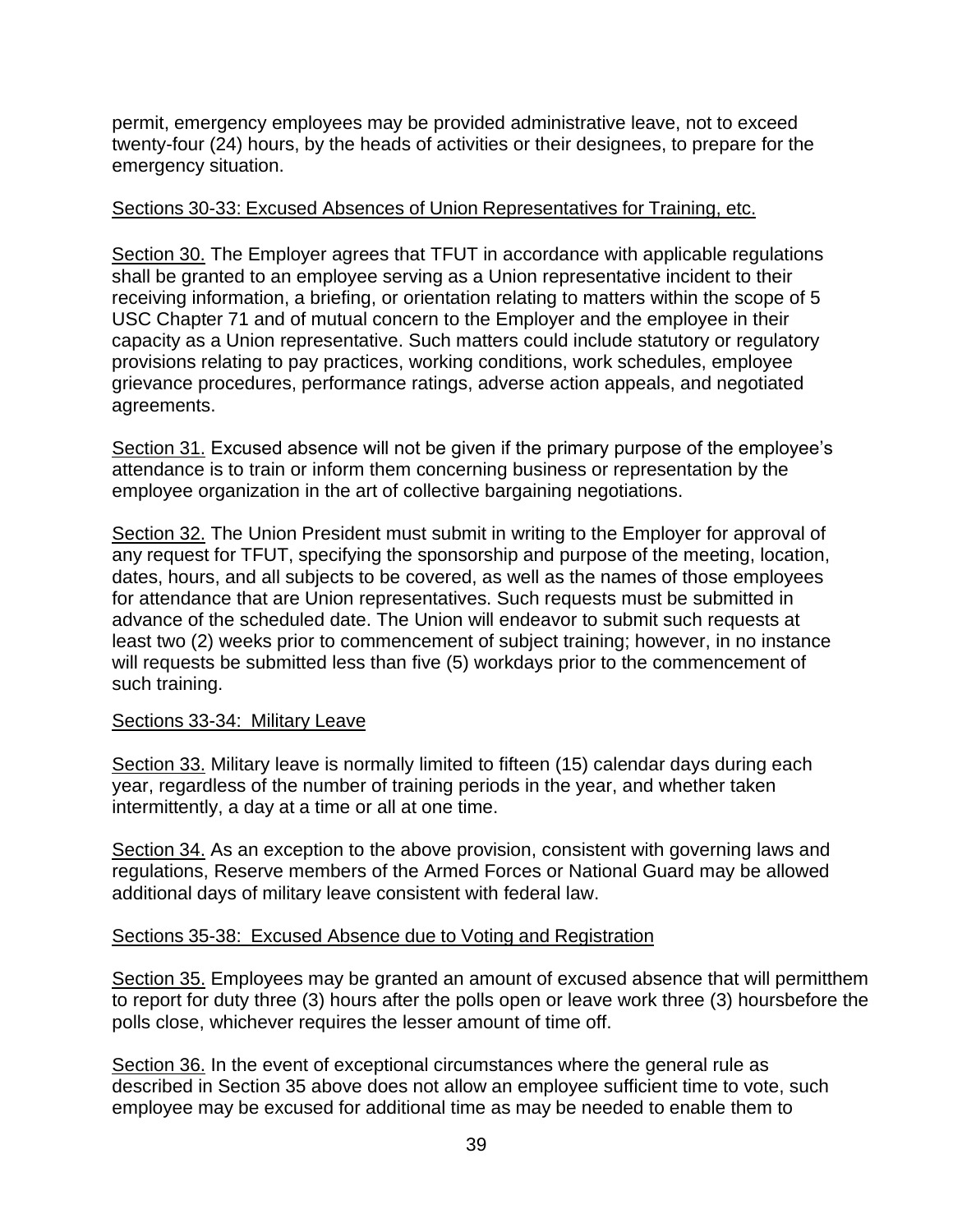vote, depending upon the particular circumstances involved in the particular case, but such time shall not exceed a full day.

Section 37. The parties further agree that for an employee that votes in a jurisdiction which requires registration in person, such employee may be granted time off to register on substantially the same basis as for voting, except that no such time shall be granted if registration can be accomplished on a non-workday and the place of registration is within reasonable round trip travel distance of the employee's place of residence.

Section 38. Should an employee's voting place be located beyond a normal commuting distance or an absentee ballot is not permitted or requires the voter to personally appear to obtain and/or cast such absentee ballot on other than non-working days, such employee may be granted sufficient time off in order to be able to make the trip to the voting place to cast their ballot. However, an employee's time off for this purpose in excess of one (1) day shall be charged to annual leave, or if annual leave is exhausted, then to leave without pay.

Section 39. Blood Donation. Employees that participate in charitable blood donations may receive up to four (4) hours of administrative leave to facilitate donation and subsequent recovery.

Section 40. Leave without Pay (LWOP) is a temporary non-pay status and absence from duty that is granted at an employee's request on an OPM Form 71 or approved electronic timekeeping system application for leave to their immediate supervisor. Approval authority will be governed within each individual activity by policy.

Section 41. Employees are entitled to LWOP for the following circumstances:

a. The Family and Medical Leave Act (FMLA) of 1993 provides covered employees with an entitlement to a total of up to twelve (12) weeks of LWOP during any twelve (12) month period for certain Family and medical needs.

b. The Uniformed Services Employment and Reemployment Rights Act of 1994 provides employees with an entitlement to LWOP when employment with an employer is interrupted by a period of service in a uniformed service.

c. Executive Order 5396, 17 July 1930, provides that disabled veterans are entitled to LWOP for necessary medical treatment.

Section 42. Workers' Compensation. Employees may not be in a pay status while receiving workers' compensation payments from the Department of Labor.

Section 43. Paid Parental Leave. A covered employee may elect to take up to 12 weeks of paid parental leave instead of FMLA unpaid leave in connection with the occurrence of a birth or placement (for adoption or foster care) of a son or daughter per 5 U.S. Code § 6382 and any subsequent regulations.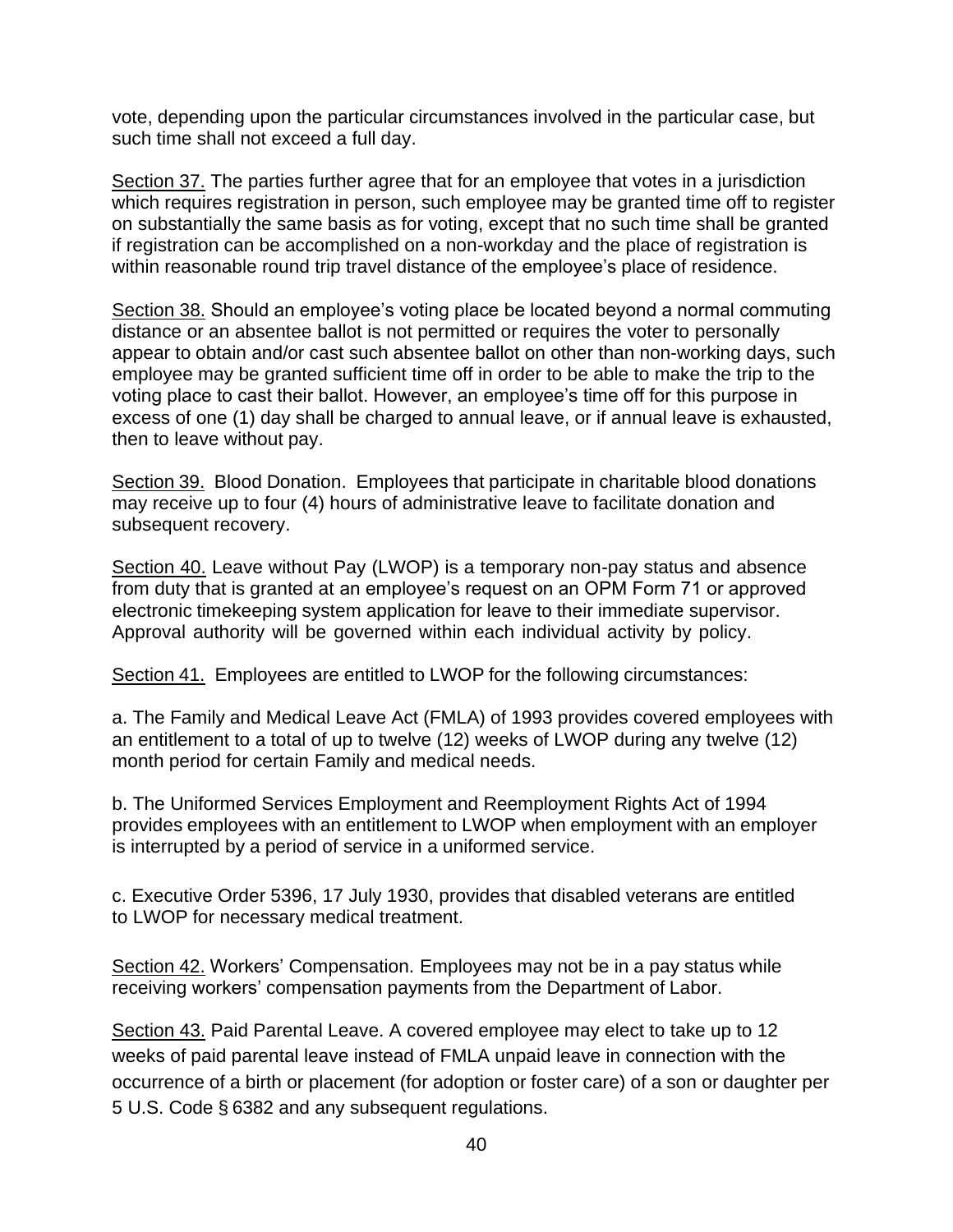a. Paid parental leave shall be payable from any appropriation or fund available for salaries or expenses for positions within the employing agency.

b. This leave shall not be considered to be annual or vacation leave.

c. The paid parental leave must be used in a 12-month period from the birth or placement of child(ren).

d. For an employee to be eligible they must have completed 12 months as an employee described in 5 U.S.C. 6381(1)(A).

e. Employee must agree (in writing), before the commencement of such leave, to work for the applicable employing agency for not less than a period of 12 weeks beginning on the date such leave concludes.

f. The head of the agency shall waive the requirement of (E) in any instance where the employee is unable to return to work because of the continuation, recurrence, or onset of a serious health condition (including mental health), related to the applicable birth or placement of a child, of the employee or the child.

# Article 28

# **SENIORITY**

Section 1. The Employer may consider seniority when assigning work, approving leave, or making shift considerations within work sections. It is the Union's desire for the Employer to consider this practice.

## Article 29 TRAINING AND EMPLOYEE DEVELOPMENT

Section 1. Management and the Union agree that the training and development of employees is a matter of primary importance to the parties, and the parties shall strive to attain training and development for all employees according to their needs.

Section 2. To achieve this goal (as described in Section 1 above), the Employer will plan and provide for training and development of employees as required to accomplish the mission, consistent with existing regulations and available resources.

Section 3. The Union will encourage employees to:

a. Keep abreast of changes occurring in their fields, crafts, trades, professions or occupations.

b. Participate in developmental activities in order to perform more effectively in current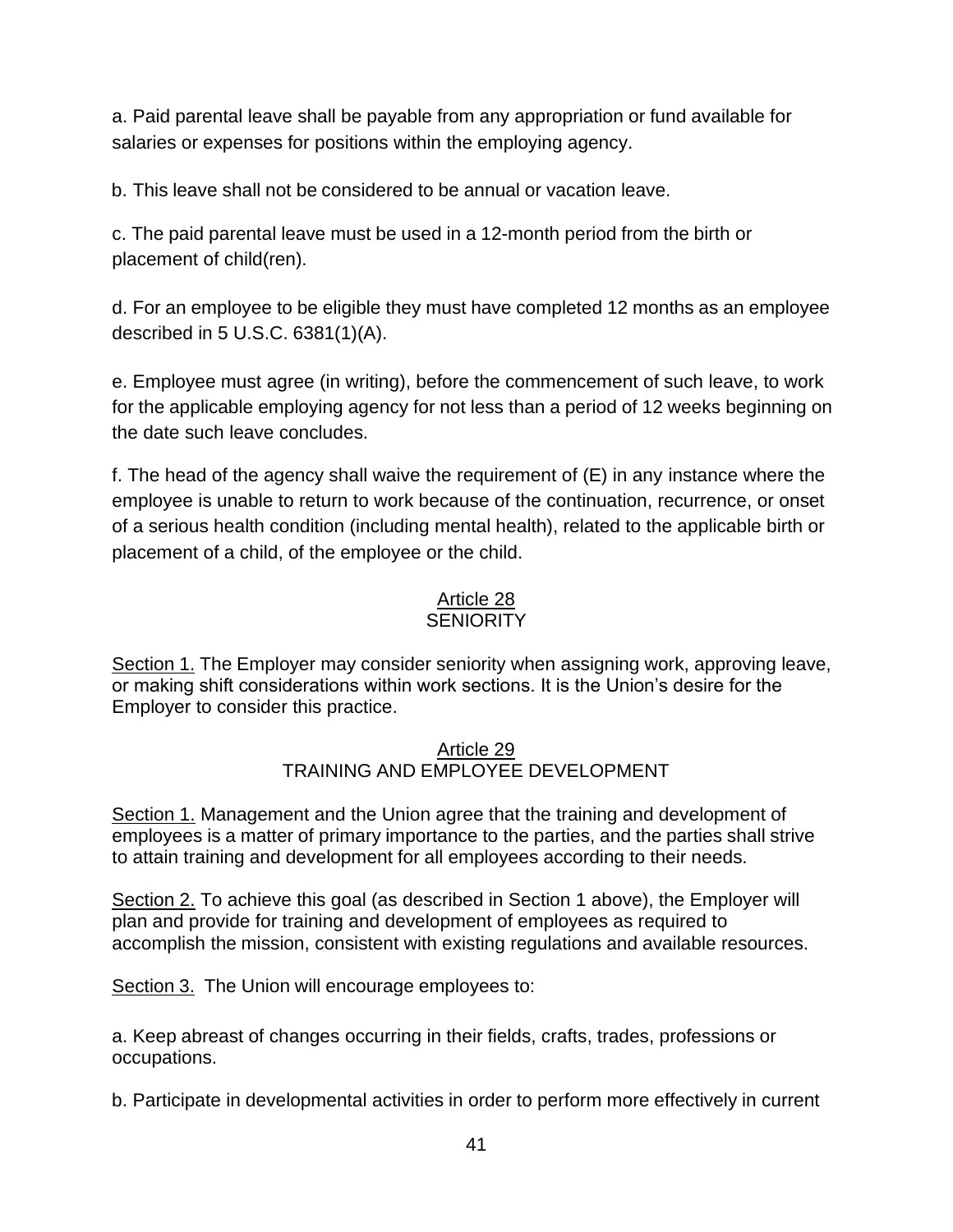and future assignments. These developmental activities may include reassignment, job rotation, on-the-job training, and classroom training.

c. Realize that not all training and development are directly related to their jobs, and they have a responsibility for self-development, and for informing their supervisors of their accomplishments.

d. Utilize and share with fellow employees new skills acquired through training.

Section 4. In recognition of the mutual advantages to the Employer and to the employee, the Employer agrees to make a reasonable effort to utilize existing employees when training is determined to be necessary for new skills. Selection for such training shall be consistent with the criteria in applicable regulations.

Section 5. When advance knowledge of the impact of pending changes in function, organization, and mission is available, it shall be the responsibility of the Employer to plan for the maximum retraining of employees involved. Maximum use may be made of the authority to waive qualification requirements and to enter into training program agreements, as appropriate, in order to place employees in lines of work where their services can be utilized. Training required in connection with officially assigned duties will be accomplished at the Employer's expense, consistent with controlling authority.

Section 6. Management will provide employee on-the-job cross-training to the maximum extent practicable, employing such techniques as interchanging employees when they share mutual desires and aptitudes to receive training in each of their respective positions, respective supervisors concur, and such training does not deter mission accomplishment.

Section 7. In the event of a reduction-in-force, Management will determine from the appropriate state employment service whether any of the affected employees may be eligible for training at state expense, and if so, will inform employees how to apply for training.

Section 8. Supervisors will identify those situations in the specific work environment that training can aid in achieving defined objectives and goals of Management. Available training programs will be discussed with the employees that would normally be eligible for such training.

Section 9. Upon acceptance for a position, employees will be oriented concerning what is expected in the performance of their duty. This will include appropriate use of equipment, forms, procedures, interacting with the public, and above all, what the mission of the employing activity is.

Section 10. The Employer agrees to give advance notice to the Union in regard to the installation of any new equipment or machinery that results in changes to conditions of employment in which additional training is required.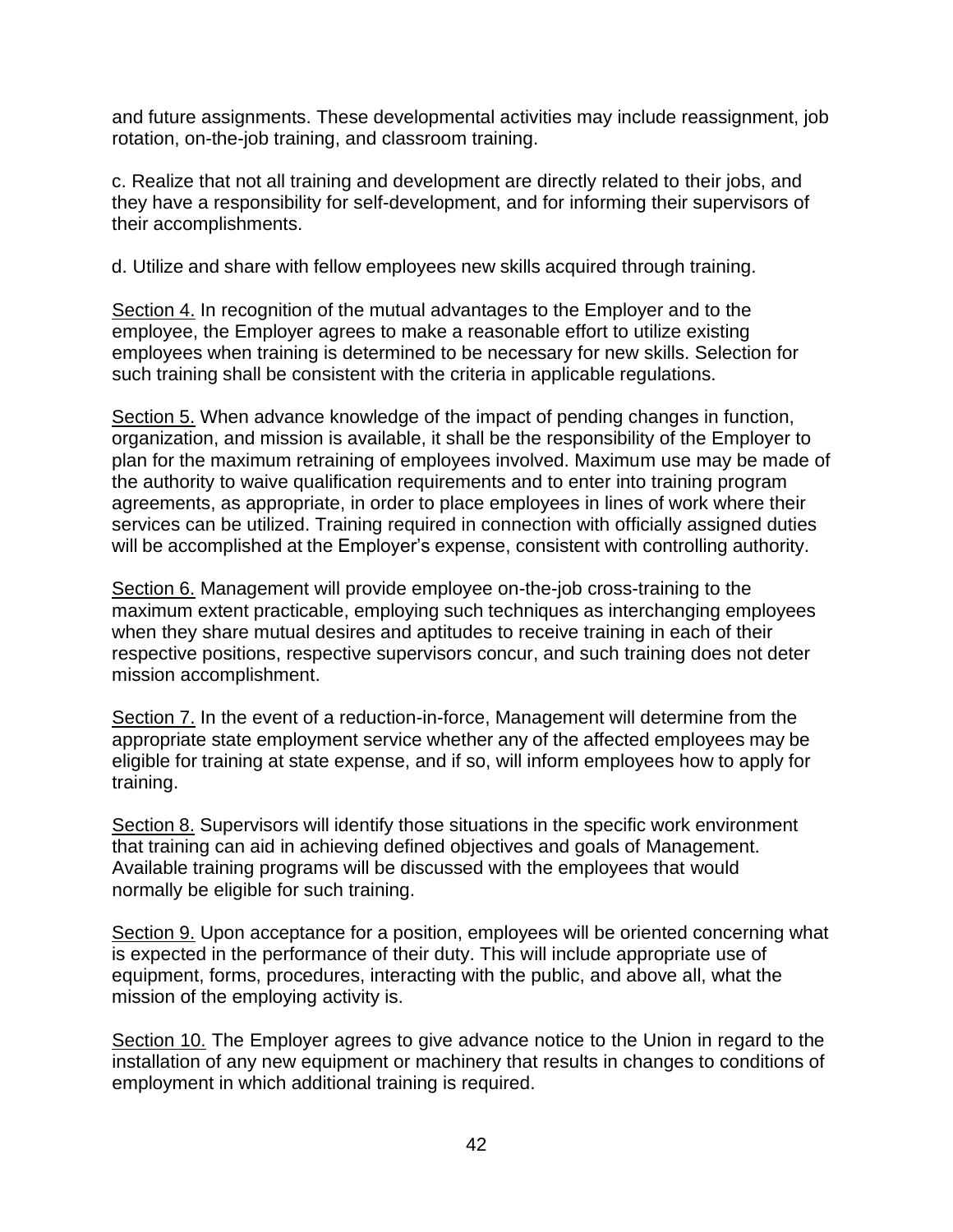#### Article 30 REDUCTION-IN-FORCE (INCLUDING MOCK RIF), DEMOTIONS, AND INVOLUNTARY REASSIGNMENTS

#### Sections 1-3: Reduction-in-Force

Section 1. Management agrees to notify the Union, except when classified, in advance of reduction-in-force actions, at which time the Union may make its views and recommendations known concerning the implementation of such reduction-in-force actions. Prior to implementation of a reduction-in-force, Management will discuss in detail with the President of the Union or his designated representative the competitive levels to be affected.

Section 2. In the event of a reduction-in-force, existing vacancies in continuing positions will be utilized to the maximum extent allowed to place employees that otherwise would be demoted or separated from the service. All reductions-in-force will be accomplished in compliance with governing regulations.

Section 3. Any career or career-conditional employee that is separated because of reduction-in-force will be placed on the Reemployment Priority List in accordance with applicable rules and regulations, and such employees will be given preference for rehiring into temporary and permanent positions for which qualified at a grade no higher than that held by the employee at the time of the reduction-in-force. It is understood that acceptance of a temporary appointment will not alter the employee's right to be offered permanent employment, consistent with governing regulations.

#### Sections 4-6: Demotions.

Section 4. Any career or career-conditional employee that is changed to lower grade through no fault of their own shall be provided special consideration for re-promotion prior to use of regular competitive merit placement procedures in accordance with applicable regulations.

Section 5. Employees in the workforce will be periodically advised, through informational announcements, of their rights and responsibilities under such conditions as described in Section 4 above. Such information may include advice to employees regarding how they may receive consideration both under competitive procedures and special consideration after demotion.

Section 6. Management agrees that cases of demotion that result from a gradual change in duties will be made in accordance with applicable OPM, DA and appropriate governing regulations.

Section 7. Involuntary Reassignments. It is agreed that when the needs of the service require, a reassignment may be ordered on an involuntary basis. In accordance with laws and regulations. The Employer has the right to select the employees to be involuntarily reassigned. The Union will be given ten (10) working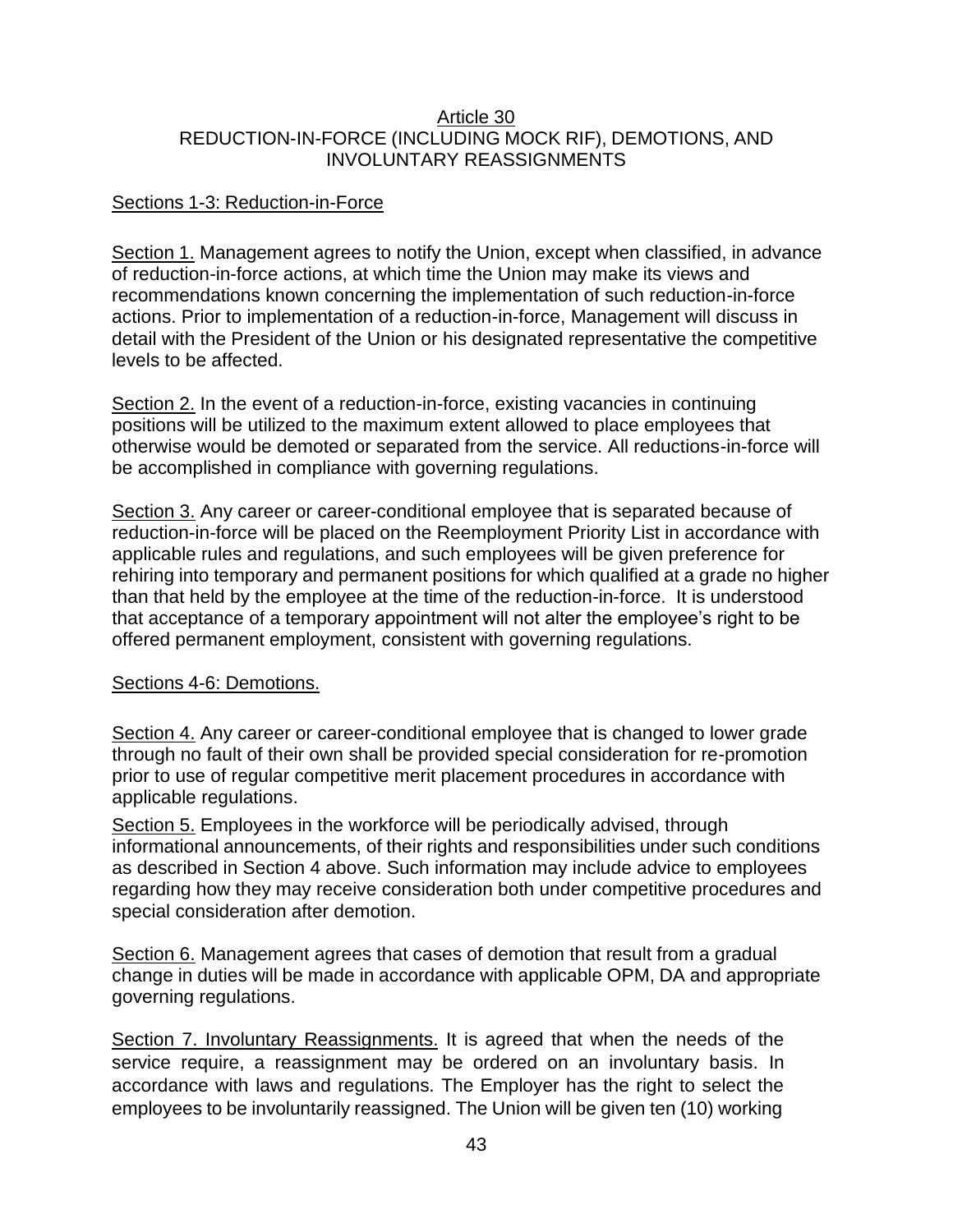days' notice of this reassignment before notice is provided to the employee.

a. The Employer agrees to consider evidence from the employee that demonstrates an involuntary reassignment will cause a significant hardship.

b. Where the Employer directs a reassignment, the Employer will notify the Union of its intention to reassign employees. The names of the impacted employees (*i.e.*, those who are qualified to be reassigned) for the new assignment(s) will be provided to the Union in the notice. The impact and implementation of the reassignment will be negotiated to the extent required by law. For purposes of any impact and implementation bargaining over this Article, the Parties agree that only matters expressly contained in this Article are not subject to further impact and implementation bargaining.

#### Article 31 POSITION CLASSIFICATION AND JOB GRADING STANDARDS

Section 1. The Employer agrees to notify the Union of proposed new or changed classification standards which are referred by higher headquarters.

Section 2. If requested by the employee in pursuing an appeal, they may be represented or assisted by their Union representative in discussing the matter with their supervisor or with representatives of the CPAC. Employees retain the right to appeal position classification without fear of restraint, prejudice, or reprisal.

Section 3. It is agreed that the Employer should take prompt action on classification appeals.

Section 4. Any employee in the activity that believes their position is improperly classified will first consult with their supervisor for information and guidance as to the basis for the classification of their position. Consultation may also be arranged for the employee by the supervisor, as necessary, with appropriate representatives of the CPAC in an effort to resolve the employee's dissatisfaction informally.

Section 5. If the employee's dissatisfaction concerning the classification of their position cannot be informally resolved, they should be advised by the supervisor and/or the CPAC, as may be appropriate, in order that they may obtain such regulations and information as may be required pursuant to their appeal, including their rights to representation.

## Article 32 POSITION DESCRIPTIONS

Section 1. Position descriptions are based upon the major duties and responsibilities assigned to each position. All identical positions within the same organizational unit normally will be covered by the same position description. Any subsequent changes in the position description will be discussed with the employee, and they will be furnished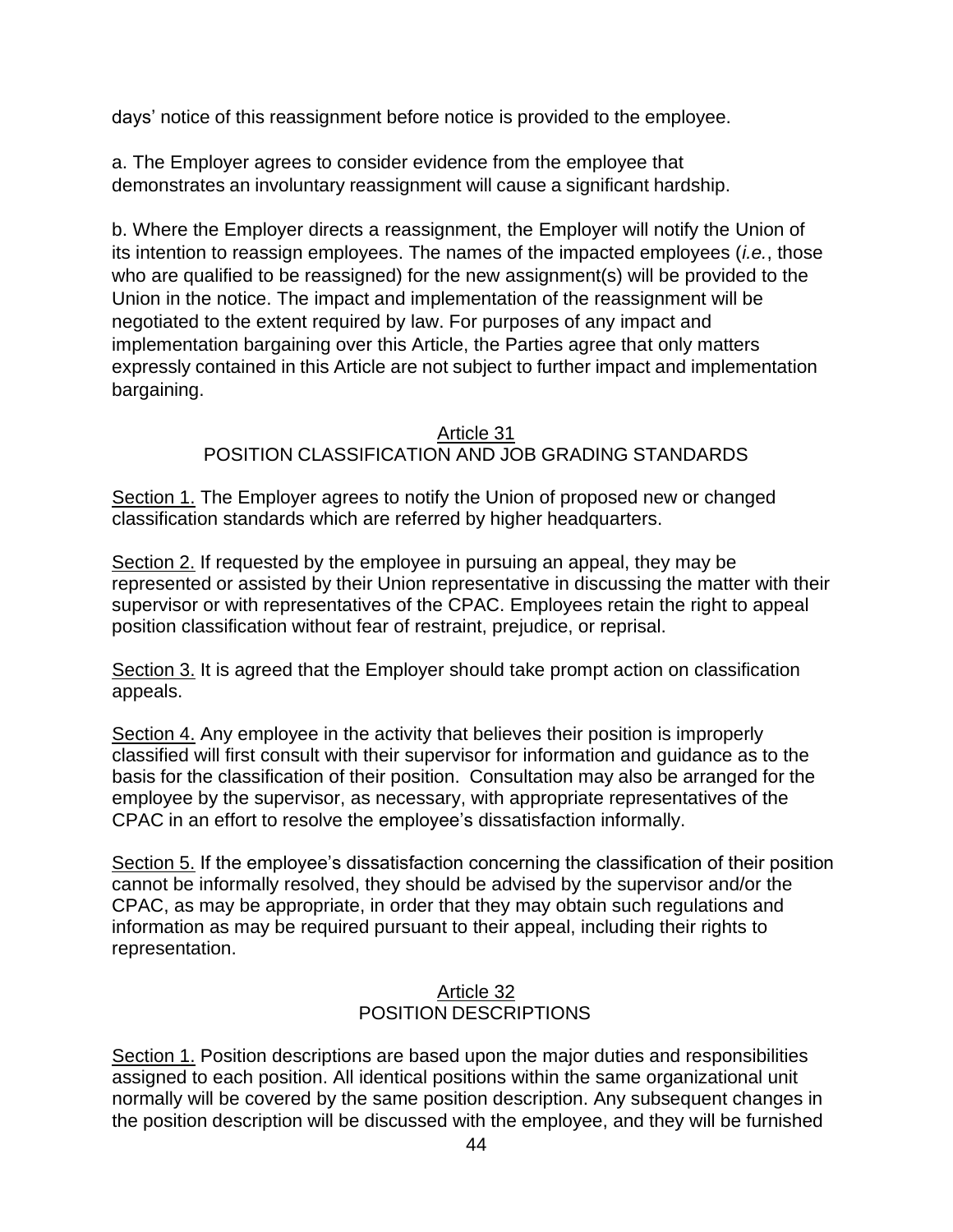a copy of the changed position description. It is the Employer's responsibility, working with the employee, to ensure the employee is working under a correct and updated position description.

Section 2. The parties recognize that, in accordance with 5 USC 7106, the Employer has the sole, reserved right to determine the mission of the organization and to assign work to employees. Within this context and pursuant to maintaining the dignity of the employee and high morale within the work unit, the Employer will endeavor to assure, where deemed practicable by the supervisor, to not assign employees incidental or menial duties (as other duties assigned) that are inappropriate to their positions, unless considered to be warranted to do so under the particular circumstances in the sole discretion of the supervisor.

Section 3. The Employer shall ensure that position descriptions are regularly updated and kept current in accordance with the major duties and responsibilities assigned to each position. The Employer shall, upon request, furnish the Union an updated position description for any employee that is subject to this agreement within ten (10) days of the request.

Section 4. Management will be cognizant of an employee's skills and qualifications when assigning work as "other duties as assigned."

### Article 33 LOCALITY WAGE SURVEYS

Section 1. The Local Wage Survey Committee will determine the number of data collectors needed. One-half (1/2) of the data collectors will be comprised from those designated as nominees by the Union.

#### Article 34 EQUAL EMPLOYMENT OPPORTUNITY

Section 1. Management and the Union agree to cooperate in efforts to provide equal opportunity in employment for all persons consistent with controlling regulations and laws governing impermissible discrimination; to endeavor to prohibit discrimination because of age, race, color, religion, sex, (including sexual harassment), national origin, genetic information or disability; to promote the full realization of equal employment opportunity through a continuing affirmative employment program; and to fully support the elimination of under-representation of minorities and women in all categories of Civil Service employment. When Management determines that locally implemented personnel policies, practices, and procedures might serve as a barrier to eliminating under-representation, Management agrees to consult with the Union about modifying or discontinuing such policies, practices, and/or procedures identified as barriers so as to promote affirmative employment at Fort Stewart/Hunter Army Airfield. The Union may provide feedback as a part of a barrier removal team chaired by the Office of Equal Employment Opportunity (EEO) and supported by Management, CPAC, and Legal to achieve balanced representation.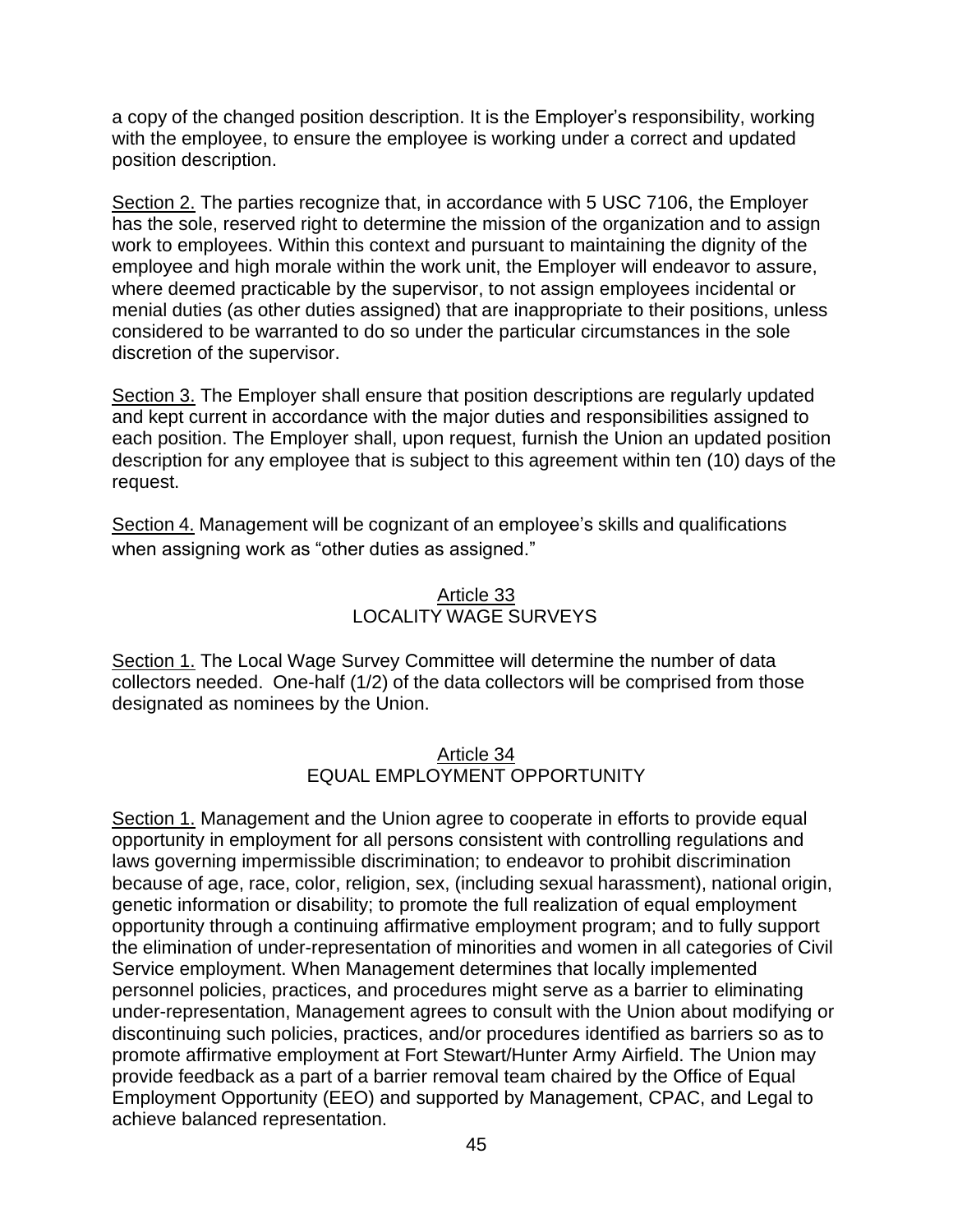Section 2. Candidates for EEO Collateral Duty Counseling may be nominated by the Union but subject to the approval of the nominee's supervisor and EEO Officer. Management will cooperate with and support the EEO counselor in the performance of counseling duties, as assigned by the EEO Officer. The EEO counselor will be free of restraint, interference, harassment, coercion, discrimination, or reprisal in connection with the performance of assigned counselor duties.

Section 3. The Union may be present, if elected as a representative in writing, during discussions by Management and the aggrieved/complainant, to include pre-complaint, investigative, and hearing phases of the EEO process, consistent with rules, laws, and regulations.

Section 4. The Union shall be given reasonable notice of all proposed remedial or corrective action(s) to be taken as a result of formal resolution of EEO complaints consistent with governing laws and regulations. The parties agree that unless compelling reasons exist for waiving them, all corrective or remedial actions will be consistent with provisions of this agreement. The Union shall have the right to be present at a formal discussion between Management and employees, consistent with 5 USC Chapter 71.

#### Article 35 ALCOHOLISM AND DRUG ABUSE

Section 1. The Union and Management jointly recognize alcoholism and drug abuse as illnesses that are treatable. It is also recognized that it is in the best interests of the employee, the Union and Management that these illnesses be treated and controlled in accordance with agency regulations and directives.

Section 2. It is recognized that most supervisors and Union representatives are neither professional diagnosticians in the field of alcoholism and drug abuse nor are they medical experts. Therefore, official diagnosis of alcoholism and drug abuse will be accepted as valid only if made by qualified personnel.

Section 3. The Union and Management jointly agree early communication with regards to performance issues is vital to corrective behavior. Both parties agree to communicate to employees the available resources available at any given time, not just after a performance issue arises, through installation service providers.

Section 4. An employee may seek confidential assistance and services available to them prior to/or after supervisor intervention for job performance difficulties.

Section 5. Reasonable Suspicion/Cause: All Army Civilian employees are subject to reasonable suspicion testing when there is reasonable suspicion of on-duty use or onduty impairment. Army Civilian employees in Testing Designated Positions are subject to reasonable suspicion testing when there is reasonable suspicion that an employee uses illegal drugs, whether on- or off-duty, as well as random testing.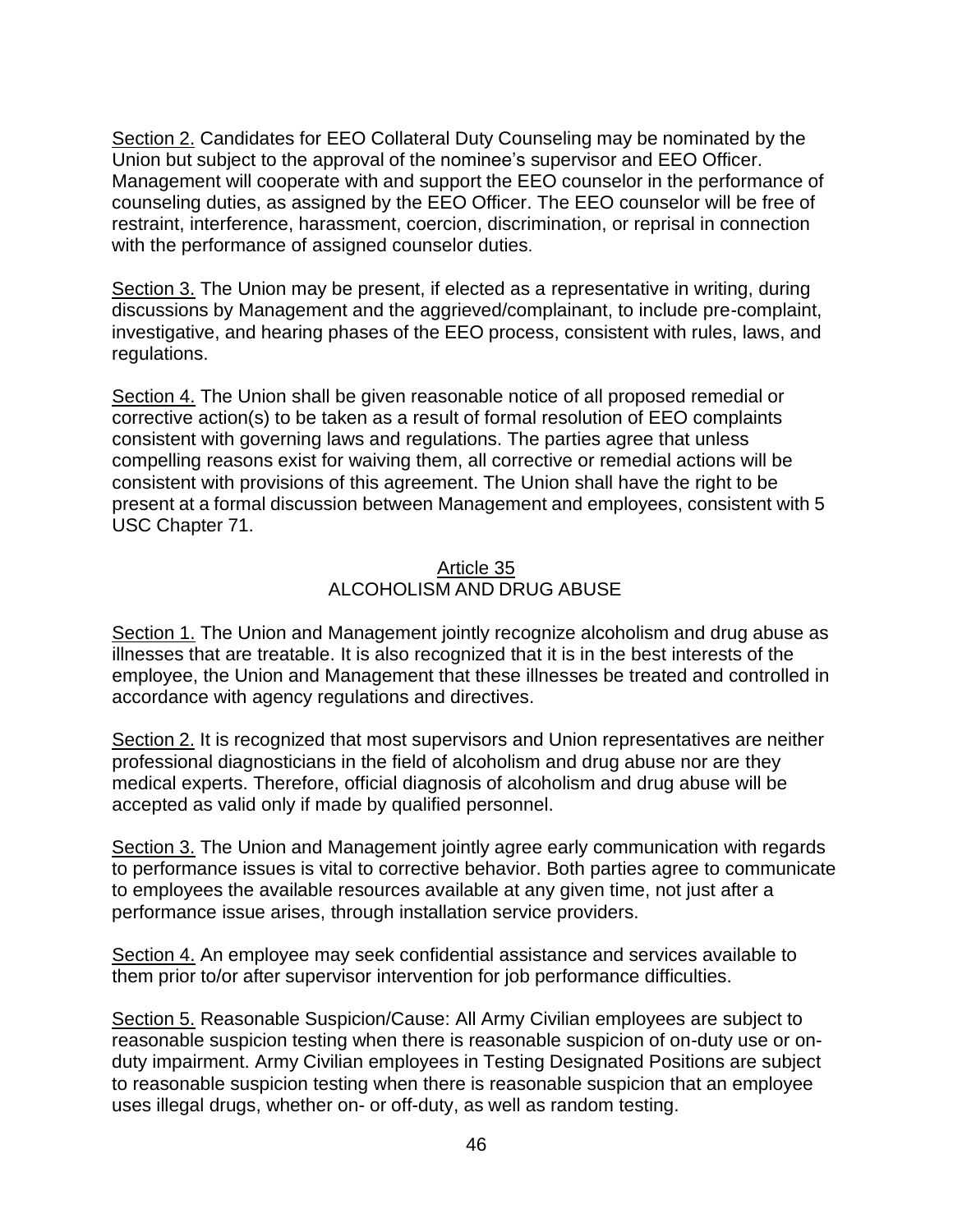### Article 36 **SAFFTY**

Section 1. Management agrees, to the fullest extent of their authority and within the their capability and budgetary limitations, to make every effort to provide a wholesome, safe, and healthful working climate and endeavor to provide proper ventilation of working areas and proper heating for all building where employees are required to work; assure prompt and proper report of accidents and injuries; create a climate of safety consciousness in all supervisors and employees; ensure prompt and complete reporting of on-the-job injuries so that a fair and equitable settlement can be made. The Employees' Compensation Operations and Management Portal (ecomp.dol.gov) is the system in which a claimant utilizes to file a claim. The Union agrees to vigorously support the Army Safety Program through encouragement of all employees to conscientiously abide by established safety rules, regulations, and directives, etc.; to report to their supervisors any known hazardous condition or procedure for the purpose of making such condition safe; to report job connected injuries and illnesses to their supervisor immediately so that any and all Workers' Compensation forms can be expeditiously completed.

Section 2. Upon request but subject to security restrictions, the Union will be permitted to appoint a representative to accompany management officials in the investigation of circumstances and causes of an accident. If not otherwise precluded, one Union member of the Safety Committee may be allowed to accompany a Safety Office Representative from higher headquarters on a tour of sites where bargaining unit employees are employed. The Union may request to meet with an Occupational Safety and Health Administration (OSHA) Inspector.

Section 3. Any Installation Safety Council will include a member designated by the Union. This council will normally be tasked, among other things, to:

- a. Advise supervisors with regard to safe working methods and practices.
- b. Recommend changes to protective equipment or devices.
- c. Encourage employees to submit suggestions on safety.

d. Develop and/or devise safe practices and rules to comply with current methods in accordance with agency regulations and guidance.

- e. Participate in promoting safety within the workforce.
- f. Safety meetings will be encouraged at the shop level.

Section 4. When essential for the protection of employees, items of protective clothing and equipment that comply with OSHA and other applicable laws will be furnished by the Employer in accordance with Department of Army regulations. The use of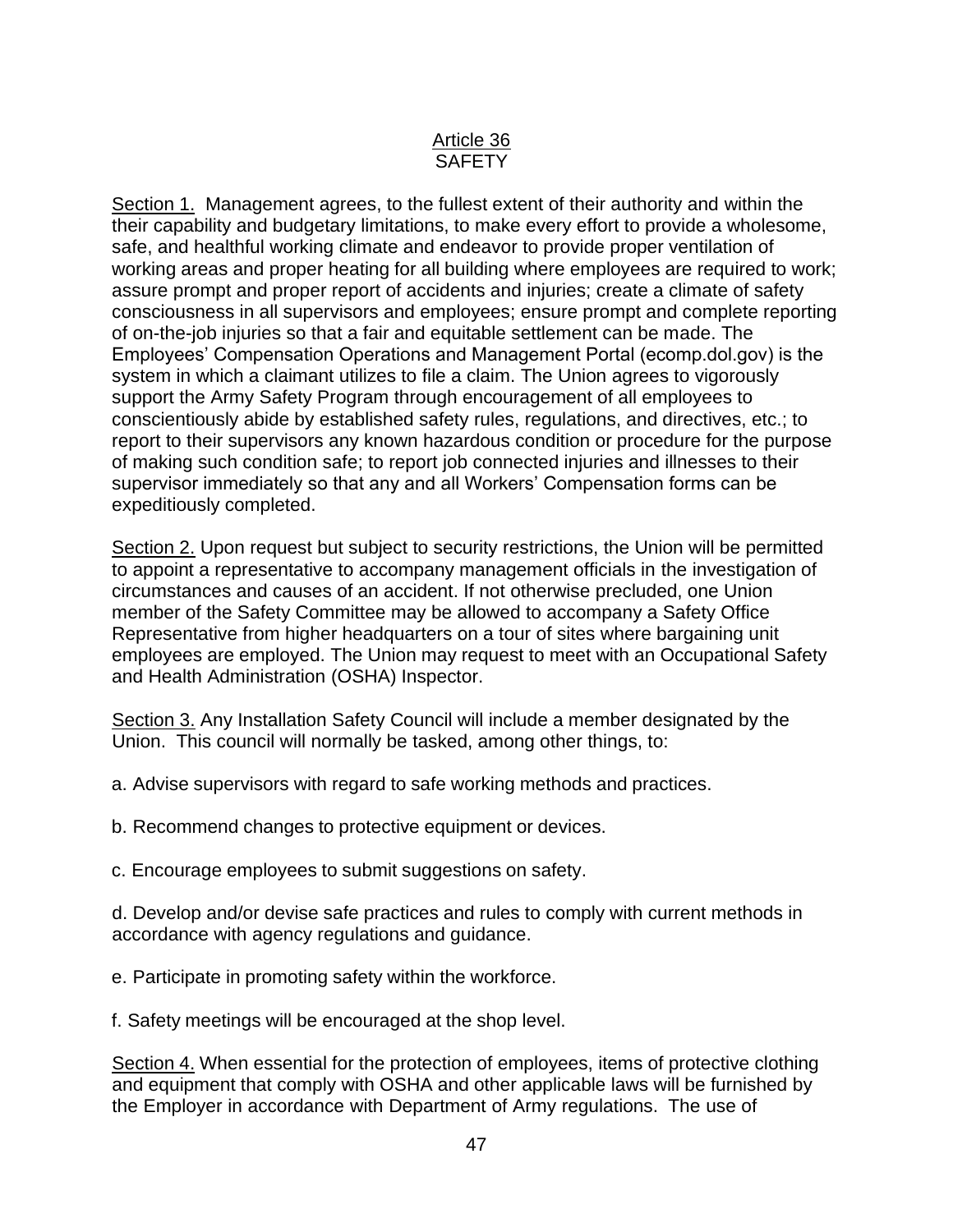protective clothing and equipment as a means of preventing or minimizing injuries to personnel or damage to equipment is essential to all operations that are made hazardous by existing conditions such as temperature, footing, illumination and visibility, ventilation, atmospheric contaminants, skin contaminants, physical and biological hazards, noise, and radioactivity.

Section 5. An employee that complains of a problem with safety shoes will refer the matter to their supervisor. Where a job-related medical problem is indicated, the employee may be referred to the appropriate Federal Medical Officer for their evaluation or examination.

Section 6. The wearing of protective clothing is required where:

a. The items are necessary to protect personnel from occupational diseases and/or trauma.

b. The items are necessary for safe performance of the task and/or protection of other people, government equipment, material, or property.

Section 7. The Employer recognizes the value of a safe and healthful working climate, and in this regard, will endeavor to assure where deemed practicable that only qualified personnel as determined by Management will perform work on or about moving or operating machines. Furthermore, employees that are assigned to such work will be appropriately compensated, consistent with applicable laws, rules, regulations, and this agreement. Consistent with applicable laws, rules, regulations, and this agreement, in making such assignments, consideration will be given to enforcing safety standards, the use of all reasonable precautionary measures, and maintaining a worksite not unduly burdened with hazards. This does not preclude the normal or necessary adjustments to be made to machinery or equipment while in motion or operations.

Section 8. The procedures established in the safety and health program shall not preclude the right of any employee to file a grievance at the appropriate step of the grievance procedure. The primary responsibility of resolving differences involving health and safety matters remains with Management and the Union.

### Article 37 ENVIRONMENTAL AND HAZARD DIFFERENTIAL PAY

Section 1. When the Union or the Agency considers a local work situation to warrant coverage under payable categories of environmental differential pay for Wage Grade employees IAW Appendix J of the Appropriated Fund Operating Manual or hazardous duty pay for General Schedule employees IAW Appendix A, 5 CFR, Part 550, subpart I, the Agency will make every effort to initiate continuing positive actions to remove or eliminate or reduce to the lowest level possible all hazards and working conditions of a severe nature.

Section 2. If the hazard cannot be eliminated or significantly reduced by preventative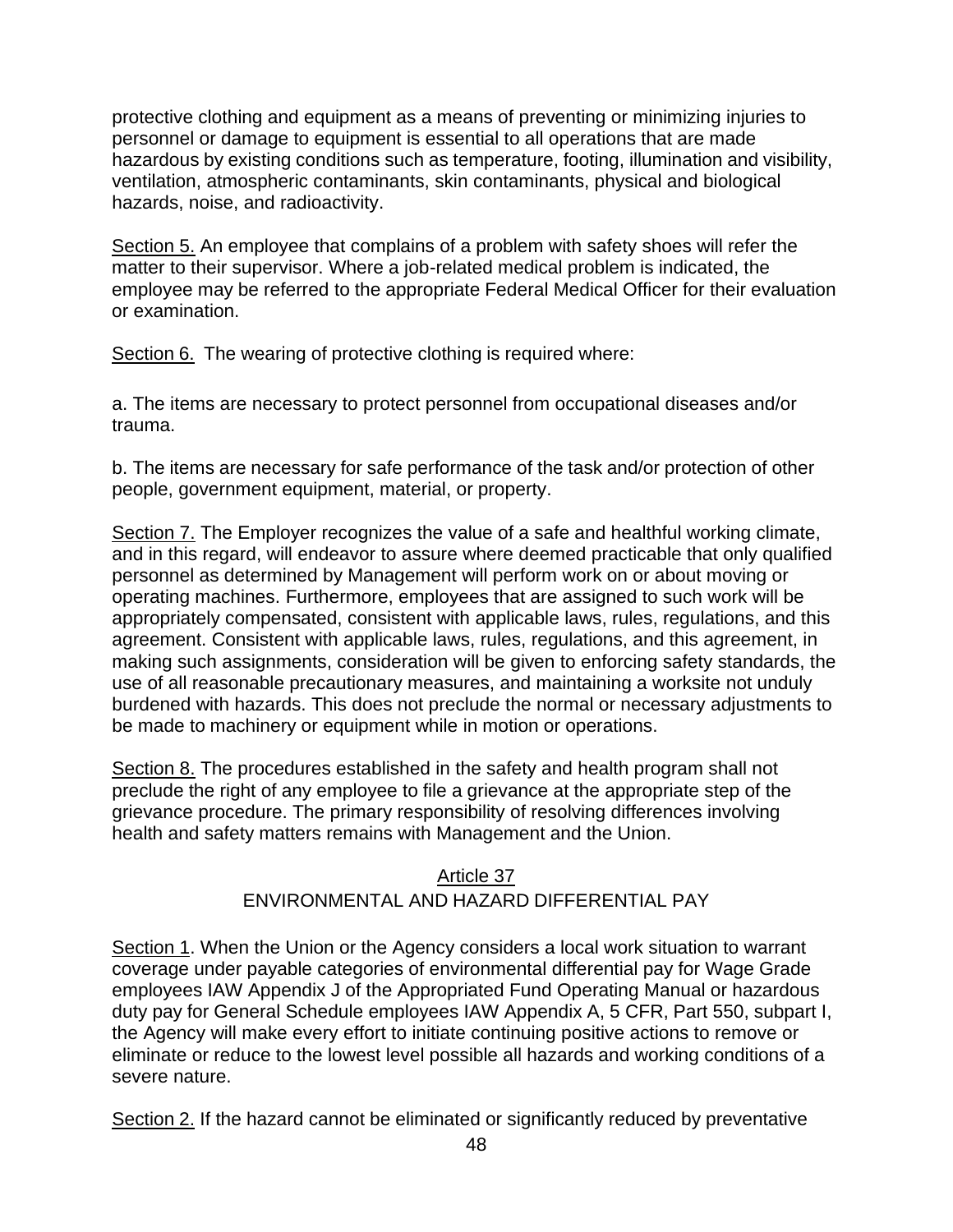measures, including the use of safety equipment and protective clothing, the Agency shall pay the hazard pay differential listed in appendix A of the subpart referenced in Section 1 of this Article to an employee who is assigned to and performs any duty specified in appendix A of this subpart. However, hazard pay differential may not be paid to an employee when the hazardous duty or physical hardship has been taken into account in the classification of his or her position, without regard to whether the hazardous duty or physical hardship is grade controlling, unless payment of a differential has been approved under paragraph (a) of this section.

a. The head of an agency may approve payment of a hazard pay differential when—

1) The actual circumstances of the specific hazard or physical hardship have changed from that taken into account and described in the position description; and

2) Using the knowledge, skills, and abilities that are described in the position description, the employee cannot control the hazard or physical hardship; thus, the risk is not reduced to a less than significant level.

b. For the purpose of this section, the phrase "has been taken into account in the classification of his or her position" means that the duty constitutes an element Considered in establishing the grade of the position—*i.e.*, the knowledge, skills, and abilities required to perform that duty are considered in the classification of the position.

Section 3. The Employer will determine the approving official within each element of this agreement and comply with the laws governing the authorization of hazardous pay differential.

#### Article 38

# SPECIAL TOOLS, CLOTHING, EQUIPMENT, AND PARKING

Section 1. Subject to the provisions of applicable regulations, Management agrees to bear the full expense of all special tools, clothing, and equipment employees may be required to use.

Section 2. Reserved space for a physically handicapped employee will be provided with easy access into the entrance of the building from the handicap parking spot. Such spaces will be requested by the handicapped employee and approval granted if deemed appropriate by Management in accordance with the current laws, rules, and regulations. Each facility will have the proper number of handicap parking spaces defined by regulatory guidelines.

### Article 39 OFF-DUTY EMPLOYMENT

Section 1. Bargaining Unit Employees may engage in outside employment that does not: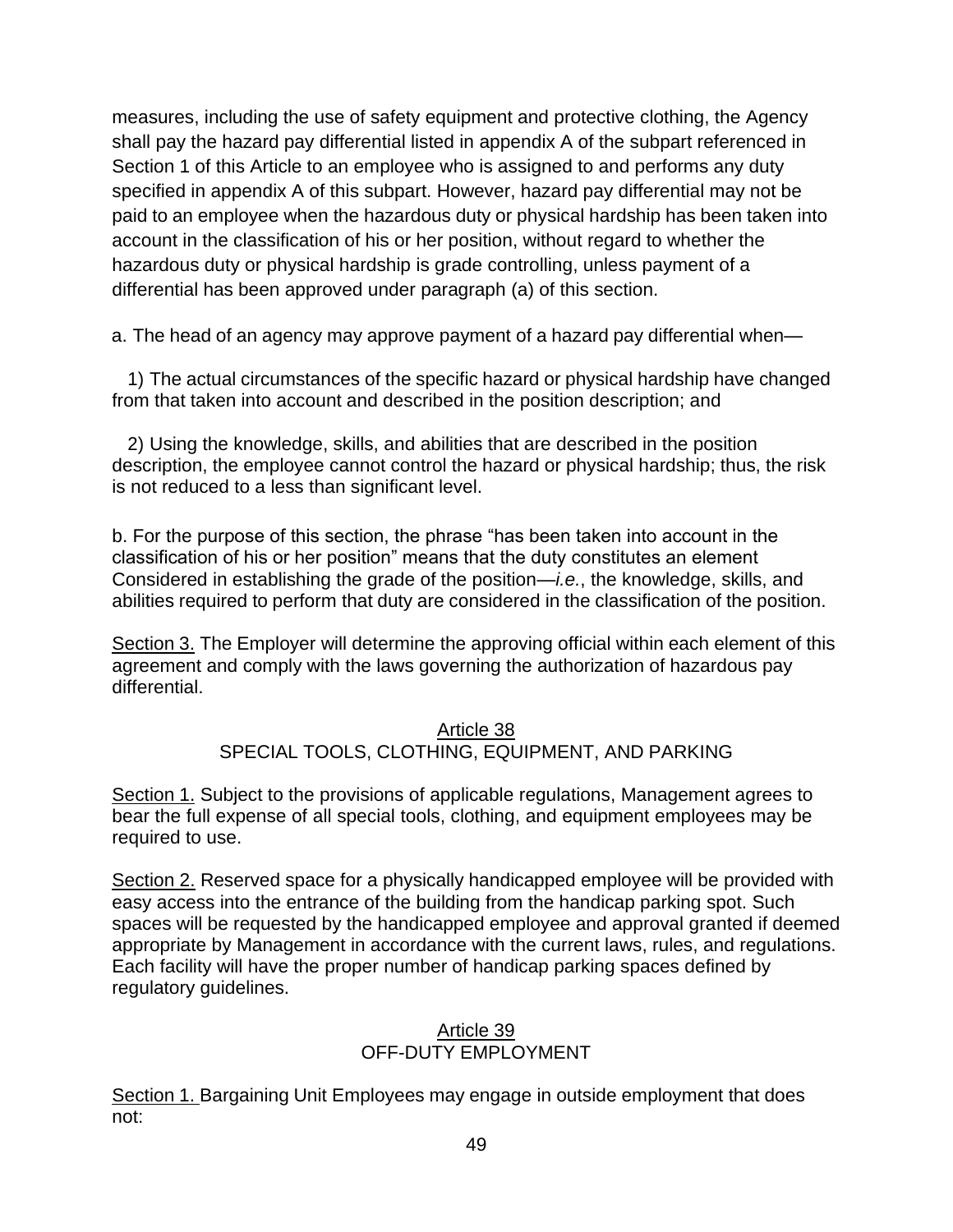a. Interfere with their ability to perform their government duties.

b. Appear to create conflict of interest involving the Army or the United States Government.

c. Reasonably expect to bring discredit or criticism against the employee or the Army.

Section 2. An employee who seeks to engage in outside employment or volunteer activities (as defined by government-wide regulations, 5 C.F.R. 2635, and 5 C.F.R. 5101.103) may do so once the request has been approved by the Employer. The employee must comply with all applicable ethics regulations, including any installation issued supplemental ethics regulations, in engaging in outside employment and/or volunteer activity.

## Section 3. Request for Outside Employment

a. To obtain approval of outside employment, the employee must submit a written request to her or his supervisor. The Employer will approve or disapprove an employee's written request to engage in outside employment as soon as possible, but not later than 15 business days from the receipt of the employee's fully completed request. The Employer shall approve such a request upon a determination that the outside employment or volunteer activity is not expected to involve work or conduct that is prohibited by statute or federal regulations, including 5 C.F.R. 2635 and 5 C.F.R. 5101.103.

b. Where the outside activity requires the approval for publication or dissemination of a personally-authored paper, all existing DoD, Army, and Federal regulations apply, such as pre-publication review, where the employee's position requires such. If the employee is uncertain the Parties jointly recommend erring on the side of caution and submitting to pre-publication review.

c. The Heads of the Activities are encouraged to authorize outside employment for bargaining unit employees when such employment does not interfere with mission accomplishment.

#### Section 4. Denial and Reconsideration

a. If the request is denied, the Employer will include a statement of its reasons for disapproving the request. If a response from the Employer is not received with the period prescribed, the request will be considered approved.

b. If the request is denied, the Employee may request reconsideration by the designated ethics official who will make a determination within 10 business days of the request or upon the employee providing additional information if requested by the designated ethics official.

Section 5. Before an activity implements a new or supplemental policy or regulation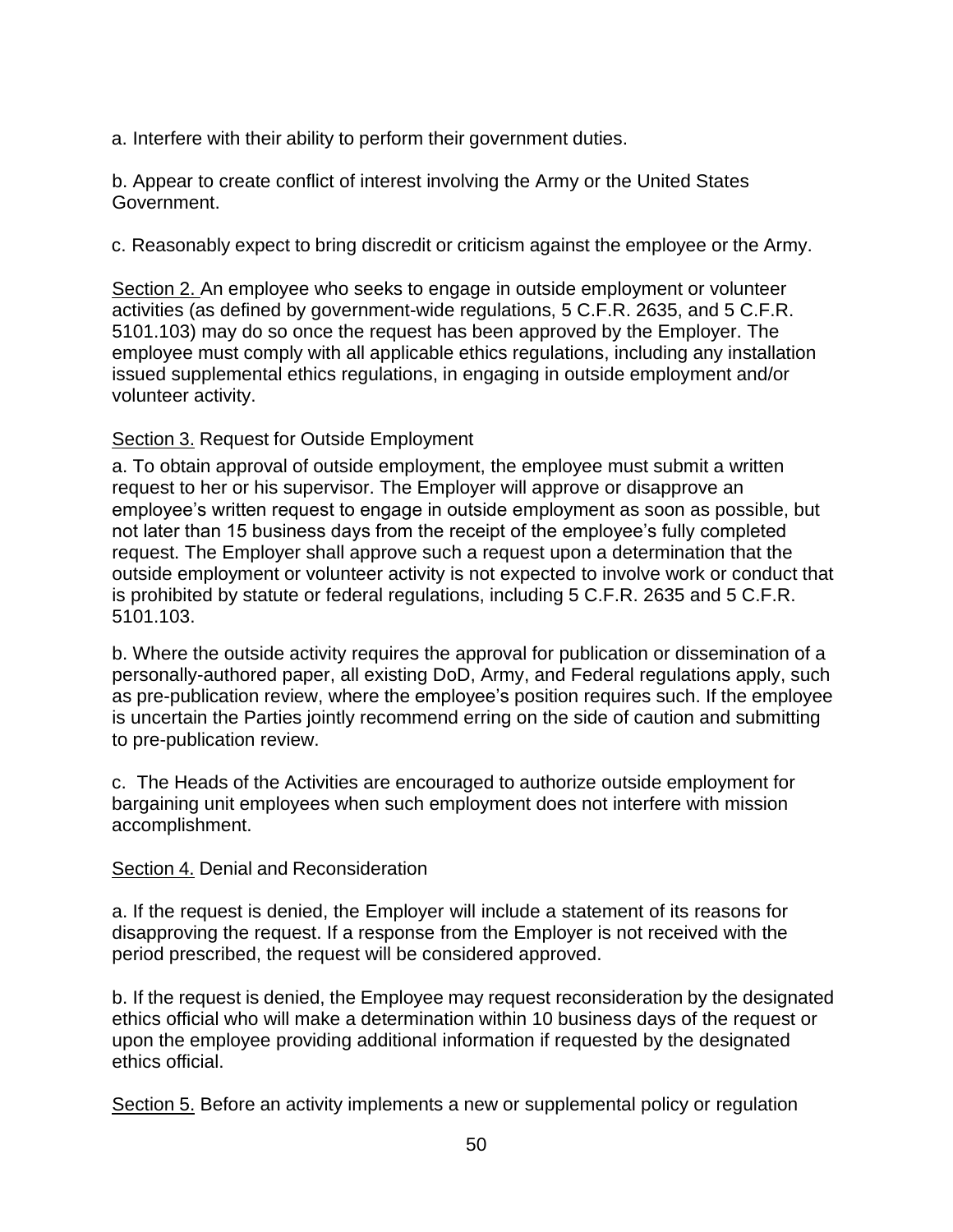regarding off duty employment, the activity will notify the Union and negotiate its impact and implementation.

### Article 40 DURATION AND CHANGES

Section 1. Amendments to this agreement may be required due to changes in law, applicable Executive Order, regulations, or policies of appropriate authority. In such an event, the parties will meet within thirty (30) days after receipt of implementing instructions for such changes for the purpose of negotiating new language to satisfy statutory or regulatory requirements.

Section 2. Negotiations may be open for amendment(s) of the agreement by mutual consent of both parties at any time. Request for such amendment(s) by either party must be written and must contain a complete text of the amendment(s) proposed. The parties will meet within thirty (30) days after receipt of such notice to discuss the matter(s) involved. Such negotiations may be conducted in accordance with the original ground rules to this agreement if either party invokes its right to negotiate.

Section 3. This agreement will be binding on the parties for a period of three (3) years from the date of approval of the basic agreement. Either party shall notify the other party at least sixty (60) days but not earlier than ninety (90) days prior to the expiration of this agreement of that party's intent to renegotiate a new agreement. If either party serves such notice, representatives of Management and the Union will meet within sixty (60) calendar days of receipt of the notice and confer as to possible negotiations or other courses of action. If neither party serves timely notice on the other, the agreement shall be automatically renewed for a period of three (3) additional years.

Section 4. All parties will receive electronic copies of the final Collective Bargaining Agreement for distribution and printing as desired.

This collective bargaining agreement has been received and is hereby executed in accordance with the provisions of 5 USC 7114(b)(1), (2), and (3) of the Federal Service Labor Management Relations Statute.

In witness whereof, the parties hereto have executed this agreement this  $27<sup>th</sup>$  day of May 2021.